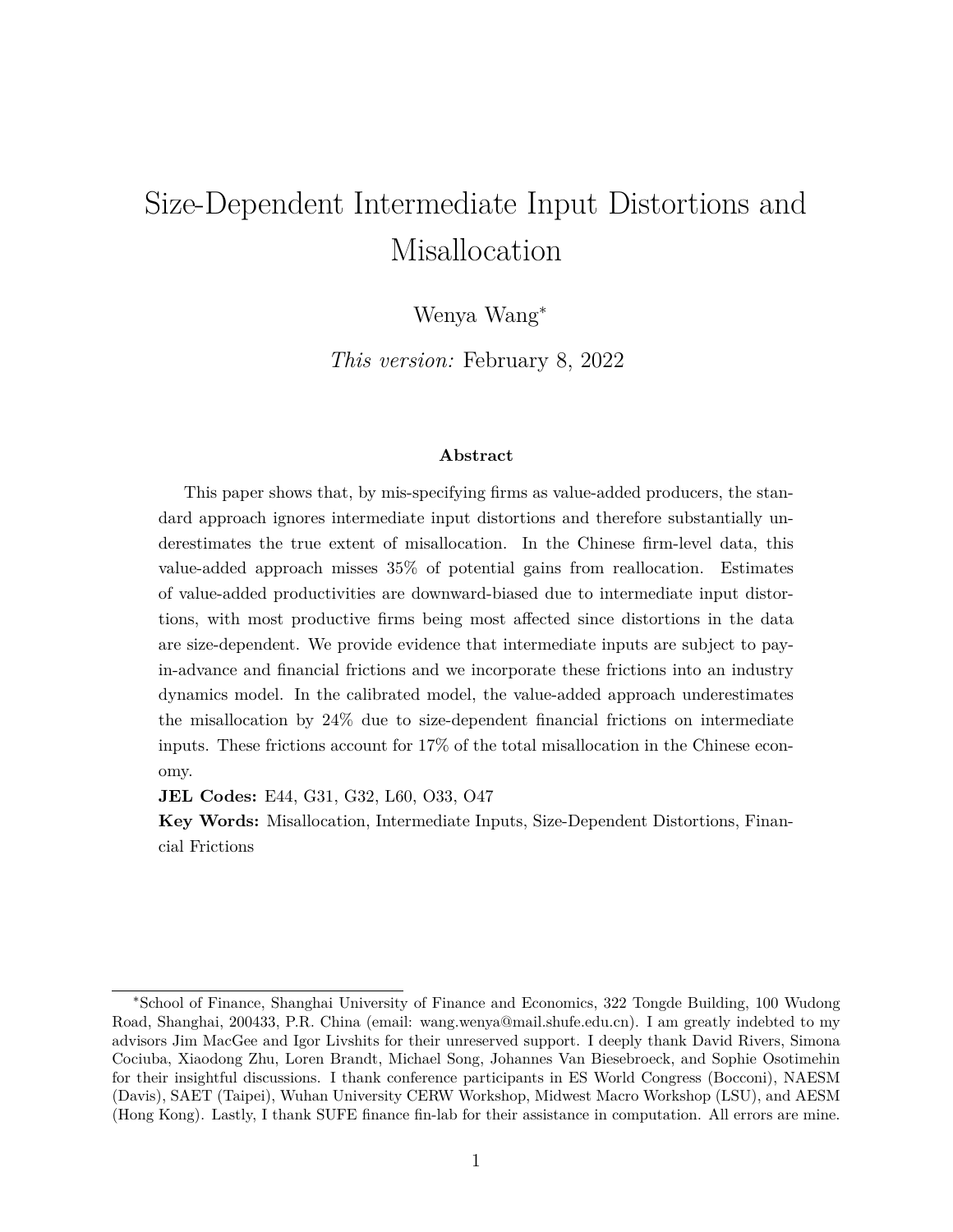A large body of misallocation literature models firms as value-added producers with capital and labor as inputs and value-added as output, including the seminal paper of [Hsieh and Klenow](#page-51-0) ([2009](#page-51-0)). This approach implicitly assumes that firm-level intermediate inputs and value-added are perfect substitutes. As a result, any distortions on the former do not affect how economists empirically quantify misallocation in value-added units. This assumption is, however, at odds with input-output studies (e.g., [Jones,](#page-51-1) [2011;](#page-51-1) [Acemoglu, Carvalho, Ozdaglar, and Tahbaz-Salehi](#page-49-0), [2012](#page-49-0)) that use micro-founded gross-output measure and are crucially built on the complementarity between intermediate inputs and primary inputs of capital and labor.

Given this complementarity, a natural question is how intermediate input distortions affect the measured misallocation under the [Hsieh and Klenow](#page-51-0) [\(2009\)](#page-51-0)'s approach (the HK approach, henceforth).<sup>[1](#page-1-0)</sup> Presumably, distortions alter the choice of firm-level intermediate inputs and consequently become part of value-added productivities. Reallocation of inputs according to this distorted productivity measure may give a different estimate of misallocation from the true one, especially when more productive firms are distorted more.[2](#page-1-1) This paper aims to provide an empirical and quantitative evaluation on the direction and magnitude of this difference in the measured misallocation. We highlight the important role of size-dependent financial frictions on intermediate inputs in contributing to the difference.

To define the *true* measure of misallocation, we refer to *the gross-output approach* (the GO approach, henceforth) that quantifies potential value-added gains from reallocating capital, labor, and intermediate inputs by *modeling firms as gross-output producers*. [3](#page-1-2) This approach eliminates the dispersion of marginal products of intermediate inputs across firms, while the HK approach does not.

The first part of the paper shows theoretically that the GO specification does not yield the HK estimate as a reduced-form result and that the HK estimate is thus biased, whenever intermediate input distortions differ across firms. Under assumptions of Cobb-Douglas production functions and a CES industry-level aggregation, larger intermediate input distortions (in absolute value) induce a lower HK estimate of

<span id="page-1-0"></span><sup>&</sup>lt;sup>1</sup>See the example of legal enforcement frictions on intermediate input deliveries in [Boehm and](#page-49-1) [Oberfield](#page-49-1) [\(2018](#page-49-1)).

<span id="page-1-1"></span><sup>2</sup>The importance of such size-dependent distortions was highlighted by [Restuccia and Rogerson](#page-52-0) ([2008\)](#page-52-0) and [Guner, Ventura, and Xu](#page-51-2) ([2008\)](#page-51-2).

<span id="page-1-2"></span><sup>3</sup>We use phrases of *potential gains* and *actual losses* interchangeably, despite the fact that they have their numerator and denominator flipped in one compared to the other. Both phrases are viewed as *the measured misallocation*. Further, the word *productivity* means *gross-output productivity* unless otherwise notified.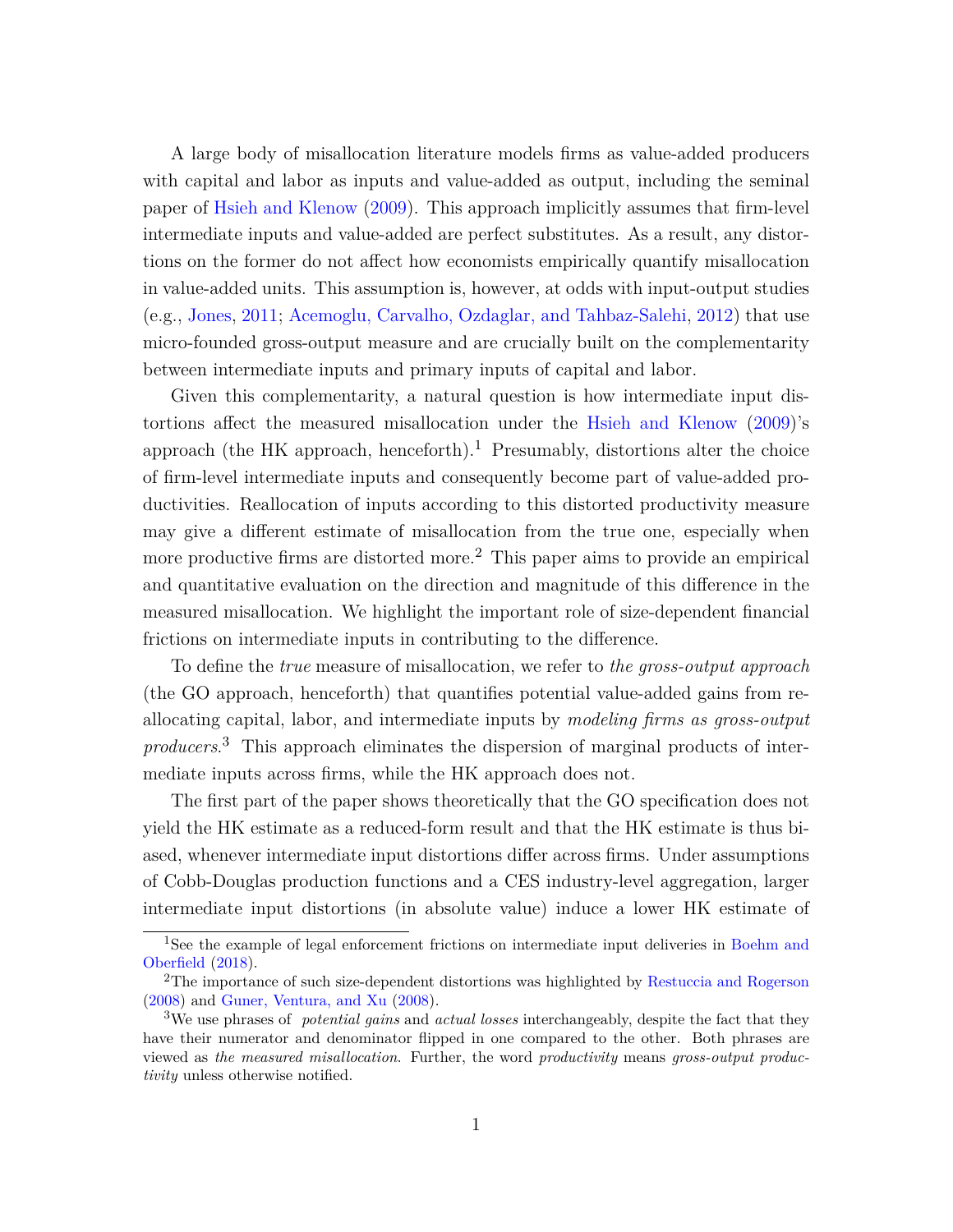value-added productivity. For sufficiently productive firms, the downward bias from distortions worsens if intermediate input distortions are more size-dependent as in [Restuccia and Rogerson](#page-52-0) [\(2008\)](#page-52-0) and [Guner et al.](#page-51-2) ([2008\)](#page-51-2). As a result, top productive firms receive fewer inputs from reallocation than they do under the GO approach, leading to a potential downward bias on the measured misallocation. We confirm this theoretical result in the Chinese Annual Survey of Industrial Firms (ASIF) data (1998-2007). For an average 2-digit Chinese Industry Classification (CIC) code industry, the input reallocation based on the HK approach would result in 103% gain in value added, while the one based on the GO approach yields 159% gain.

Our analysis also holds if we change the name of size-dependent intermediate input distortions into size-dependent output market distortions, as they result in the same wedge in firms' first-order conditions. To validate our focus on the former, the second part of the paper provides evidence of two specific intermediate input frictions: pay-in-advance and financial frictions. The pay-in-advance is proxied by the industry-level days on inventory (*D I*) from earlier U.S. studies of [Ramey](#page-52-1) [\(1989\)](#page-52-1) and [Raddatz](#page-52-2) [\(2003\)](#page-52-2). In the Chinese data, industries with a longer pay-in-advance exhibit a higher dispersion of log marginal revenue products of intermediate inputs (*logMRPM*), suggesting a larger misallocation for these industries.

Due to this timing requirement, firms need working capital to finance intermediate input purchases. We document two pieces of evidence on how firms could thus be financially constrained. First, the level of *logMRPM* decreases in age and asset within industries, suggesting younger and smaller firms face larger distortions with fewer intermediate inputs and higher returns.

Second, using data across Chinese provinces, we find that a greater financial de-velopment, proxied by the NERI indices,<sup>[4](#page-2-0)</sup> is associated with a smaller within-industry dispersion of *logMRPM*. In the Chinese data, one standard deviation increase in the financial market development decreases the within-industry dispersion of *logMRPM* by 8%. This empirical relation is especially pronounced among financially vulnerable industries (i.e., a low asset tangibility and a high external finance dependence as in [Rajan and Zingales](#page-52-3) ([1998](#page-52-3)) and [Braun](#page-50-0) ([2003](#page-50-0))) with a long pay-in-advance. For an industry with the asset tangibility one standard deviation below the aver-

<span id="page-2-0"></span><sup>4</sup>The NERI indices are published by the National Economic Research Institute. We use two indices both on a 0 to 10 scale: one reflecting the fraction of loans lent to non-state owned firms and the other the share of deposits held by non-state owned banks. While the former is the preferred measure, we verify the robustness of our results using the latter as the measure of financial development.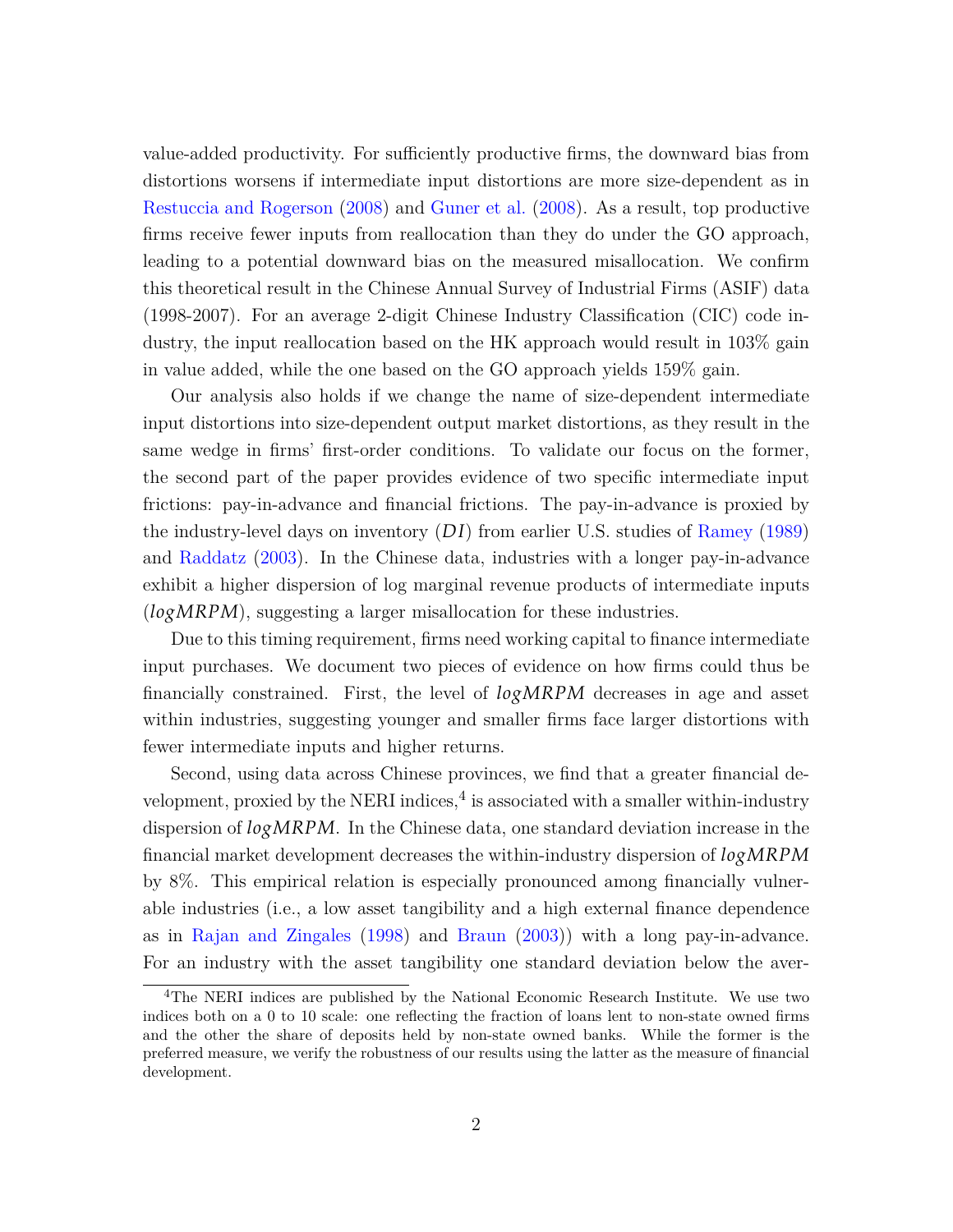age, the financial market development is associated with an additional decrease of 3 percentage points in the dispersion of *logMRPM*. Meanwhile, if the industry has a longer pay-in-advance than the average, there would be another further decrease of 7 percentage points. Results are quantitatively similar if we use the alternative vulnerability measure of external finance dependence.

Are the two intermediate input frictions a candidate to understand why the HK approach underestimates the measure of misallocation in the Chinese data? How do the frictions quantitatively compare to capital frictions in the literature (e.g., [Bartles](#page-49-2)[man, Haltiwanger, and Scarpetta,](#page-49-2) [2013;](#page-49-2) [Asker, Collard-Wexler, and De Loecker,](#page-49-3) [2014](#page-49-3); [Midrigan and Xu,](#page-52-4) [2014](#page-52-4)) in shaping misallocation? To answer these questions, we need a model that can endogenously generate the dispersion of marginal revenue products (i.e., distortions) as we observe in the data. The model is of a representative industry à la [Hopenhayn](#page-51-3) [\(1992\)](#page-51-3), absent input-output linkages. We specify the financial friction as costly equity and debt issuances (e.g., [Cooley and Quadrini,](#page-50-1) [2001](#page-50-1); [Arellano, Bai, and Zhang,](#page-49-4) [2012\)](#page-49-4). Firms maximize net present values of future dividends given stochastic productivities and an option to default their debt every period. Firms also decide and pay a fraction of intermediate inputs a period ahead, by which firms need to finance intermediate input purchases in addition to capital investment and its adjustment costs. Competitive intermediaries lend and charge an interest rate that reflects the default risk. The stationary firm size distribution is obtained by having new entrants and exits every period.

We calibrate the model to match key moments of productivity, leverage, the relative size of entrants, the speed of firm growth, and the concentration of sales of large producers in the Chinese ASIF data. We simulate a firm-level dataset as the ASIF analog. In this simulated data, the potential value-added gain under the HK approach is 24% smaller than under the GO approach, consistent with our empirical findings above.<sup>[5](#page-3-0)</sup> This result is driven by size-dependent financial frictions on intermediate inputs in the model and the model well replicates the positive correlation between distortions and productivities in the Chinese data. Using the correct GO approach, the model accounts for about 71% of the potential gross-output gain and  $43\%$  of the value-added gain in the Chinese ASIF data.<sup>[6](#page-3-1)</sup>

<span id="page-3-0"></span><sup>&</sup>lt;sup>5</sup>The gains from reallocation in the simulated data are  $45\%$  under the HK approach and  $69\%$ under the GO approach. One key reason why the misallocation numbers are smaller in the simulated data is the absence of subsidies (negative wedges) in the model, which are present in the empirical analysis above.

<span id="page-3-1"></span><sup>&</sup>lt;sup>6</sup>The difference between the two percentages arises from the heterogeneous intermediate input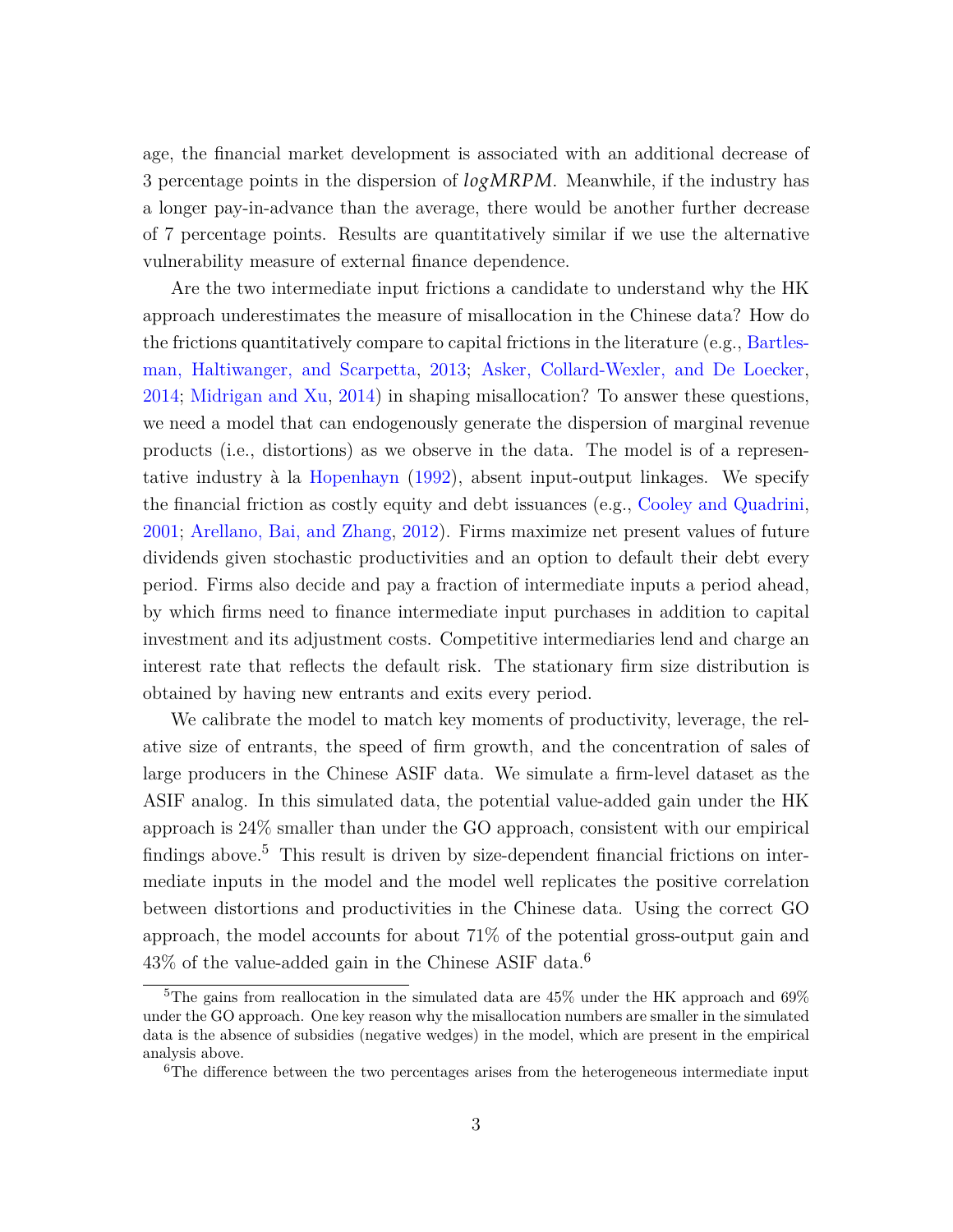We then answer the question how quantitatively important intermediate input distortions are in shaping misallocation in the benchmark model and in the Chinese economy. Counterfactual experiments decompose the total misallocation by removing subsets of frictions. Results show that intermediate input frictions, primarily the financial friction, account for 24% and 17% of the potential gross-output gains in the benchmark model and in the Chinese economy, respectively. These numbers are one third as large as the magnitude of misallocation induced by the time-to-build friction on capital. Therefore, although the model has a rich specification of frictions, we find the dynamic nature of capital with stochastic firm-level productivities contributing most of the misallocation, consistent with [Asker et al.](#page-49-3) [\(2014\)](#page-49-3). Furthermore, the combined gross-output loss from adjustment costs and financial frictions on capital, primarily the former, is 10% and 7% of the misallocation in the benchmark model and in the Chinese economy, respectively. The comparison between output losses generated by capital and intermediate input frictions implies a greater importance of financial market development in allocating inputs than previously discussed in the capital misallocation literature.

This paper builds on several strands of the literature. First, it is related to an earlier literature on size-dependent distortions and misallocation. [Restuccia and](#page-52-0) [Rogerson](#page-52-0) [\(2008\)](#page-52-0) and [Guner et al.](#page-51-2) [\(2008\)](#page-51-2) show that distortions in the form of a higher tax on more productive firms induce a larger decline in the aggregate productivity, compared to uncorrelated distortions. In contrast, in [Hsieh and Klenow](#page-51-0) ([2009](#page-51-0)), [Asker et al.](#page-49-3) [\(2014\)](#page-49-3), [Gopinath, Kalemli-Özcan, Karabarbounis, and Villegas-Sanchez](#page-51-4) [\(2017\)](#page-51-4) and many others, the magnitude of misallocation is simplified to a dispersion statistic of wedges and the correlation between productivities and distortions plays no role. [Baqaee and Farhi](#page-49-5) [\(2020](#page-49-5)) reconcile the two strands and show that the [Hsieh](#page-51-0) [and Klenow](#page-51-0) [\(2009\)](#page-51-0)'s simplification holds only if distortions and productivities are log normally distributed and otherwise, their correlation matters. This paper argues the importance of size-dependent intermediate input distortions in driving the divergence between the HK and GO approaches for measuring misallocation. With respect to studying this divergence, [Hang, Krishna, and Tang](#page-51-5) ([2020](#page-51-5)) is closest to our paper yet they keep the log normality assumption. Our departure from this assumption is supported by the statistical rejection of the log-normality in the Chinese data.

Second, this paper is related to a growing literature that studies intermediate inputs and misallocation. Most discussion focuses on the input-output transmission

revenue shares across industries in the ASIF data that is absent in the model.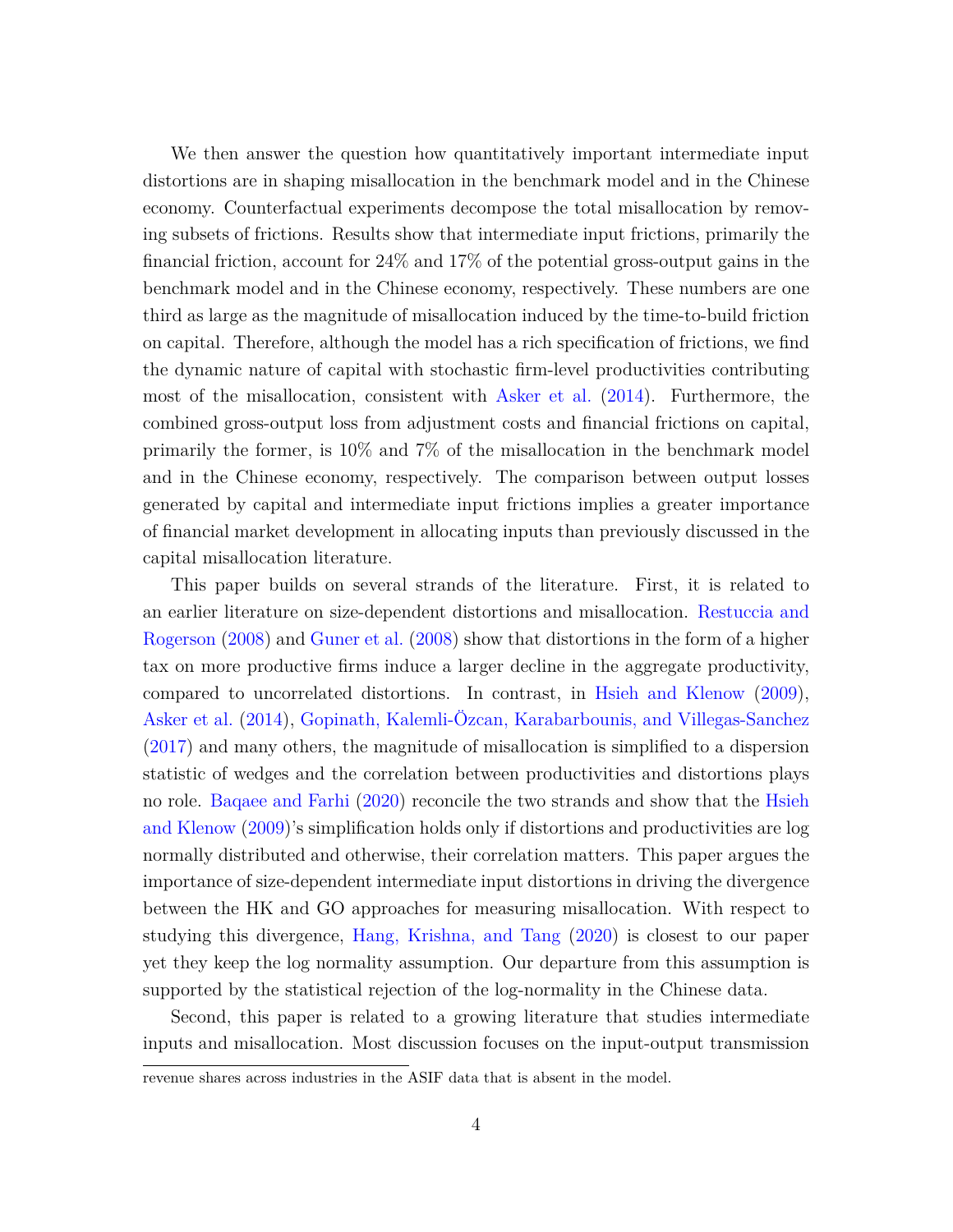of sectoral distortions to the aggregate economy (e.g., [Jones](#page-51-1), [2011;](#page-51-1) [Acemoglu et al.,](#page-49-0) [2012](#page-49-0); [Liu](#page-51-6), [2019](#page-51-6); [Baqaee and Farhi](#page-49-5), [2020;](#page-49-5) [Osotimehin and Popov](#page-52-5), [2020;](#page-52-5) [Hang et al.,](#page-51-5) [2020](#page-51-5)). These studies assume a reduced-form wedge on intermediate inputs. In a similar spirit to [Boehm and Oberfield](#page-49-1) [\(2018\)](#page-49-1), we contribute to the literature in naming two novel intermediate input frictions behind the wedge.

Third, we are related to the literature on financially constrained capital and misallocation. One view states that the misallocation caused by this channel could be moderate since firms can self-finance. Self-financing does not undo misallocation when productivities are less persistent [\(Caselli and Gennaioli,](#page-50-2) [2013](#page-50-2)), when there are fixed cost barriers [\(Midrigan and Xu](#page-52-4), [2014\)](#page-52-4) , when the initial state of the economy is badly misallocated [\(Buera and Shin](#page-50-3), [2013\)](#page-50-3), and when borrowing constraints are endogenous and tighter for smaller and younger firms [\(Gopinath et al.,](#page-51-4) [2017](#page-51-4); [Bai,](#page-49-6) [Lu, and Tian,](#page-49-6) [2018](#page-49-6)). This paper quantitatively shows that financial frictions would have a larger impact on misallocation if it constrains both capital and intermediate inputs.

Lastly but not leastly, we are related to the literature of misallocation in China. [Hsieh and Klenow](#page-51-0) ([2009](#page-51-0)) first find substantial misallocation in the Chinese data. [Brandt, Van Biesebroeck, and Zhang](#page-50-4) ([2012](#page-50-4)) further document a limited input reallocation across firms in China despite its high TFP growth. Explanations for misallocation include preferred lendings to the state-owned firms [\(Song, Storeslet](#page-52-6)[ten, and Zilibotti](#page-52-6), [2011;](#page-52-6) [Brandt, Tombe, and Zhu](#page-50-5), [2013\)](#page-50-5), trade and migration costs [\(Tombe and Zhu](#page-53-0), [2019](#page-53-0)), entry costs [\(Brandt, Kambourov, and Storesletten](#page-50-6), [2018](#page-50-6)), and financial frictions ([Bai et al.,](#page-49-6) [2018](#page-49-6)), to name a few examples. Similar to some of these studies, we base our analysis on the Chinese data with a general message applicable to other economies.

The rest of this paper is structured as follows. Section 1 illustrates the inequivalence between the HK and the GO approaches. Section 2 provides direct evidence on two intermediate input frictions. Section 3 introduces the model. Section 4 calibrates the model, computes the misallocation in the model, implements decomposition exercises, and discusses economic mechanisms. Section 5 concludes.

# **1 The In-equivalence**

This section assumes that the real-world firm-level data is generated by a true model where firms produce gross output. We show the in-equivalence between the HK and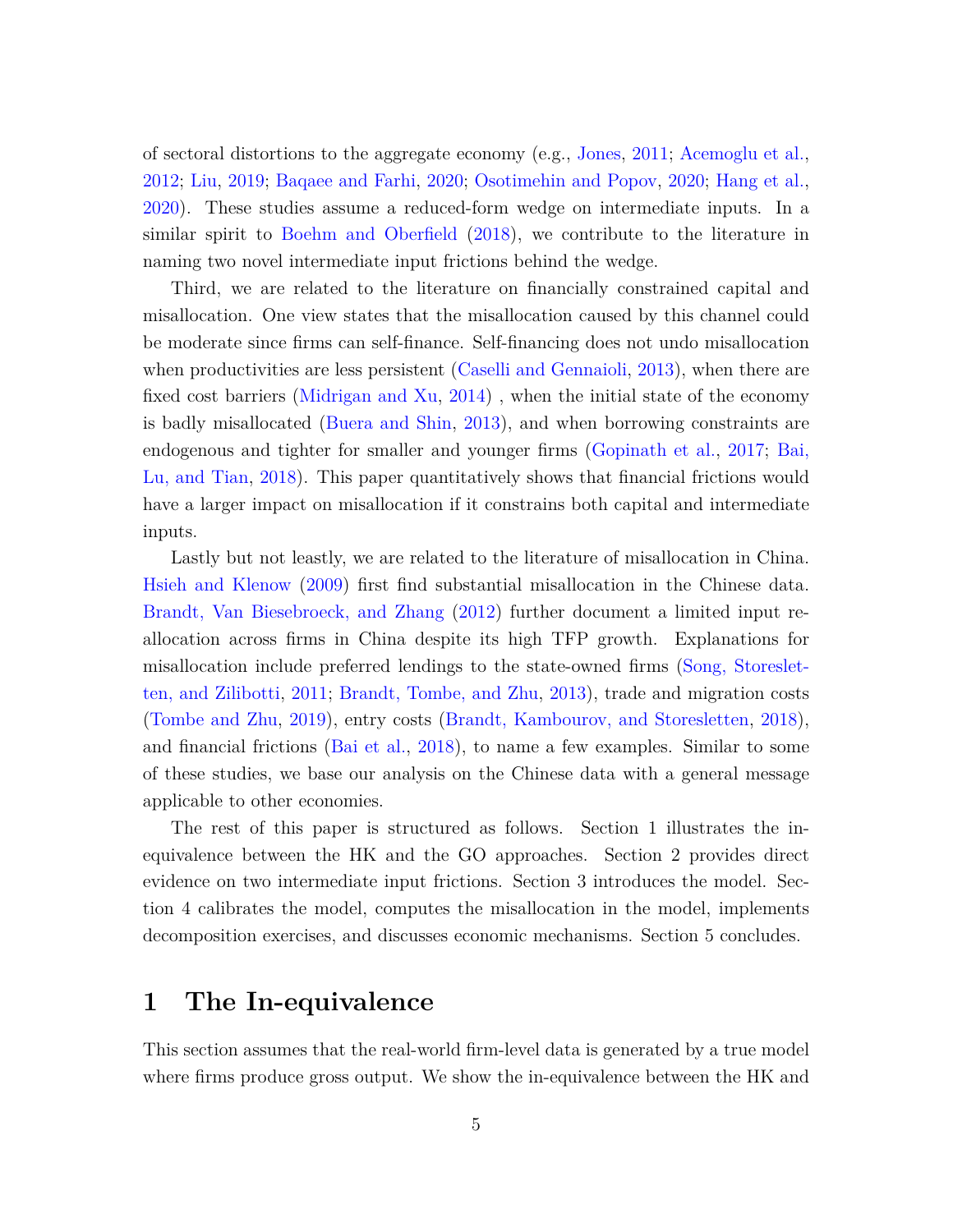the GO approaches for measuring the misallocation when intermediate input distortions exist. Using the Chinese firm-level data, we show size-dependent intermediate input distortions as the main reason why the HK approach may underestimate the measured misallocation.

#### **1.1 Conceptual Framework**

Suppose the true model is as follows. Firm  $i$  in industry  $s$  with productivity  $A_{is}$ produce gross output  $Y_{is}$  according to the following function:

<span id="page-6-2"></span>
$$
Y_{is} = A_{is} M_{is}^{\beta_m^s} (K_{is}^{\beta_s^s} L_{is}^{1-\beta_s^s})^{1-\beta_m^s}
$$
(1)

where *K*, *L*, and *M* represent capital, labor, and intermediate inputs.  $\beta_k^s$  $\frac{s}{k}(1-\beta_m^s),$  $(1 - \beta_k^s)$  $g_k^s$  $(1 - \beta_m^s)$ , and  $\beta_m^s$  are their industry-specific cost shares, respectively. By monopolistic competitions with an elasticity of substitution  $\sigma$ , the industry-level aggregation is

<span id="page-6-3"></span>
$$
Y_s = \left(\sum_{i=1}^{N_s} Y_{is}^{\frac{\sigma-1}{\sigma}}\right)_{\sigma-1}^{\frac{\sigma}{\sigma-1}}
$$
\n
$$
\tag{2}
$$

Firm *i* faces an intermediate input distortion  $\tau_{is}^m$ , a capital distortion  $\tau_{is}^k$ , and a labor distortion  $\tau_{is}^l$ :

<span id="page-6-0"></span>
$$
MRPX_{is} = (1 + \tau_{is}^x)P_x \tag{3}
$$

where  $x \in \{K, M, L\}$  and  $P_x$  is its factor price. Under the GO approach, we reallocate capital, labor, and intermediate inputs to equalize *MRPX*s within industries, i.e., eliminating wedges in equation [\(3](#page-6-0)).

The HK approach, however, specifies a value-added production function:

<span id="page-6-1"></span>
$$
Y_{is}^{\nu} = A_{is}^{\nu} K_{is}^{\alpha_{k}^{s}} L_{is}^{\alpha_{l}^{s}} \tag{4}
$$

where  $Y_{is}^{\nu}$  is the value-added quantity and  $A_{is}^{\nu}$  is its productivity.  $\alpha_{k}^{s}$  $\alpha_l^s$  and  $\alpha_l^s$ *l* are the industry-specific value-added cost shares of capital and labor, respectively. We assume that the value-added revenue is  $P_{is}Y_{is} - P_mM_{is}$ , i.e., the distortion  $\tau_{is}^M$  being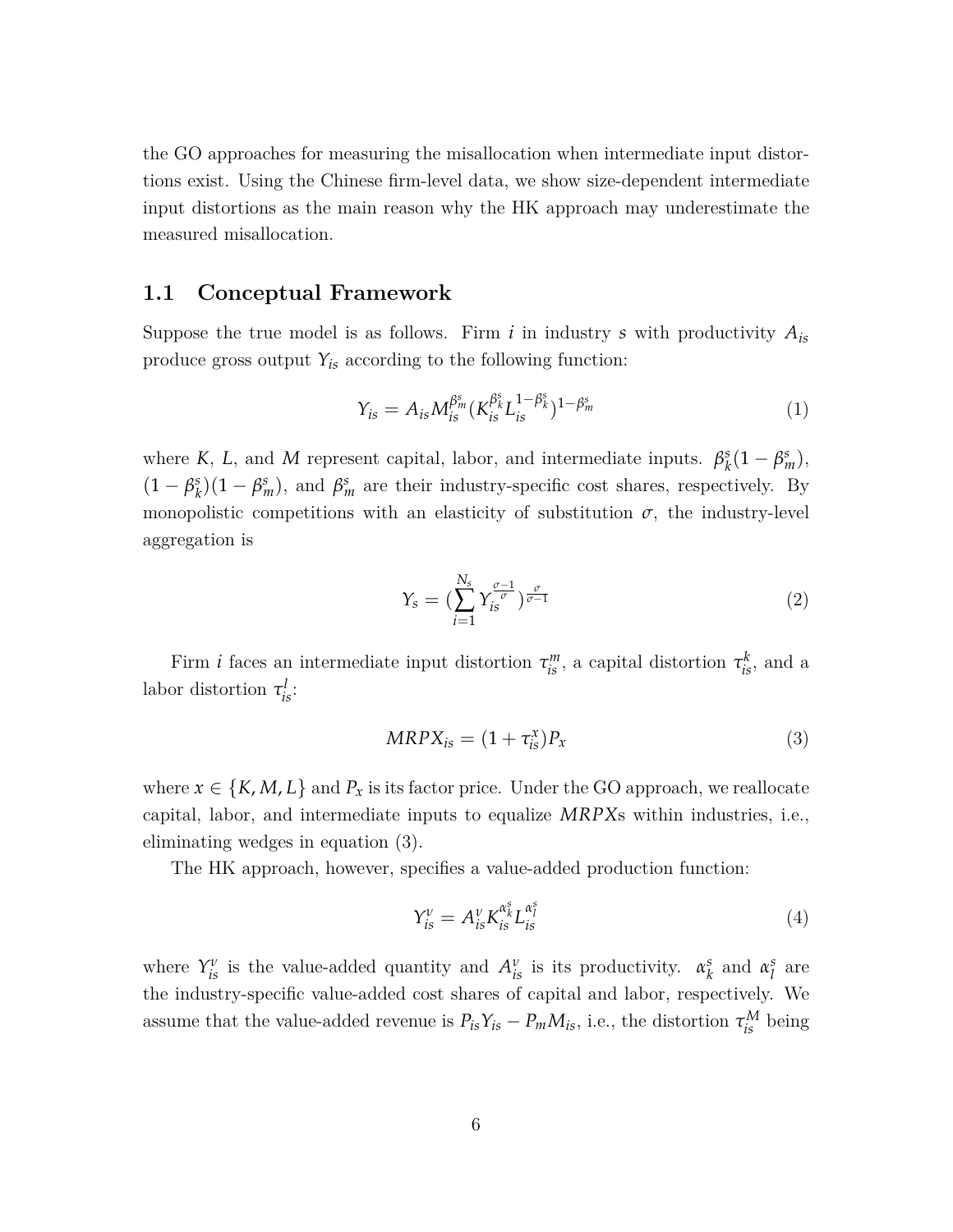non-pecuniary. The industry-level aggregator is specified as:

<span id="page-7-0"></span>
$$
Y_s^{\nu} = \left(\sum_{i=1}^{N_s} (Y_{is}^{\nu})^{\frac{\sigma-1}{\sigma}}\right)^{\frac{\sigma}{\sigma-1}}
$$
\n
$$
\tag{5}
$$

with an industry-level value-added price as  $P_s^{\nu}$ . The HK reallocation exercise thus equalizes marginal revenue products of capital and labor according to equation ([4\)](#page-6-1) and [\(5\)](#page-7-0) within industries.

How is equation ([4](#page-6-1)) related to the true production function of equation [\(1](#page-6-2))? Applying the first-order condition of intermediate inputs and the properties of monopolistic competitions, we have

$$
A_{is}^{\nu}(\tau_{is}^{m}) = \left\{ \frac{\left(P_{s} Y_{s}^{\frac{1}{\sigma}}\right)^{\frac{1}{1-\tilde{\beta}_{m}^{s}}}}{P_{s}^{\nu} (Y_{s}^{\nu})^{\frac{1}{\sigma}} \lambda_{is}(\tau_{is}^{m}) \right\}^{\frac{\sigma}{\sigma-1}} A_{is}^{\alpha_{a}^{s}} \tag{6}
$$

where  $\alpha_a^s = \frac{1}{1-\tilde{\beta}_m^s}$ .  $P_s$  and  $P_s^{\nu}$  are industry-level gross-output and value-added prices. Cost shares are

$$
\alpha_k^s = \frac{\beta_k^s (1 - \beta_m^s)}{1 - \tilde{\beta}_m^s}; \alpha_l^s = \frac{(1 - \beta_k^s)(1 - \beta_m^s)}{1 - \tilde{\beta}_m^s}; \tilde{\beta}_m^s = \beta_m^s \frac{\sigma - 1}{\sigma}; \alpha_k^s + \alpha_l^s < 1 \tag{7}
$$

(see proof in the appendix). A decreasing-return-to-scale function is needed for a direct mapping between the HK and the GO approaches, if we use the same  $\sigma$  in equations ([2\)](#page-6-3) and  $(5)$  $(5)$ .<sup>[7](#page-7-1)</sup>

The existence of intermediate input distortions  $\tau_{is}^{m}$  distorts  $log A_{is}^{v}(\tau_{is}^{m})$  via

$$
\chi_{is}(\tau_{is}^m) = [1 - \frac{\tilde{\beta}_m^s}{1 + \tau_{is}^m}][\frac{\tilde{\beta}_m^s}{(1 + \tau_{is}^m)P_m}]^{\frac{\tilde{\beta}_m^s}{1 - \tilde{\beta}_m^s}}
$$
(8)

that has properties as follows.[8](#page-7-2)

<span id="page-7-3"></span>**Proposition 1.** For  $\tau_{is}^m \in [\tilde{\beta}_m - 1, \infty]$ , the value-added production function is

<span id="page-7-1"></span><sup>&</sup>lt;sup>7</sup>Alternatively, we can set  $\alpha_k^s = \beta_k^s$  and  $\alpha_l^s = 1 - \beta_k^s$  with a smaller elasticity of substitution  $\tilde{\sigma} = (1 - \beta_m^s)\sigma + \beta_m^s$  as in [Hang et al.](#page-51-5) [\(2020](#page-51-5)). Gains with the alternative parameter levels are similar to what follows.

<span id="page-7-2"></span><sup>&</sup>lt;sup>8</sup>When  $\tau_{is}^m$  is pecuniary, we can show that  $P_{is}^{\nu}Y_{is}^{\nu} = P_{is}Y_{is} - (1 + \tau_{is})^m P_m M_{is}$  and  $\chi_{is}(\tau_{is}^m) =$  $[1-\tilde{\beta}_m^s][\frac{\tilde{\beta}_m^s}{(1+\tau^m_{is})P}]$  $\frac{\tilde{\beta}^s_m}{1-\tilde{\beta}_m}$ , which is decreasing in  $\tau^m_{is}$ . Hence, the following result of downward-biased value-added productivities for firms with high  $\tau_{is}^m$  still holds in this scenario.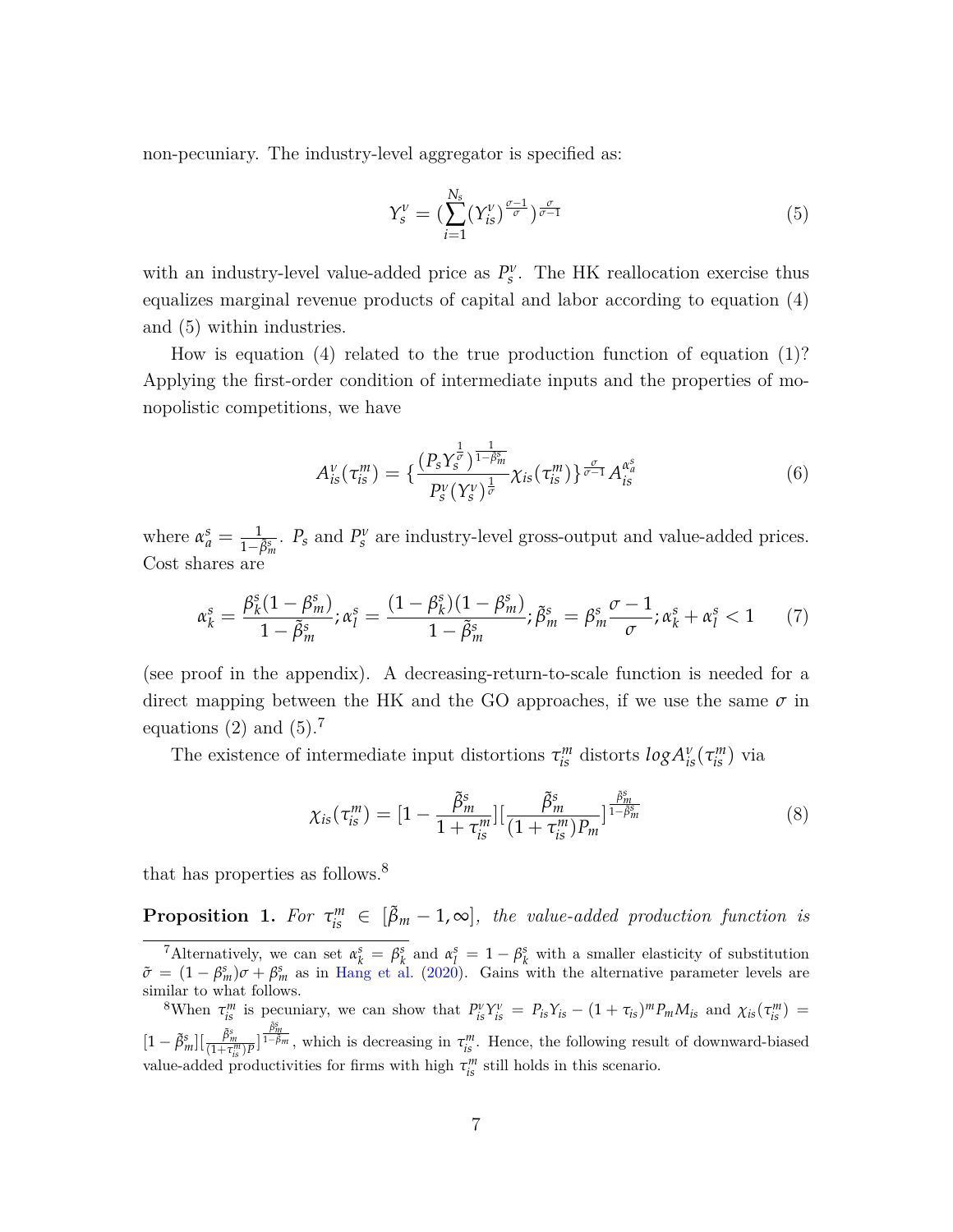*well-defined with the gross-output value exceeding the intermediate input cost. Let*  $\Delta log A^{\nu}(\tau_{is}^{m}) = log(A_{is}^{\nu}(\tau_{is}^{m})) - log(A_{is}^{\nu}(0)),$  i.e., the deviation of the actual value*added productivity from the level absent intermediate input distortions. We have*

- *(1)*  $\Delta log A^{\nu}(\tau_{is}^{m}) \leq 0$  *with a maximum 0 at*  $\tau_{is}^{m} = 0$ *.*  $\Delta log A^{\nu}(\tau_{is}^{m})$  decreases with  $\tau_{is}^m$  *for*  $\tau_{is}^m \geq 0$  *and increases with*  $\tau_{is}^m$  *for*  $\tau_{is}^m < 0$ .
- *(2) Suppose*  $\tau_{is}^{m} = c_0 + \rho \log A_{is} + \zeta_{is}$  *and*  $\rho \neq 0$ *. The average deviation conditional on the gross-output productivity,*  $E(\Delta log A_{is}^v | A_{is})$ *, decreases in*  $log A_{is}$ *for*  $log A_{is} \in \left[-\frac{1+2ac_0}{2a\rho}\right]$ 2*aρ* , ∞) *and increases for logAis ∈* (*−*∞, *−* 1+2*ac*<sup>0</sup> 2*aρ* )*, where*  $a = 0.5 \frac{\tilde{\beta}_m^s (1 - \tilde{\beta}_m^s) - 1}{(1 - \tilde{\beta}_m^s)^2}$  $\frac{(\mu(1-p_m^s)-1}{(1-\tilde{\beta}_m^s)^2} < 0.$
- *(3) The average deviation conditional on the gross-output productivity,*  $E(\Delta log A_{is}^{\nu}|A_{is})$ *, decreases in ρ for sufficiently large logAis.*

<span id="page-8-0"></span> $\Box$ 

*Proof.* See proof in the appendix.

Proposition [1](#page-7-3) states that first, the value-added productivity decreases when the intermediate input distortion  $\tau_{is}^m$  increases in its absolute value, i.e., a hump-shaped deviation curve. Intuitively, firms maximize the gap between gross output and intermediate input costs when  $\tau_{is}^m = 0$ . Any deviation from this maximum causes a smaller value-added gap and consequently a lower  $log A_{is}^{\nu}$ . Second, the same hump shape is preserved for the average deviation curve along the dimension of true productivities *logAis* as long as productivities correlate with intermediate input distortions. Third, when true productivities *logAis* increasingly correlate with distortions  $\tau_{is}^m$  (i.e., size-dependent distortions in [Guner et al.](#page-51-2) [\(2008\)](#page-51-2) and [Restuccia and Roger](#page-52-0)[son](#page-52-0) ([2008](#page-52-0))), the negative deviation of  $log A^{\nu}_{is}$  is more severe on average for firms on the right tail of the *logAis* distribution. This feature causes a disproportionate downward bias on the value-added productivity for most productive firms.

To see how the biased value-added productivity influences the input reallocation, note that the "efficient" capital  $K_{is}^{eff,\nu}$  and labor  $L_{is}^{eff,\nu}$  under the HK approach are

$$
K_{is}^{eff,\nu} = \frac{(A_{is}^{\nu})^{(\sigma-1)/\alpha_a^s}}{\sum_{i=1}^{N_s} (A_{is}^{\nu})^{(\sigma-1)/\alpha_a^s}} K_s, \ L_{is}^{eff,\nu} = \frac{(A_{is}^{\nu})^{(\sigma-1)/\alpha_a^s}}{\sum_{i=1}^{N_s} (A_{is}^{\nu})^{(\sigma-1)/\alpha_a^s}} L_s
$$
(9)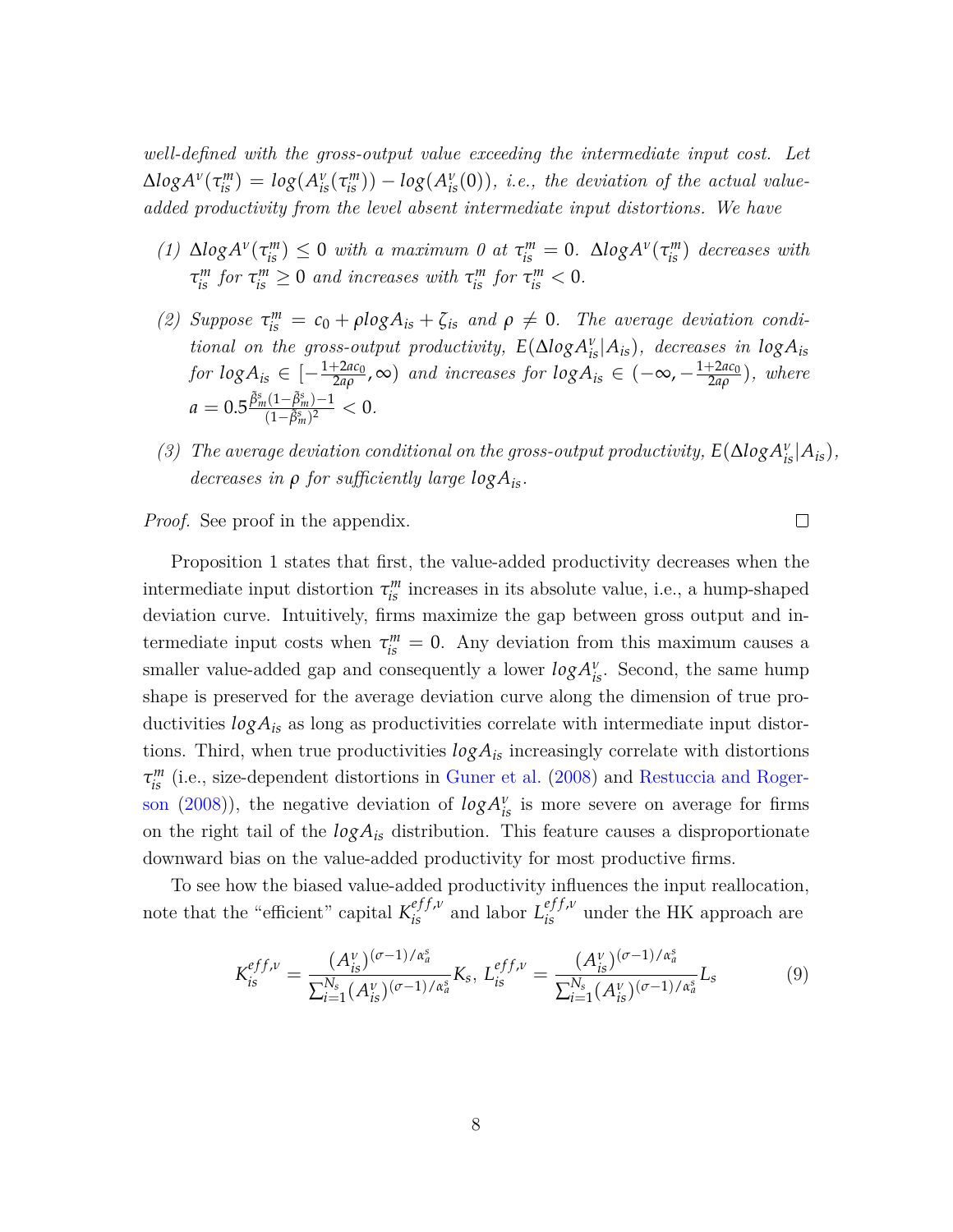as opposed to those under the GO approach

$$
K_{is}^{eff} = \frac{(A_{is})^{\sigma - 1}}{\sum_{i=1}^{N_s} (A_{is})^{\sigma - 1}} K_s, \ L_{is}^{eff} = \frac{(A_{is})^{\sigma - 1}}{\sum_{i=1}^{N_s} (A_{is})^{\sigma - 1}} L_s
$$
(10)

Proposition [1](#page-7-3) implies that  $K_{is}^{eff,\nu} = K_{is}^{eff}$  and  $L_{is}^{eff,\nu} = L_{is}^{eff}$  only if firms are identically distorted with a constant  $\tau_s^m$  within industries.

We then measure the potential within-industry value-added gain as in [Hsieh and](#page-51-0) [Klenow](#page-51-0) [\(2009\)](#page-51-0):

<span id="page-9-1"></span>
$$
log\left(\frac{\left(\sum_{i=1}^{N_s} (Y_{is}^{\nu, eff})^{\frac{\sigma-1}{\sigma}}\right)_{\sigma-1}^{\frac{\sigma}{\sigma-1}}}{\left(\sum_{i=1}^{N_s} (Y_{is}^{\nu, actual})^{\frac{\sigma-1}{\sigma}}\right)_{\sigma-1}^{\frac{\sigma}{\sigma-1}}}\right)
$$
\n(11)

where  $Y_{is}^{\nu,eff}$  and  $Y_{is}^{\nu,actual}$  are the "efficient" and actual value-added quantities under the HK approach. For the GO approach, we follow [Hang et al.](#page-51-5) ([2020](#page-51-5)) and write the equivalent within-industry value-added gain as

<span id="page-9-2"></span>
$$
\frac{1}{1-\tilde{\beta}_m^s} log\left(\frac{\left(\sum_{i=1}^{N_s} (\gamma_{is}^{eff})^{\frac{\sigma-1}{\sigma}}\right)_{\sigma-1}^{\frac{\sigma}{\sigma-1}}}{\left(\sum_{i=1}^{N_s} (\gamma_{is}^{actual})^{\frac{\sigma-1}{\sigma}}\right)_{\sigma-1}^{\frac{\sigma}{\sigma-1}}}\right)
$$
(12)

derived from a general equilibrium input-output model in their paper.<sup>[9](#page-9-0)</sup>  $\gamma_{is}^{eff}$  and  $Y_{is}^{actual}$  are the efficient and actual gross-output quantities. [Hang et al.](#page-51-5) [\(2020](#page-51-5)) show that equations [\(11\)](#page-9-1) and ([12](#page-9-2)) are equivalent absent intermediate input distortions. Under the log normality assumption on productivities and distortions, they further show that the HK approach may overestimate if the variance of  $\tau_{is}^m$  is large and if the intermediate input distortions positively correlate with the distortions on capital and labor. Vice versa. However, we implement Shaprio-Wilk tests in the Chinese firmlevel data and robustly reject the log-normality assumption for the distributions of  $log A_{is}$ ,  $\tau_{is}^m$ , and  $\tau_{is}^k$  under the 1% significance level. Therefore, as theoretically proven in [Baqaee and Farhi](#page-49-5) [\(2020\)](#page-49-5), the correlation between distortions and productivities could matter for the measures of misallocation in equations [\(11](#page-9-1)) and [\(12](#page-9-2)). Our next

<span id="page-9-0"></span><sup>&</sup>lt;sup>9</sup>In [Hang et al.](#page-51-5) ([2020\)](#page-51-5), intermediate inputs *M* is a Cobb-Douglas aggregate of gross output from different industries. We simplify our exposition by directly applying their result. In the later quantitative model with one representative industry, we follow this formula by assuming intermediate inputs are the gross output of this representative industry, i.e., one industry inputoutput structure.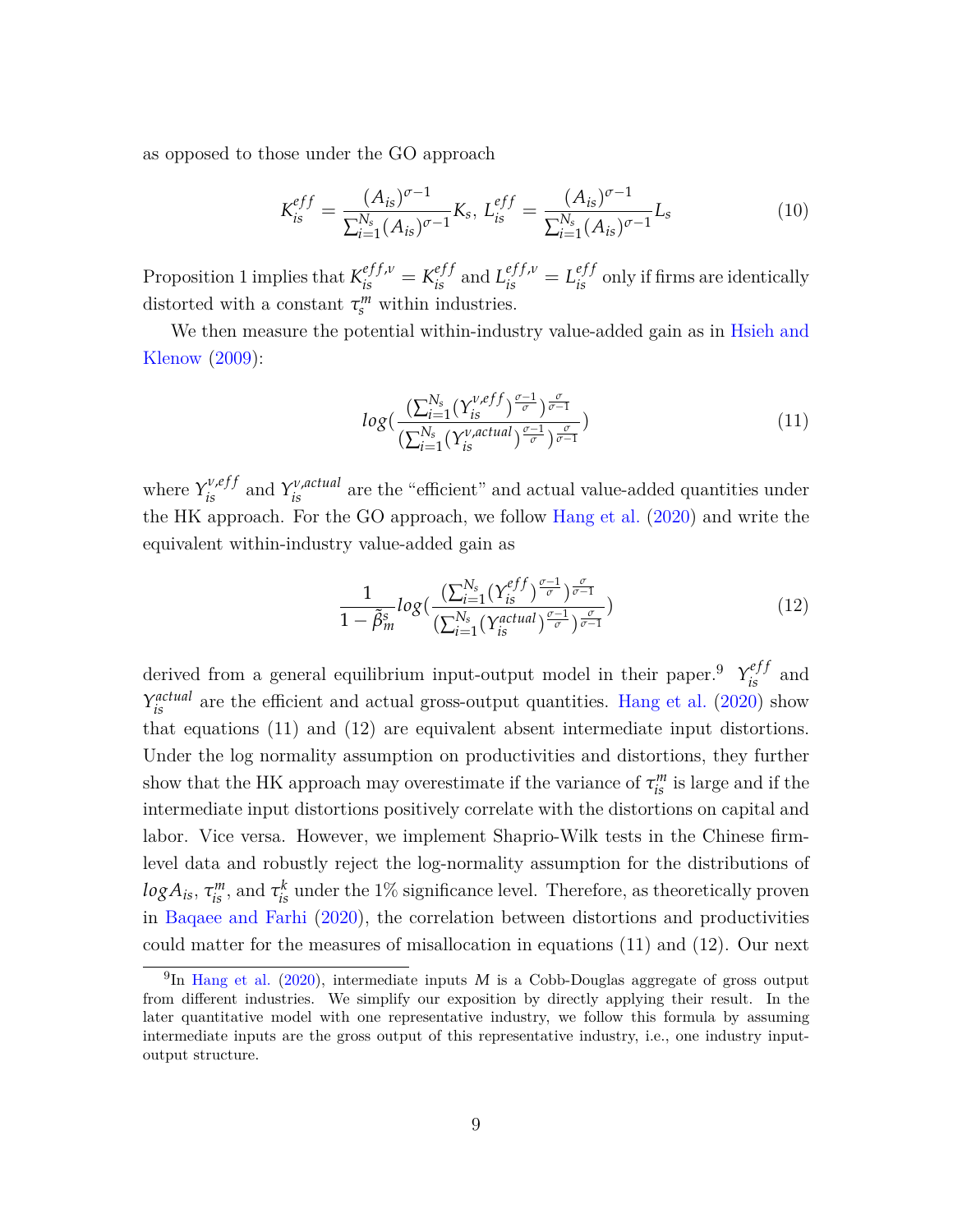subsection investigates roles played by these different pieces in the Chinese firm-level data.

#### **1.2 The In-equivalence in Data**

This subsection calculates value-added gains under both approaches in the Chinese firm-level data. For most industries and years, the HK approach underestimates measured misallocation because of size-dependent intermediate input distortions.

#### **1.2.1 Data Description**

The empirical part of the paper uses the Chinese ASIF data collected by the National Bureau of Statistics (NBS) from 1998 to 2007 (see, e.g., [Hsieh and Klenow,](#page-51-0) [2009](#page-51-0); [Brandt, Van Biesebroeck, and Zhang,](#page-50-7) [2014;](#page-50-7) [Bai et al.](#page-49-6), [2018](#page-49-6); [David and](#page-50-8) [Venkateswaran,](#page-50-8) [2019\)](#page-50-8). The dataset contains firm-level balance sheet, income, and cash flow statements for all state-owned manufacturing firms and non-state owned ones with sales above 5 million yuan before 2007.[10](#page-10-0) Here a firm is a unique ID registered at the State Administration for Industry and Commerce (SAIC).

Variables of interest include gross output, the book value of capital, employment, wage bill, intermediate input cost, opening year, inventory, payable, receivable, interest expense, total liability, ownership, and industries. Industries are defined at the 2-digit CIC level.

#### **1.2.2 Calculating Gains under the Two Approaches**

We set the industry-level intermediate revenue share  $\tilde{\beta}^s_m$  from the Chinese input-output table in the OECD database.<sup>[11](#page-10-1)</sup> As in [Hsieh and Klenow](#page-51-0)  $(2009)$  $(2009)$ , we choose the capital share  $\beta_k^s = 0.5$  for all industries. The elasticity of substitution  $\sigma$  is 6.67 for consistency with the later quantitative analysis and is between 3 to 10 in [Broda](#page-50-9) [and Weinstein](#page-50-9) [\(2010\)](#page-50-9).

<span id="page-10-0"></span> $10$ The sales threshold also became applicable for state-owned firms starting in 2007. In 2011, the threshold increased to 20 million yuan.

<span id="page-10-1"></span><sup>11</sup>We use the Chinese share as our benchmark since countries like China, Czech, Slovak, and historically South Korea and Japan have a higher intermediate share than the OECD average of 0.50 ([Jones,](#page-51-1) [2011](#page-51-1)). It is hard to think that distortions increase the intermediate input share from 0.5 to 0.6. We believe that the global division story drives this pattern and these countries specialize in production technologies with more intermediate inputs.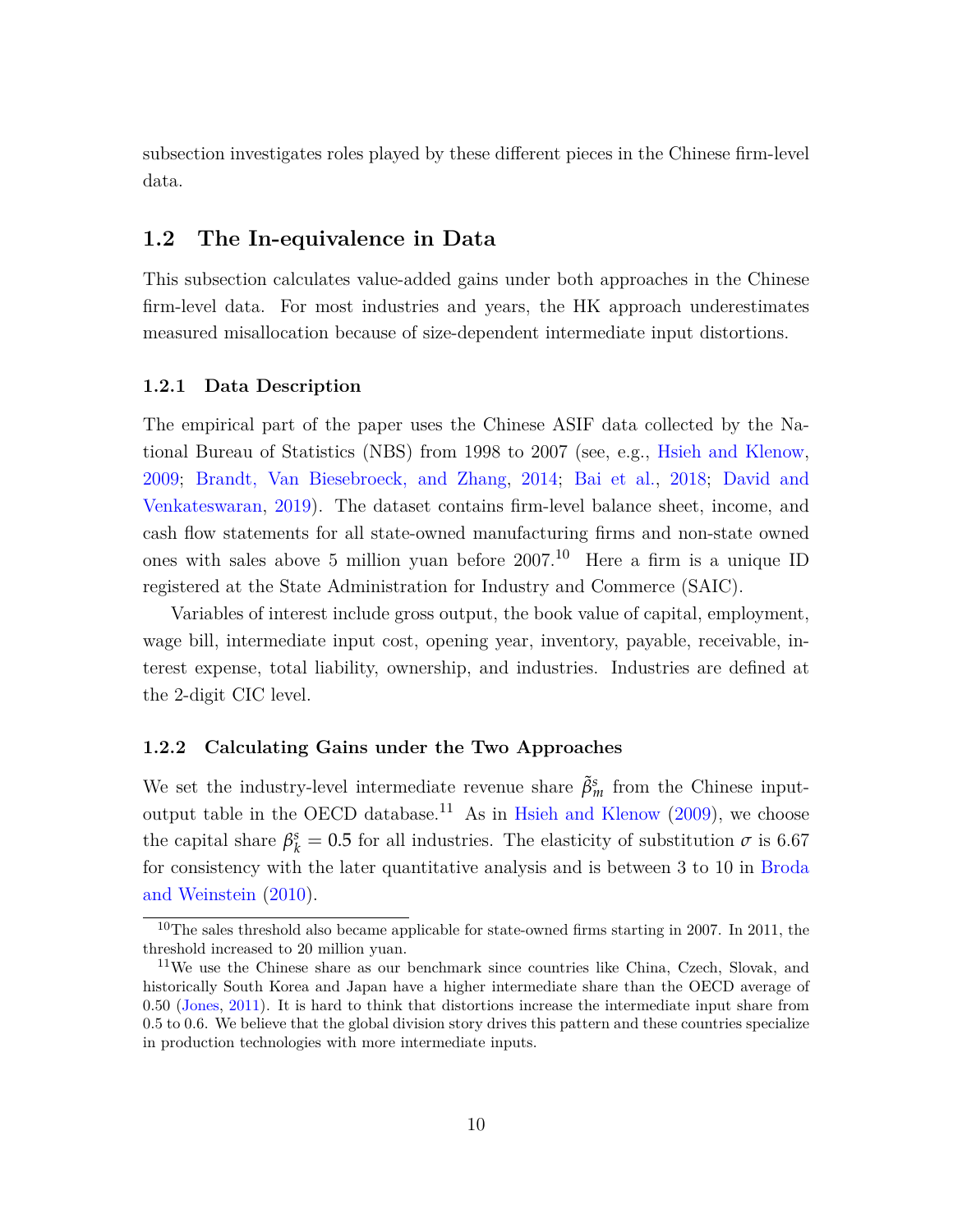To compute wedges in equation [\(3](#page-6-0)), we use the gross-output sales for  $P_{is}Y_{is}$ , the wage payment for effective units of labor for  $L_{is}$ , the capital stock for  $K_{is}$ , and the intermediate input cost for  $M_{is}$ , all in constant 1998 yuan.<sup>[12](#page-11-0)</sup> For each year, we then trim the top and bottom 1% of the log TFPR and log TFPQ distributions calculated from equation ([1\)](#page-6-2) and [\(3](#page-6-0)).<sup>[13](#page-11-1)</sup> We also drop observations with the gross-output value smaller than the intermediate input cost.

For each 2-digit CIC industry every year, potential gains are measured by equations ([11\)](#page-9-1) and ([12\)](#page-9-2). From 1998 to 2007, an average industry could increase its value-added by 103% and 159% under the HK and the GO approaches, respectively. We take an average of industry-level gains using the actual industry-level valueadded revenues as weights for both approaches ([Hang et al.,](#page-51-5) [2020](#page-51-5)). This comparison suggests that the HK approach underestimates the magnitude of misallocation.<sup>[14](#page-11-2)</sup>

Figure [1](#page-33-0) illustrates why the HK approach gives a smaller measured misallocation. The left panel of the figure plots averages of  $\Delta log(A_{is}^v)$  across deciles of intermediate input distortions and the right panel plots the averages across deciles of *logAis* in the pooled 1998 - 2007 data. Consistent with Proposition [1](#page-7-3), both plots are hump-shaped: the downward deviation of  $log(A_{is}^v)$  is more pronounced on the tails of the distortion and productivity distributions. For the top 10% productive firms, the downward deviation could be about 35%, suggesting that these firms may receive too little capital and labor under the HK approach according to equation ([9\)](#page-8-0). Although firms on the left tail of the productivity distribution also have a downward-biased  $log A^{\nu}_{is}$ , they are far smaller to influence the industry-level reallocation gains. As a result, the HK approach delivers a smaller gain compared to the GO approach.

However, the HK approach does not always underestimate. For 13% of industryyear observations, the HK approach gives a larger gain. Figure [2](#page-34-0) shows chemical fiber, nonferrous metals, and other manufacturing as examples in 2004, in contrast to most industries such as textiles, petroleum refining, and instruments.

<span id="page-11-0"></span> $12$ We construct the capital stock using a perpetual inventory method, setting the initial year as 1995. For mor discussions, see [Brandt et al.](#page-50-4) [\(2012](#page-50-4)).

<span id="page-11-1"></span> $^{13}logTFPR_{is} = logP_{is}Y_{is} - \beta_k^s(1-\beta_m^s)logK_{is} - (1-\beta_k^s)(1-\beta_m^s)logL_{is} - \beta_m^slogM_{is}; logTFPQ_{is} =$  $logY_{is} - \beta_k^s(1-\beta_m^s)logK_{is} - (1-\beta_k^s)(1-\beta_m^s)logL_{is} - \beta_m^slogM_{is}.$ 

<span id="page-11-2"></span><sup>&</sup>lt;sup>14</sup>We test the robustness of this result by changing parameter values and further trimming the  $\tau_{is}^m$  distribution. If we decrease  $\tilde{\beta}_m^s$  to an average of 0.53 in the U.S. NBER-CES database, gains are 176% under the HK approach and 193% under the GO approach for an average industry. If we further let  $\sigma = 3$  as in [Hsieh and Klenow](#page-51-0) [\(2009](#page-51-0)), the gains are 34% and 100%, respectively. Meanwhile, if we trim the top 1% distribution of  $\tau_{is}^{m}$  across industries, gains are 107% and 123%, respectively.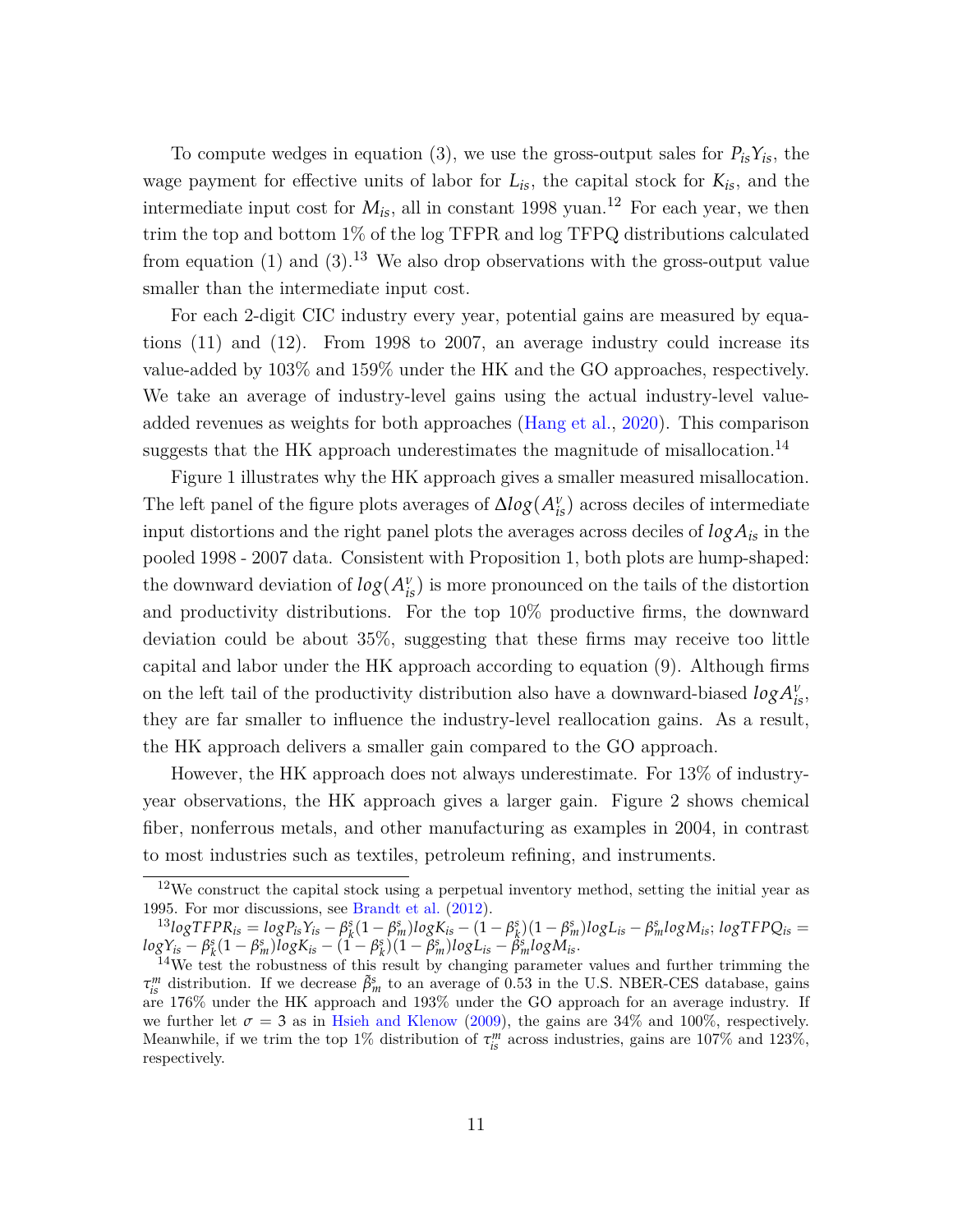To rationalize the cross-industry difference, we study how intermediate input distortions  $\tau_{is}^m$  distort value-added productivities  $log A_{is}^v$  in its first and second moments. Proposition [1](#page-7-3) suggests that when the intermediate input distortion is orthogonal with the true productivity, the average downward bias of  $log A^{\nu}_{is}$  is independent with the true productivity level. The firm-level difference between  $K_{is}^{eff,\nu}$  and  $K_{is}^{eff}$  then only depends on the dispersion of  $\tau_{is}^m$ . When the dispersion increases, the dispersion of  $log A_{is}^{\nu}$  conditional on  $log A_{is}$  also increases, which leads to a larger gain under the HK approach (*second-order effect*). This result has been emphasized in [Hang et al.](#page-51-5) [\(2020\)](#page-51-5). Nevertheless, with a strong degree of size-dependency of distortions, the first-order effect in Proposition [1](#page-7-3) could dominate.

This mechanism is important when we compare industries above and below the 45-degree line. The two groups have a similar average within-industry dispersion of  $\tau_{is}^m$ , 0.19. However, for the above group, the within-industry correlation coefficient between intermediate input distortions and productivities averages 0.27. For the below group, the coefficient averages 0.12. Figure [3](#page-35-0) plots the average of  $\tau_{is}^m$  away from the industry-level means across deciles of true productivities. One could see a steeper line for the above group, with  $\tau_{is}^{m}$  ranging from 0.05 below the industry-level means to 0.15 above when we move  $log A_{is}$  from the 1st to the 10th decile. As a result, in Figure [4,](#page-36-0) the average  $(K_{is}^{eff,\nu} - K_{is}^{eff})/K_{is}^{eff}$  curve of the above group has a steeper drop for the top 10% productive firms, compared to that of the below group. The same analysis applies to labor and consequently, the value-added output from the production function.

To conclude, this section shows the need to understand size-dependent intermediate input distortions in the Chinese data. We are aware that absent intermediate input distortions, results above still hold if there are size-dependent output market distortions (e.g., firm-level markups in [De Loecker and Warzynski](#page-50-10) [\(2012\)](#page-50-10)) by their inseparability in equation ([3](#page-6-0)). To disentangle the role of intermediate input distortions, we provide direct evidence on two specific frictions that can be size-dependent in the next section.

### **2 Direct Evidence on Intermediate Input Frictions**

This section aims to provide empirical evidence on two specific intermediate input frictions: pay-in-advance and financial frictions. Industries with a longer pay-inadvance have larger dispersions of marginal revenue products of intermediate inputs.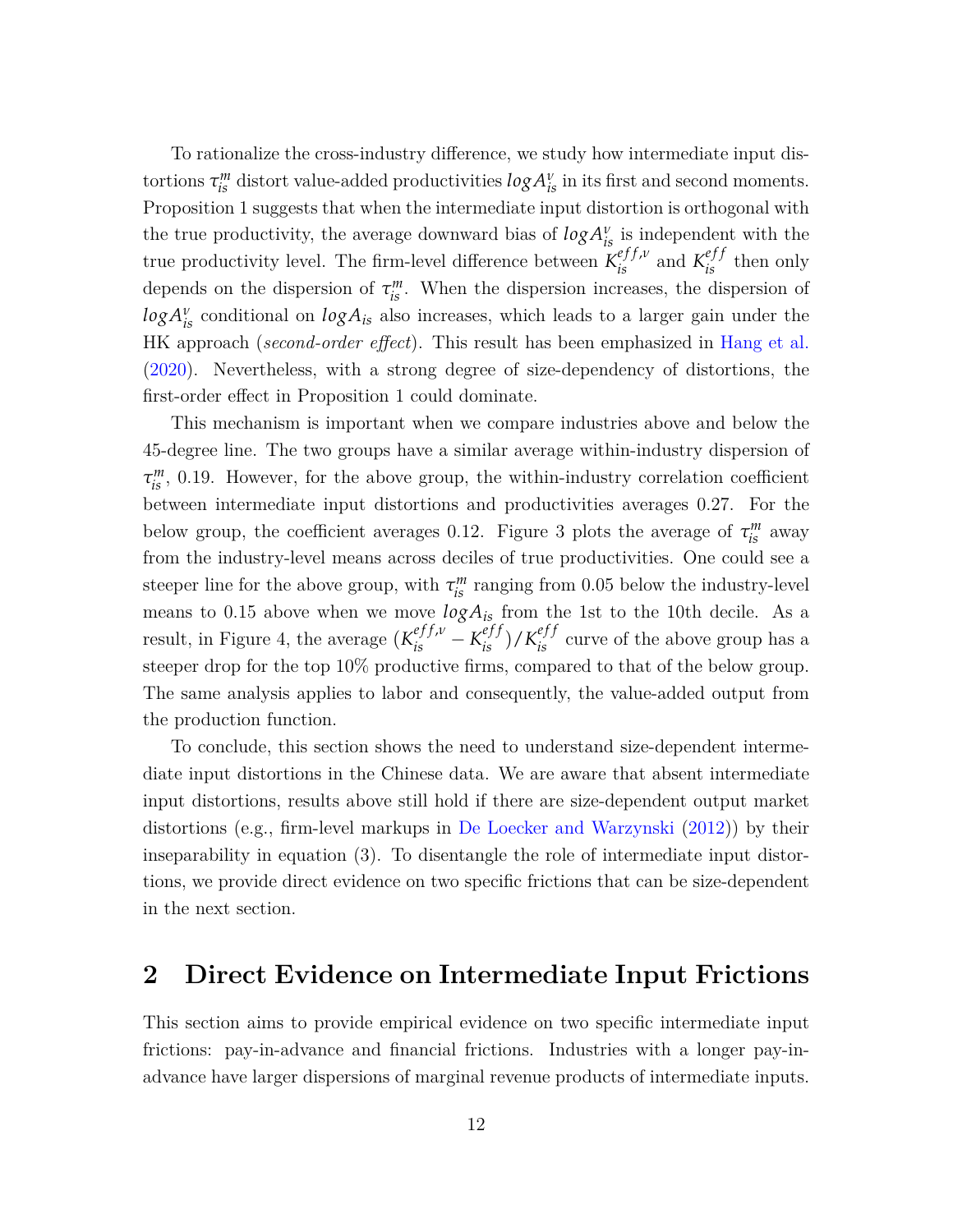The dispersion decreases when the financial market is developed, especially for industries that are financially vulnerable with a longer pay-in-advance.

#### **2.1 Pay-in-Advance**

A large body of literature in trade, corporate finance, and international finance studies how the time interval between purchasing materials and the collection of revenue affects firms' performance (e.g., [Ramey](#page-52-1), [1989](#page-52-1); [Petersen and Rajan](#page-52-7), [1997;](#page-52-7) [Antras and Foley,](#page-49-7) [2015\)](#page-49-7). We use DI and CCC to represent this pay-in-advance time arrangement in production [\(Raddatz,](#page-52-2) [2003](#page-52-2)):

<span id="page-13-1"></span><span id="page-13-0"></span>
$$
DI = \frac{\text{Inventory}}{\text{Sales}} \times 365\tag{13}
$$

$$
CCC = (DI + \frac{Account\text{ Receiver} \times 365}{Sales} - \frac{Account\text{ Payable}}{COGS}) \times 365 \tag{14}
$$

where *COGS* is the cost of goods, i.e., the sum of the intermediate input costs and the wage payment to production workers. *DI* reflects inventory holdings for production, with the Just-in-Time to be one extreme. *CCC* further includes a firm's net trade credit position with its suppliers and customers. The former is our preferred measure of pay-in-advance by its technological nature.

Table [1](#page-41-0) reports averages of industry-level median *DI* and *CCC* for both China and the U.S. In the ASIF data, a median firm for an average industry maintains an 44-day inventory and a 6-day net trade credit. The level of *D I* is close to one month reported by firms in the World Bank Enterprise Survey (WBES, 2012) for their most important materials.

The *DI* and *CCC* are longer for listed firms: 84 and 116 days for China and 62 and 107 days for the U.S., respectively. The difference in *D I* between the listed and the ASIF firms suggests that inventory holdings could be distorted by market imperfections for firms of different sizes. Similarly, the difference in *CCC* reflects the disproportionate role of large firms in issuing net trade credit (e.g., [Petersen](#page-52-7) [and Rajan](#page-52-7), [1997\)](#page-52-7). To alleviate the bias caused by distortions on these measures, we adopt the U.S. levels of *D I* and *CCC* for later analysis, viewing them as undistorted and technological for the production of each industry.

How does the pay-in-advance time length correlate with the intermediate input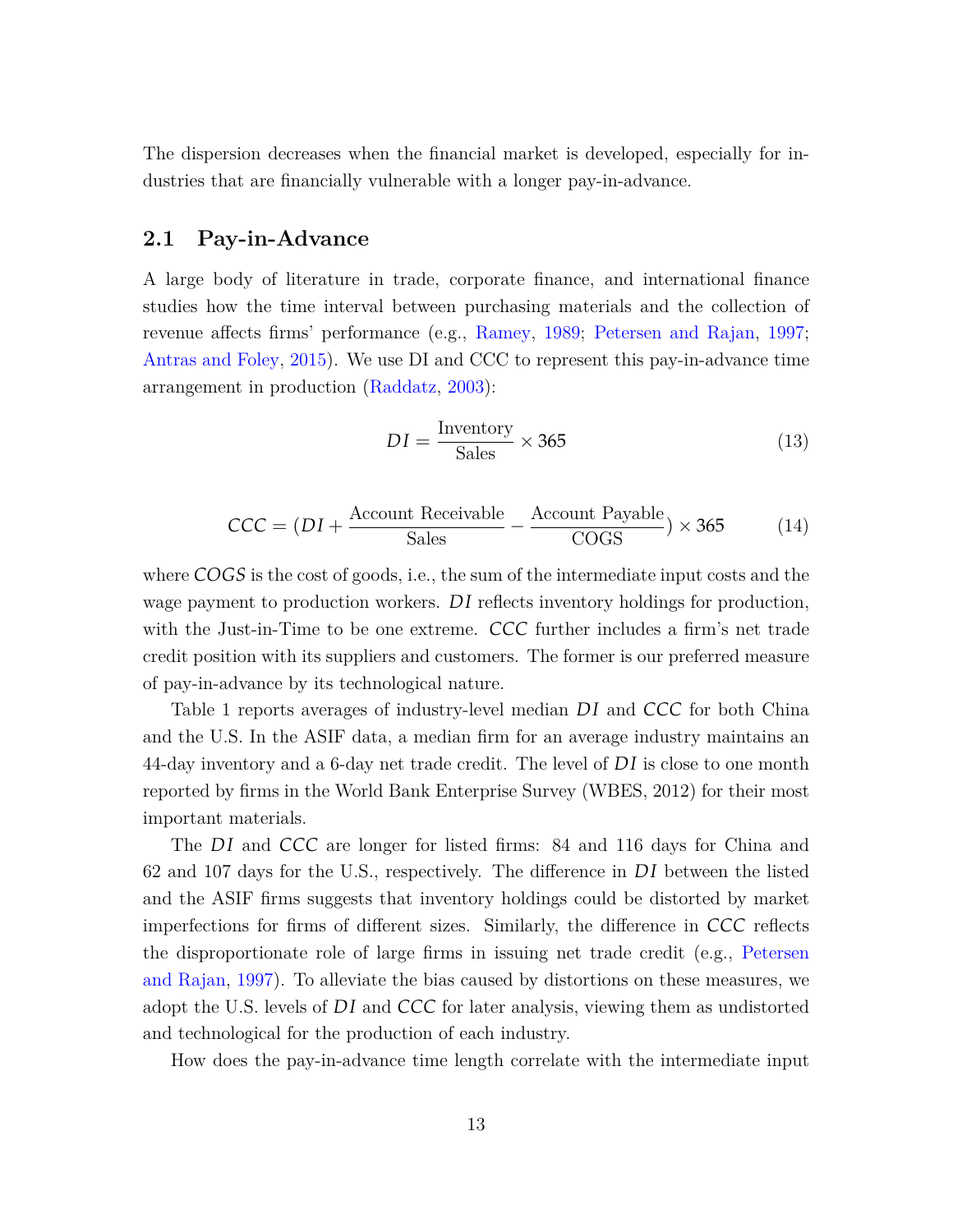misallocation across industries? Figure [5](#page-37-0) suggests that for both measures of *D I* and *CCC*, the longer the pay-in-advance length for an industry, the larger its coefficient of variation of *logMRPMis*. This fact could be mechanically due to an ex-post suboptimal level of intermediate inputs determined before productions, similar to the time-to-build nature of capital. It could also be the high demand for working capital needed to finance the pay-in-advance purchase and firms are thus constrained. We explore the latter possibility in the next subsection.

#### **2.2 Financial Frictions**

We first investigate whether marginal returns of intermediate inputs and capital decrease as firms get older and larger, motivated by studies of [Cooley and Quadrini](#page-50-1) [\(2001\)](#page-50-1) and [Arellano et al.](#page-49-4) [\(2012\)](#page-49-4). If financial frictions exist, younger and smaller firms would use fewer inputs and have higher returns. Figure [6](#page-38-0) plots the 25th, 50th, and 75th percentiles of *rlogMRPM* at each age and asset decile, where *rlogMRPM* is the residual from regressing *logMRPM* on state-owned enterprise (SOE) and exporter dummies, and year and industry fixed effects (FE). The plot shows that different percentiles of marginal returns of intermediate inputs indeed decrease with both size and age, consistent with the financial friction story. The plot for capital returns is similar (see Figure [A2](#page-60-0) in the appendix), consistent with the importance of financial frictions on capital extensively studied in the literature.

To further quantify the financial friction, we exploit provincial differences in the financial market development in China and investigate if the financial development disproportionately lowers the dispersion of marginal returns for financially vulnerable industries. We follow [Raddatz](#page-52-2) ([2003](#page-52-2)), [Tong and Wei](#page-53-1) ([2011](#page-53-1)), and [Manova](#page-51-7) [\(2013\)](#page-51-7) and use the asset tangibility, *AssetTang*, and the external finance dependence, *ExtFin*, to proxy the vulnerability of each industry. Meanwhile, an industry with its production technology that features a longer period of inventory holding (*D I*) requires more liquidity and thus is more likely to be constrained, *given the same tangible asset for collateral (AssetTang) and external financing need (ExtFin*). For the *CCC* measure, it is less certain whether a higher *CCC* poses more constraints. The reason is that a longer *CCC* may suggest not only a longer pay-in-advance but also a stronger capability of trade credit issuance due to an easy access to receivable financing from the financial sector [\(Shao,](#page-52-8) [2017](#page-52-8)). We construct the variable *NTC* as *CCC* net *D I* to directly reflect the net trade credit.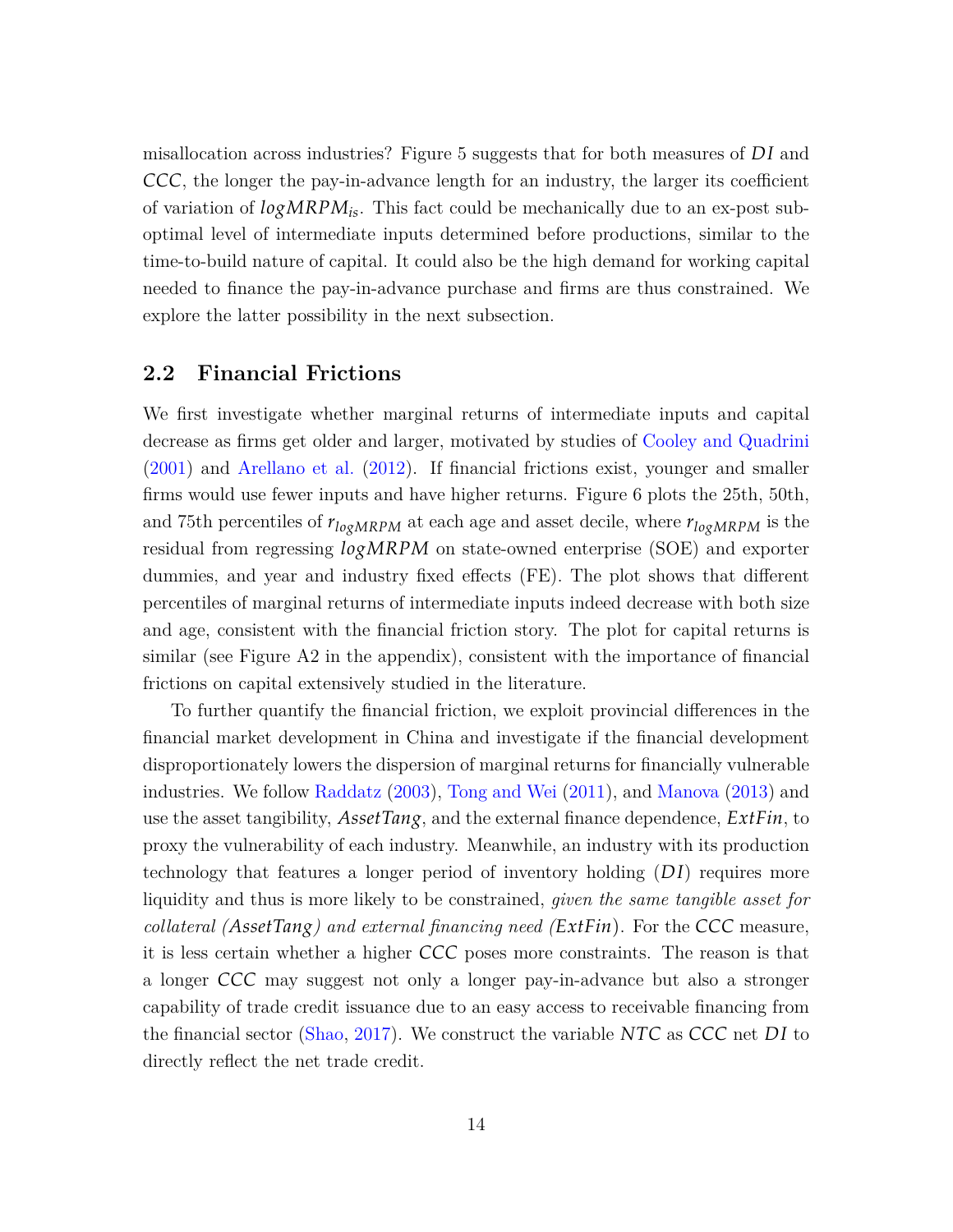For measures on the province-level financial development, we use *LoanMktpt* and  $DepMkt_{pt}$  from the NERI Indices of Marketization of China's Provinces.<sup>[15](#page-15-0)</sup> The former is based on the provincial fraction of loans lent to non-state owned firms and the latter on the provincial fraction of deposits held by non-state owned banks, both of which were first scored on a 0 to 10 scale in 1997 (see Table A3 and A4 in the appendix for details). We prefer these indices to the private credit to GDP ratio since the latter could represent an inefficient credit allocation across provinces rather than the quality of provincial financial markets. For example, during this period, Beijing had the highest loan-to-GDP ratio (195%). However, it was ranked 24th in the *LoanMkt* index and 15th in the *DepMkt* index among 29 provincial regions with non-missing values.

The following regression for industry *s* and province *p* tests the financial friction story

$$
SdMRPM_{spt} = \beta_0 + \beta_1 AvgMRPM_{spt} + \beta_2 FinDevp_{pt} + \beta_3 FinDevp_{pt} \times AssetTang_s +
$$
  
\n
$$
\beta_4 FinDep_{pt} \times ExtFin_s + \beta_5 FinDep_{pt} \times DIHi_s + \beta_6 FinDep_{pt} \times NTCHi_s +
$$
  
\n
$$
\beta_7 FinDep_{pt} \times AssetTang_s \times DIHi_s + \beta_8 FinDep_{pt} \times ExtFin_s \times DIHi_s +
$$
  
\n
$$
\beta_9FinDep_{pt} \times AssetTang_s \times NTCHi_s + \beta_{10}FinDep_{pt} \times ExtFin_s \times NTCHi_s +
$$
  
\n
$$
\beta_X X_{spt} + \epsilon_{spt}
$$
  
\n(15)

where *SdMRPMspt* and *AvgMRPMspt* are dispersions and averages of *logMRPM*, respectively, within each industry-province cell in year *t*.  $DIHi<sub>s</sub>$  is a dummy that equals 1 if  $DI_s$  is above the average across industries and 0 otherwise. *NTCHi<sub>s</sub>* is similarly defined. Other control variables *Xspt* include shares of state-owned firms and exporting firms, industry FE, province FE, and year FE. Coefficients of interests are those for *FinDeppt* and its double and triple interaction terms with industry-level measures.

Table [2](#page-42-0) presents regression results with standard errors clustered within industryprovince cells. We drop cells with fewer than 10 firms (15% of observations) to avoid small sample biases and cells from Tibet by its lack of development indices before 2000. Columns  $(1)$  -  $(3)$  use *LoanMkt*<sub>pt</sub> as the financial market development

<span id="page-15-0"></span><sup>15</sup>Firstly published in 1997, the NERI indices are updated every three years. They cover five aspects of the marketization of provincial economies: relations between the government and markets, developments of the non-state owned economies, product markets, factor markets, and legal and accounting service markets.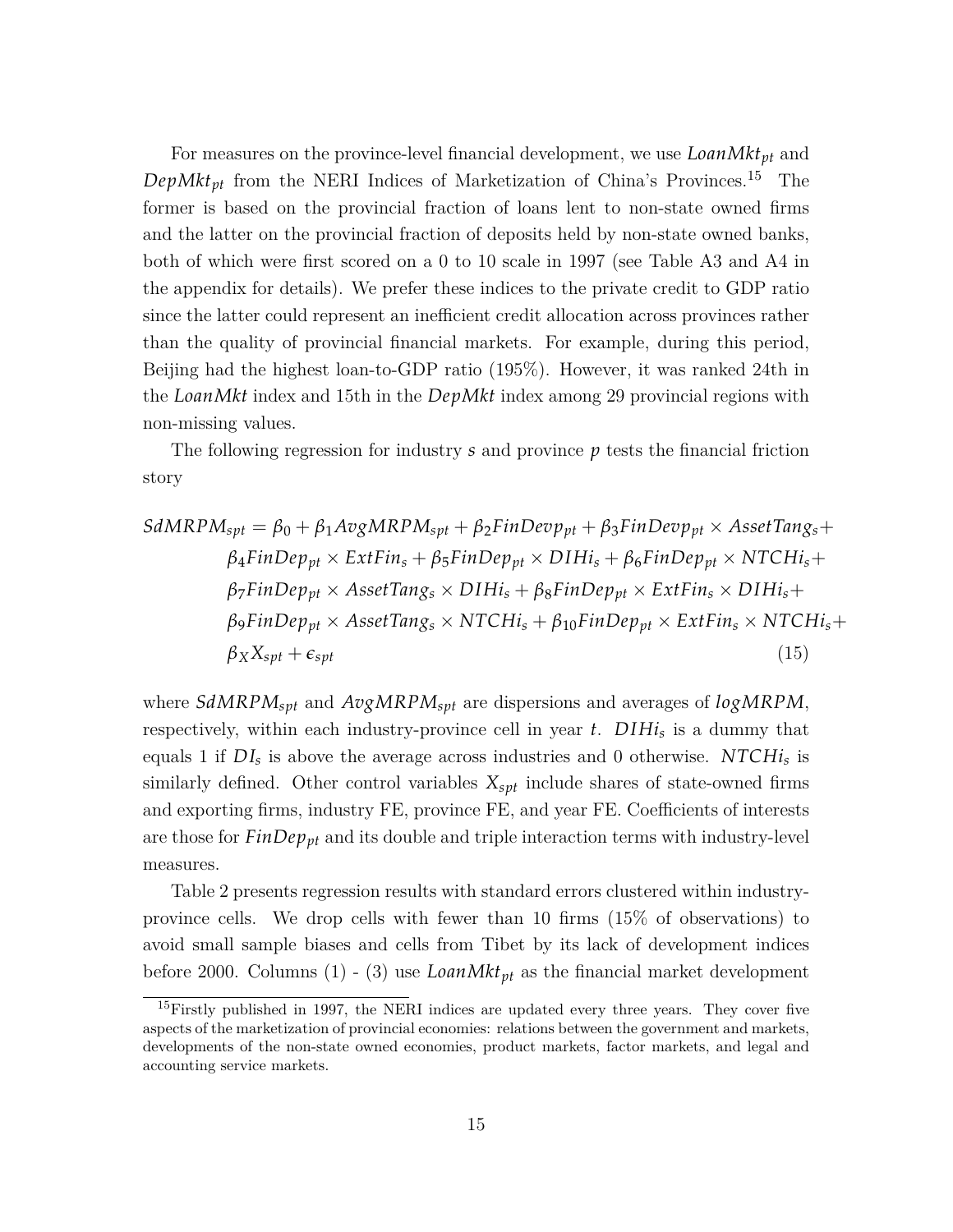index, while columns (4) - (6) use *DepMktpt*. Columns (3) and (6) also include *CV*(*MRPK*)*spt* to control for the effect of capital misallocation on intermediate input misallocation. Across industry-province cells, the average standard deviations are 0.2365 for *logMRPM* and 1.3459 for *logMRPK* during this time period.

Results are summarized as follows. First, across all columns, an industry with a lower asset tangibility has a larger drop in the intermediate input misallocation from the financial market development. Specifically, for industries with an asset tangibility measure 1 standard deviation (0.1241) below the average, a one standard deviation increase in *LoanMkt* (3.42) decreases *SdMRPMsp* by an additional 0.0068  $(3\% \text{ of its average level})$  in columns  $(1)$  -  $(3)$ , and a one standard deviation increase in *DepMkt* (2.44) decreases *SdMRPMsp* by an additional 0.0020 (1% of its average level) in columns (4) - (6). This finding also exists for industries with a higher external finance dependence despite statistically insignificant coefficients.

Second, the financial market development benefits industries with a longer *D I* by lowering intermediate input misallocation more. Columns (1) and (4) seem to suggest that industries with a higher *DI* and *NTC* benefit less from the financial market development. However, when the triple interaction terms are included in columns (2), (3), (5), and (6), the coefficient of *FinDevp ∗ D IHi* becomes negative, though insignificant. For triple interactions, results suggest that the effect of financial market development on lowering intermediate input misallocation is stronger for industries with more days on inventory than the average. For the  $DHi = 1$  group in column (2), the coefficient of *FinDevp ∗ AssetTang* is 0.0665 (0.0206 + 0.0459) and that of *FinDevp* ∗ *ExtFin* is -0.0221 (-0.0026 - 0.0195), in comparison to 0.0206 and -0.0026, respectively, for an average industry. These numbers suggest that a one standard deviation increase in *LoanMkt* decreases *SdMRPMsp* by 10% of its average level for industries with a *D I* higher than the average *and* an asset tangibility measure one standard deviation lower than the average. The decrease is 8.6% for industries a *D I* higher than the average *and* an external finance dependence measure one standard deviation higher than the average. Qulitatively similar results hold if we use the *DepMkt* as the financial market development index.

Third, the financial market development further benefits industries with lower net trade credit by lowering their intermediate input misallocation more. A higher net trade credit position suggests a longer time to collect revenue and a higher need for working capital. However, it could also be an endogenous outcome because of the easier access of these industries for receivable financing ([Shao](#page-52-8), [2017](#page-52-8)), with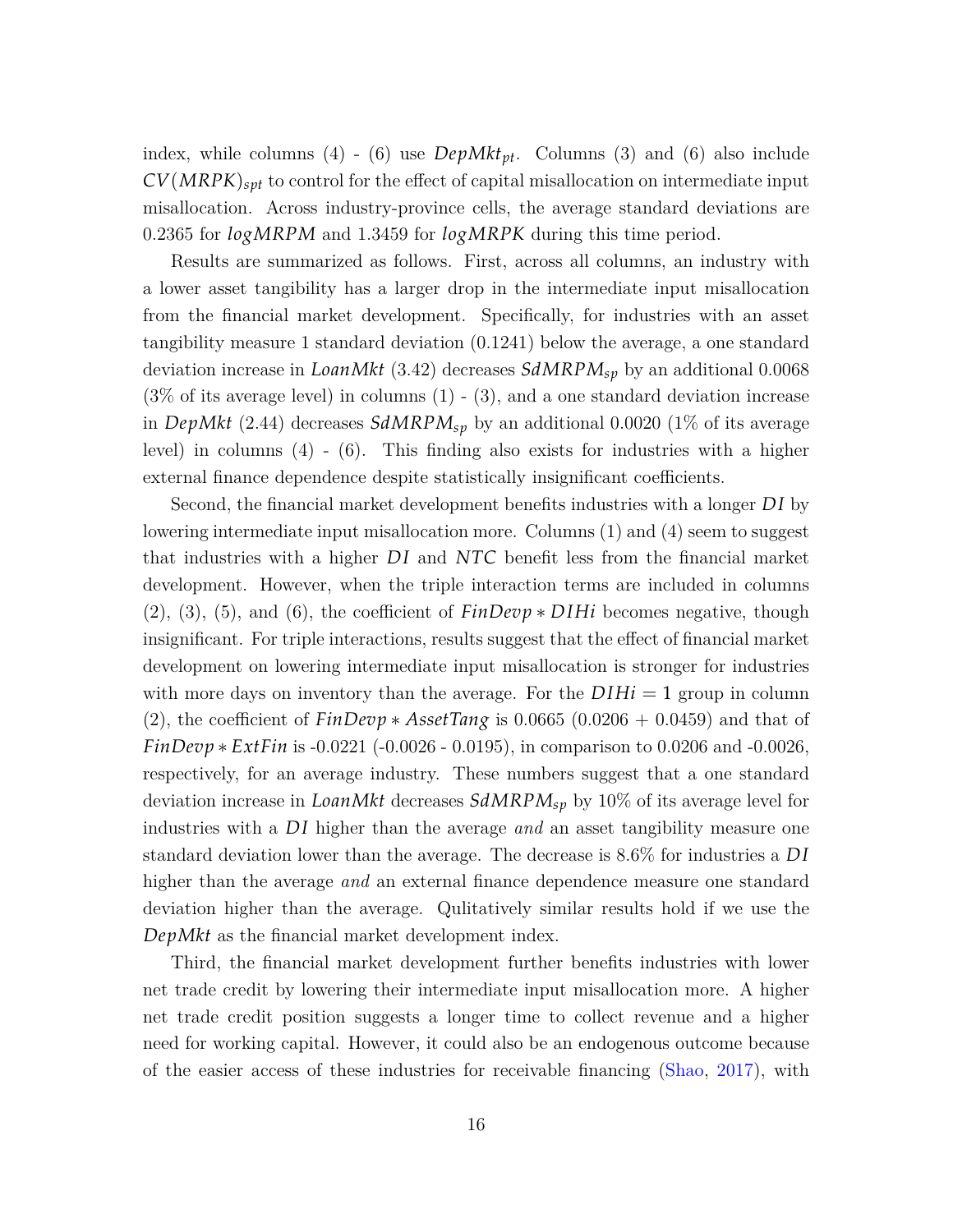examples including pharmaceuticals and electric equipment. Overall, results in Table [2](#page-42-0) suggest that the latter mechanism dominates and financial market development benefits industries with a lower NTC more.

Finally, Table [2](#page-42-0) shows that intermediate input misallocation increases when there are more state-owned firms. The financial friction results barely change when we include the dispersion of  $logMRPK_{sp}$  as another control. For robustness checks, Table [A4](#page-64-0) in the appendix uses continuous *DI* and *NTC* and shows similar results. Table [A5](#page-65-0) shows how the financial development across provinces decreases capital misallocation disproportionately for financially vulnerable industries.

In summary, this section provides empirical evidence on two intermediate input frictions: pay-in-advance and financial frictions. They may interact with capital frictions in generating the reduced-form wedges in equation (3). For instance, for financially constrained firms, the trade-off between capital and working capital investment [\(Fazzari and Petersen,](#page-51-8) [1993\)](#page-51-8) induces wedges in *MRPK* and *MRPM* simultaneously. Thus, the role of intermediate input frictions in shaping misallocation could manifest themselves through the dispersion of *MRPK*. The next section hence introduces a quantitative model to endogenously generate these wedges and to understand the role of each friction in shaping misallocation. Meanwhile, the model also answers the question whether the two intermediate input frictions can explain, at least partly, why the HK apporach underestimates misallocation.

### **3 Model**

This section incorporates pay-in-advance and financial frictions on intermediate inputs into a standard industry dynamics model of [Hopenhayn](#page-51-3) [\(1992\)](#page-51-3) to quantify their roles in accounting for misallocation. The model is closest to [Cooley and Quadrini](#page-50-1) [\(2001\)](#page-50-1) and [Arellano et al.](#page-49-4) [\(2012\)](#page-49-4), where firms endogenously default and their borrowing interest rates reflect this default risk.

#### **3.1 Firms**

The infinite-horizon economy is populated with a mass of firms, **M***<sup>t</sup>* , which grows over time at a rate of *g*. Here a period represents a year. All firms are from a representative industry. We focus on how intermediate input frictions cause misallocation in a partial equilibrium framework instead of the general equilibrium propagation studied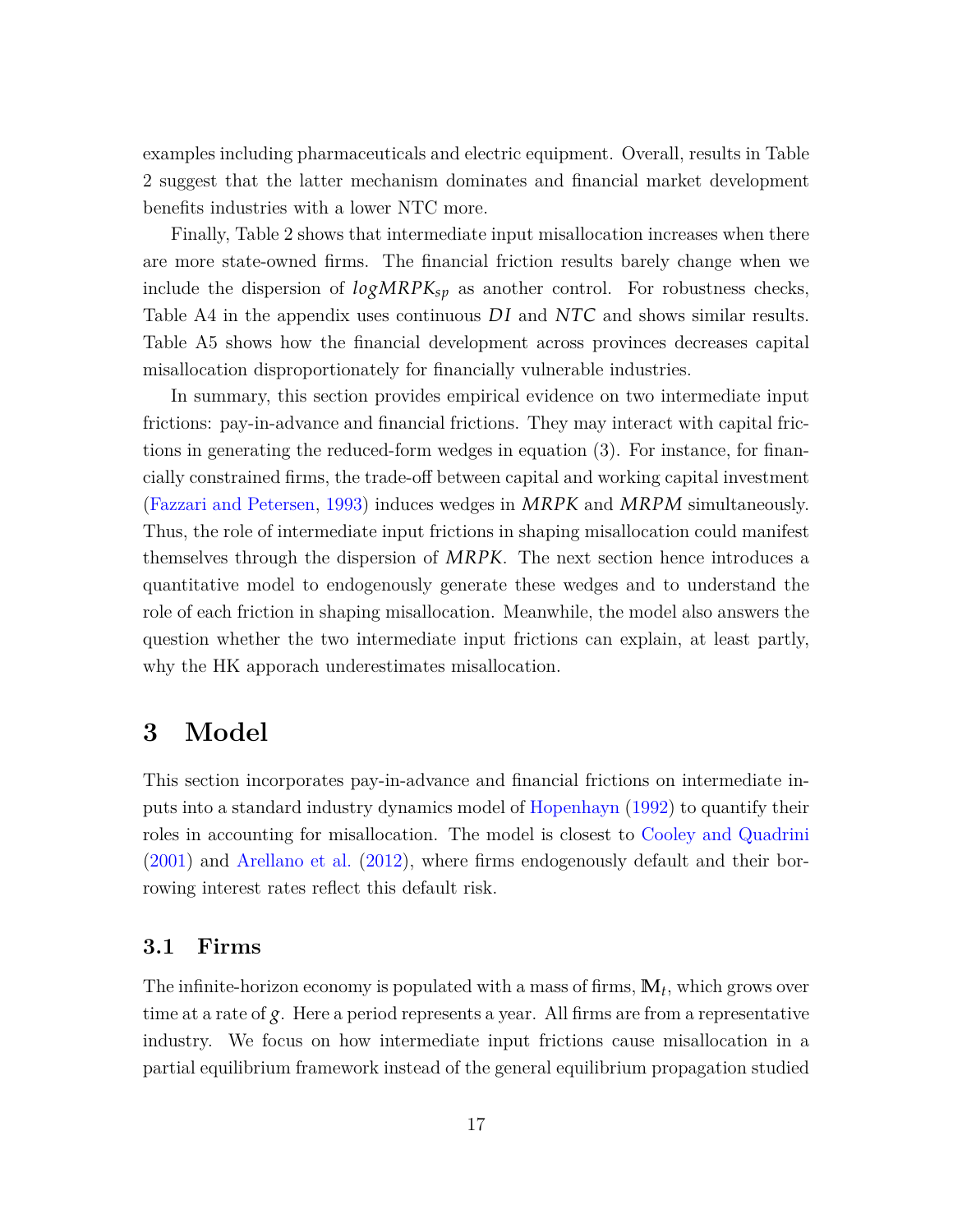in the literature (see, e.g., [Jones,](#page-51-1) [2011](#page-51-1); [Hang et al.,](#page-51-5) [2020](#page-51-5); [Liu,](#page-51-6) [2019](#page-51-6); [Baqaee and Farhi,](#page-49-5) [2020](#page-49-5); [Osotimehin and Popov,](#page-52-5) [2020](#page-52-5)).

Given an exogenous productivity, a firm is a decreasing-return-to-scale technology that transforms intermediate inputs, capital, and labor into the gross-output revenue. The revenue production function for firm *i* at time *t* is

$$
P_{it}Y_{it} = exp(z_{it})K_{it}^{\tilde{\beta}_k(1-\beta_m)}L_{it}^{\tilde{\beta}_l(1-\beta_m)}M_{it}^{\tilde{\beta}_m}
$$
\n(16)

where  $\tilde{\beta}_k = \frac{\sigma - 1}{\sigma} \beta_k$  and  $\tilde{\beta}_l = \frac{\sigma - 1}{\sigma} (1 - \beta_k)$ . The function is the same as the revenue production function in Section 2 with the industry superscript dropped here. In the quantitative analysis, we follow the data section and impose a CES industry-level aggregation to perform the reallocation exercise. The level of misallocation is not affected whether we model firms as quantity or revenue producers, since productivity  $z_{it}$  only differs from the log quantity one by a constant term  $log P_s Y_s^{\frac{1}{\sigma}}$  in the stationary firm size distribution.

Firm-level productivity  $z_{it}$  has a permanent component  $\bar{z}_i$ ,  $\bar{z}_i \sim N(\mu_{\bar{z}}, \sigma_{\bar{z}}^2)$ , and a transitory component  $\mu_{it}$  that follows an AR(1) process with persistence  $\rho$ 

$$
\mu_{it+1} = \rho \mu_{it} + \epsilon_{it+1}, \epsilon_{it+1} \sim N(0, \sigma_{\epsilon}^2)
$$
\n(17)

Given productivity  $z_{it}$ , capital  $K_{it}$ , and intermediate inputs  $M_{it}$ , firms choose labor input  $L_{it}$  to maximize their gross output net of labor payment,  $\pi_{it}$ :

$$
\pi_{it} = \max_{L_{it}} P_{it} Y_{it}(z_{it}, K_{it}, M_{it}, L_{it}) - w_{it}
$$
\n(18)

where  $P_{it}$  is the output price and  $w$  is the wage. Labor input is determined intraperiod without frictions.

**Pay-in-Advance** At time *t*, firms pay  $\omega < 1$  fraction for the next period intermediate input  $M_{it+1}$  at the same time when they set capital  $K_{it+1}$ . The rest,  $1 - \omega$ fraction, is paid at time  $t + 1$ . The timing arrangement is similar to the international finance literature (e.g., [Neumeyer and Perri](#page-52-9), [2005](#page-52-9); [Mendoza and Yue](#page-51-9), [2012\)](#page-51-9) which models labor payments to be paid in advance to create firms' working capital need.

At  $t + 1$ , if the realization of  $z_{it+1}$  is low, the pre-determined  $M_{it+1}$  could be too high. In this case, firms choose the usage of intermediate inputs,  $\tilde{M}_{it+1} < M_{it+1}$ , to maximize their profit and sell the extra,  $M_{it+1} - \tilde{M}_{it+1}$ . In the opposite case,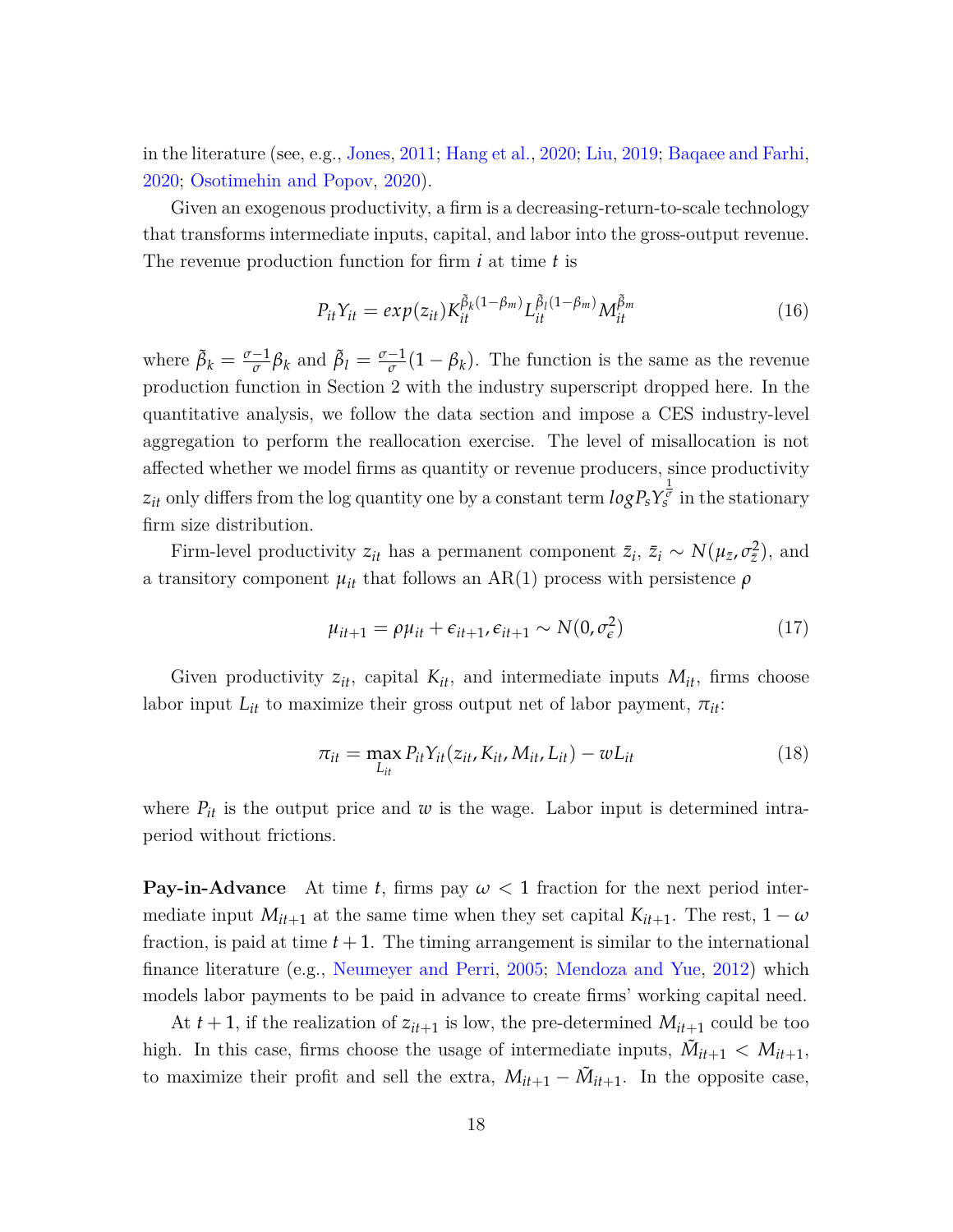if the pre-paid intermediate inputs level  $M_{it+1}$  is too low to be optimal in a high productivity realization, firms cannot adjust the intermediate inputs beyond  $M_{it+1}$ . In other words, firms choose  $\tilde{M}_{it+1} \leq M_{it+1}$  to maximize  $\prod_{it+1}$ 

$$
\Pi_{it+1} = \max_{\tilde{M}_{it+1} \le M_{it+1}} \pi_{t+1}(z_{it+1}, K_{it+1}, \tilde{M}_{it+1}) - (1 - \omega)M_{it+1} + (M_{it+1} - \tilde{M}_{it+1})
$$
\n(19)

One may think the environment rigid since firms are disabled from holding intermediate inventories that allow them to set  $\tilde{M}_{it+1} > M_{it+1}$ . However, if we model the inventory holding decision, its increment again needs to be financed by working capital due to the pay-in-advance nature. The key is that uncertainty exists and there is always a chance that the pre-determined  $M_{it+1}$  or inventory is ex-post sub-optimal with a high productivity realization.<sup>[16](#page-19-0)</sup>

**Financial Frictions** Similar to [Cooley and Quadrini](#page-50-1) ([2001](#page-50-1)) and [Arellano et al.](#page-49-4) [\(2012\)](#page-49-4), we model financial frictions as costly equity and debt issuances.

Entrepreneurs first incur a cost of  $c_{\ell}$  for each unit of new equity issuance. Second, when they borrow, there is a limited enforcement problem. As detailed later, the price of bond  $q_{it}(z_{it}, B_{it+1}, K_{it+1}, M_{it+1})$  decreases with the expected default probability, implying a higher interest rate of borrowing. In the special case with a zero default probability, debt price  $q_{it} = \frac{1}{1+r_2}$  where  $r_2$  is the risk-free borrowing rate. The rate  $r_2$  exceeds the saving rate  $r_1$  by assuming a per-dollar intermediation cost of  $c_I$ .

With frictions specified above, the end-of-period dividend *Dit* is

$$
d_{it} = \Pi_{it}(z_{it}, K_{it}, M_{it}) - (K_{it+1} - (1 - \delta)K_{it}) - C(K_{it}, K_{it+1}) - \frac{1}{1 + r_1} \omega M_{it+1} -
$$

$$
B_{it} + q_{it}(z_{it}, B_{it+1}, K_{it+1}, M_{it+1})B_{it+1}
$$
\n(20)

$$
D_{it} = (1 + \mathbb{1}(d_{it} < 0)c_e)d_{it} \tag{21}
$$

where  $C(K_{it}, K_{it+1})$  is the capital adjustment cost that equates to  $\zeta K_{it} + \frac{\theta}{2}(K_{it+1} - \zeta)$  $(K_{it})^2/K_{it}$ .

<span id="page-19-0"></span> $16$ The productivity estimation literature, i.e., [Levinsohn and Petrin](#page-51-10) [\(2003](#page-51-10)), [Ackerberg, Caves,](#page-49-8) [and Frazer](#page-49-8) [\(2015](#page-49-8)), and [Gandhi, Navarro, and Rivers](#page-51-11) ([2017\)](#page-51-11), builds on the assumption that part of the productivity shock occurs after firms' choosing intermediate inputs.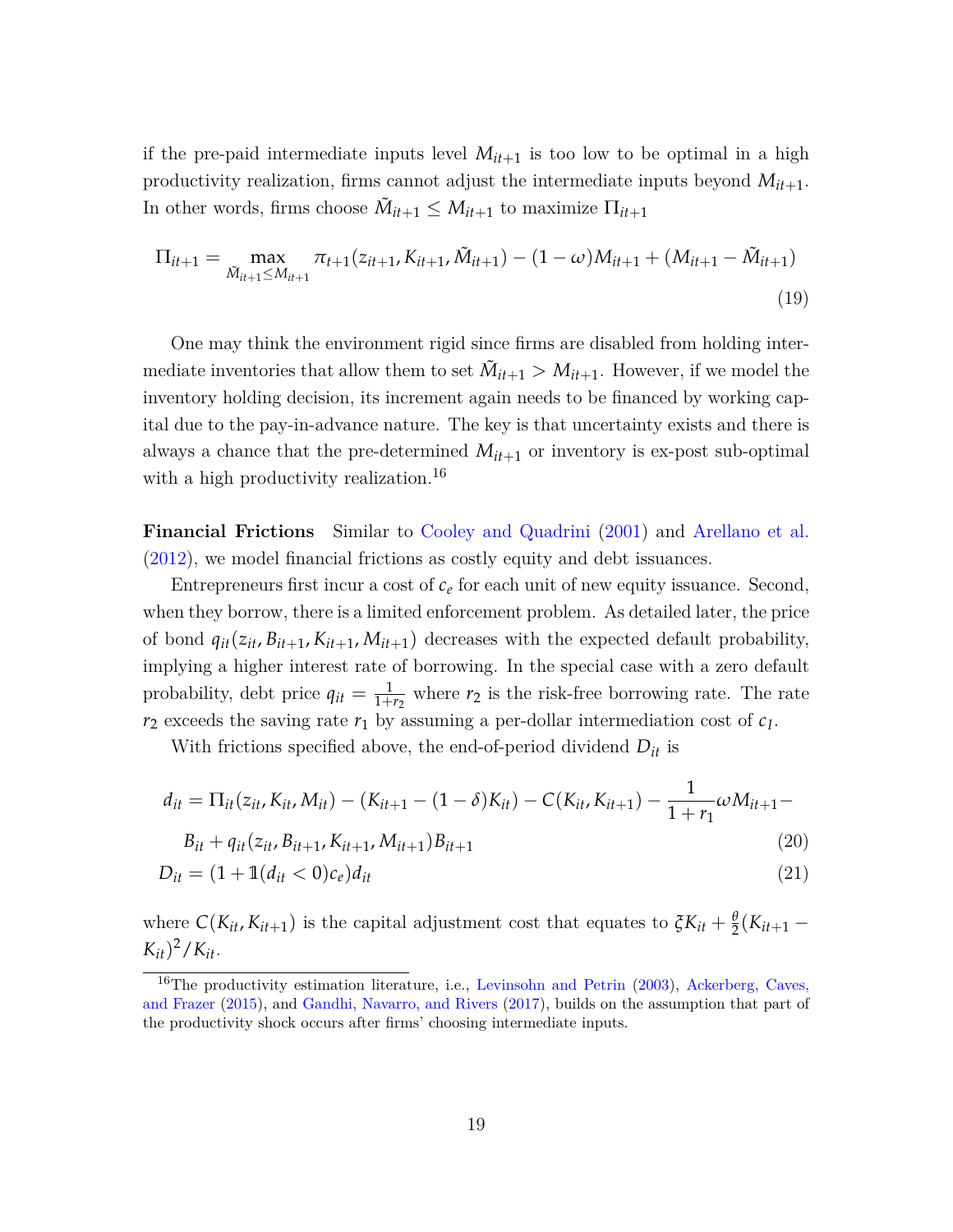**Value Functions and Default** For simplicity, the rest of the model is in a recursive form and abstracts away the firm subscript *i*.

At the beginning of each period, a firm chooses to default or repay after the realization of *z*. Given the state variables  $(z, B, K, M)$  and the bond price schedule  $q'(z, B', K', M')$ , the value of repayment is

<span id="page-20-1"></span>
$$
V^{r}(z, B, K, M) = \max_{B', K', M'} D + \beta (1 - \psi) E_{z'|z} V(z', B', K', M')
$$
 (22)

and the value of default is

<span id="page-20-0"></span>
$$
V^{d}(z, B, K, M) = \max_{B', K', M'} D^{d} + \beta (1 - \psi) E_{z'|z} V(z', B', K', M')
$$
 (23)

$$
s.t. Dd = (1 + 1(dd < 0)ce)dd
$$
\n(24)

$$
d^{d} = -\frac{1}{1+r_{1}}\omega M' - K' - C(0, K') + q(z, B', K', M')B'
$$
\n(25)

In other words, once default, the firm loses its capital *K* and the fraction of intermediate inputs it has paid *ωM* and thus generates zero revenue at time *t*. The unpaid intermediate inputs,  $(1 - \omega)M$ , is returned back to suppliers without a repudiation cost for simplicity.

By equation ([23](#page-20-0)), we allow default when firms continue operations. After the default decision, the firm is subject to an exogenous exit shock with a probability *ψ*. With equations [\(22](#page-20-1)) and [\(23](#page-20-0)), the value function  $V = \max\{V^r, V^d\}$  and the default variable  $\chi$  equals to 1 if  $V = V^d$  and 0 otherwise.

#### **3.2 Entrants**

In each period *t*, there are  $\mu_{ent}$ **M**<sub>t</sub> mass of entrants. Each entrant draws an initial permanent productivity  $\bar{z}$  from a distribution  $N(0, \sigma_z^2)$  and a transitory productivity  $\mu_0$  from another distribution  $N(0, \sigma_\mu^2)$ . The entrant also draws an initial wealth  $B_0 < 0$  independently from a Pareto distribution with the density function  $g(-B_0)$ :

$$
g(-B_0) = \begin{cases} \frac{\alpha a_{\min}^{\alpha}}{(-B_0)^{\alpha+1}} & if -B_0 \ge a_{\min}, \\ 0 & if -B_0 < a_{\min}. \end{cases}
$$
 (26)

where *amin* is the minimum wealth.

Firms do not enter and produce right away. There exists a preparation period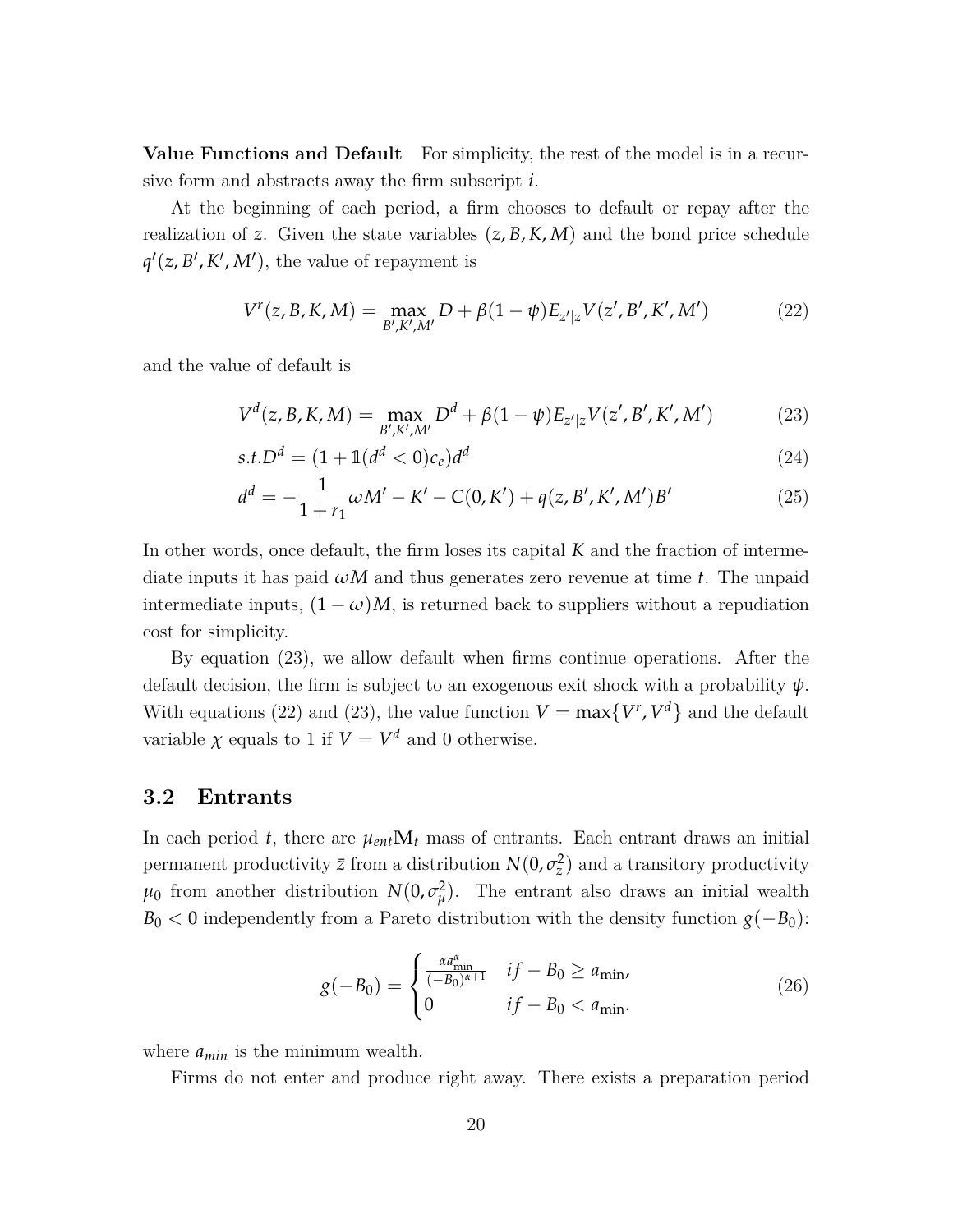for entrants to build up capital stock and intermediate inputs out of scratch, according to their initial productivity  $z_0 = \bar{z} + \mu_0$  and wealth draw  $B_0$ . Their choices of borrowing  $B'_{ent}(z_0, -B_0, 0, 0)$ , capital  $K'_{ent}(z_0, -B_0, 0, 0)$ , and intermediate inputs  $M'_{ent}(z_0, -B_0, 0, 0)$  for the first production period are given by maximizing the value function  $V^{e}(z_0, B_0, 0, 0)$ 

$$
V^{e}(z_0, B_0, 0, 0) = \max_{B', K', M'} D^{e} + \beta (1 - \psi) E_{z'|z_0} V(z', B', K', M') \qquad (27)
$$

$$
s.t. De = (1 + 1(de < 0)ce)de
$$
\n(28)

$$
d^{e} = -\frac{1}{1+r_{1}}\omega M' - K' - B_{0} + q(z, B', K', M')B'
$$
\n(29)

We assume no capital adjustment costs for entrants.

#### **3.3 Financial Intermediaries**

There exists a continuum of risk-neutral competitive intermediaries that take deposits and lend. Given debt price functions  $q'(z, B', K', M')$ , the problem for a competitive lender is to choose a supply function  $B'^s = B'^s(z, K', M'; q')$  to maximize its expected profit:

$$
\max_{b'} (1 - \psi) \{ (1 - E_{z'|z} \chi')B' + E_{z'|z} (\chi' \min \{ B' - \gamma_2 \omega M' \} - [\gamma_1 (1 - \delta) - \xi] K', 0 \}) \} - (1 + r_1 + c_I) q' B'
$$
\n(30)

The first term here presents debt repayment  $B^{s}$  with a probability  $(1 - \psi)(1 - \psi)$  $E_{z'|z} \chi'$ ). The second term gives an expected loss when the borrower defaults, in which case the intermediary recovers  $\gamma_1$  of the undepreciated capital net of a fixed adjustment cost and  $\gamma_2$  of intermediate inputs the borrower has paid.

#### **3.4 Equilibrium**

A recursive equilibrium is a debt price function  $q'(z, B', K', M')$ , policy functions of incumbent firms  $B'^d(z, B, K, M; q'), K'(z, B, K, M; q'),$  and  $M'(z, B, K, M; q'),$  a transition indicator function for incumbents  $T(z, B, K, M; B', K', M')$ , policy functions of entrants  $B'_{ent}(z_0, -B_0, 0, 0; q')$ ,  $K'_{ent}(z_0, -B_0, 0, 0; q')$ , and  $M'_{ent}(z_0, -B_0, 0, 0; q')$ , a default rule  $\chi(z, B, K, M)$ , a transition indicator function for entrants  $T_{ent}(z, B, 0, 0; B', K', M')$ , a supply function of funds  $b^{s}(z, K', M'; q')$ , a debt price function  $q'(z, B', K', M')$ , and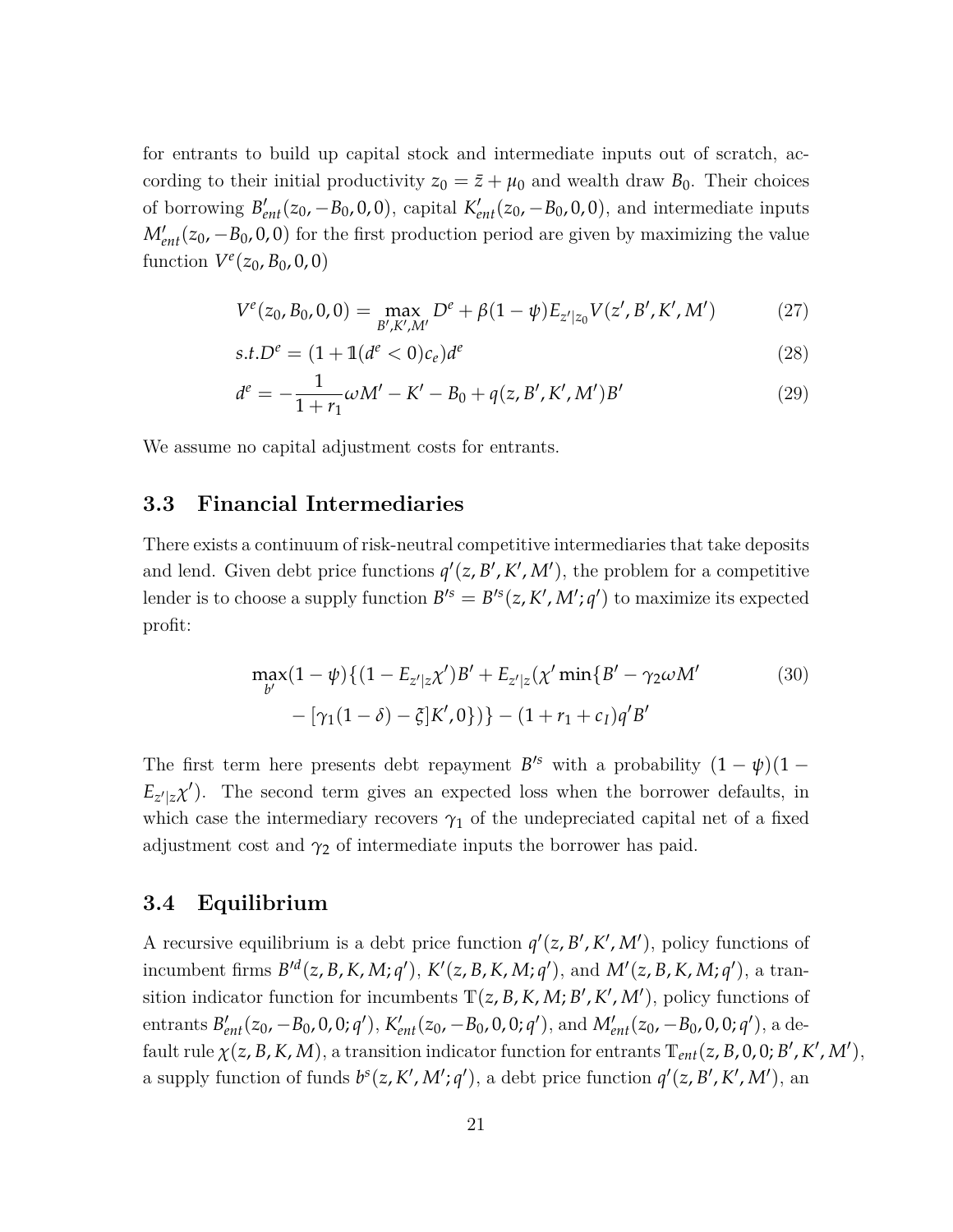endogenous mass of firms  $M'$ , and a probability density function of firms  $f'(z', B', K', M')$ such that

- 1. given the debt price function  $q'(z, B', K', M')$ , policy functions of  $B'^d(z, B, K, M; q')$ ,  $K'(z, B, K, M; q')$ , and  $M'(z, B, K, M; q')$ , and the default rule  $\chi(z, B, K, M)$ solve the problem of incumbent firms. Policy functions of  $B'_{ent}(z_0, -B_0, 0, 0; q')$ ,  $K'_{ent}(z_0, -B_0, 0, 0; q')$ , and  $M'_{ent}(z_0, -B_0, 0, 0; q')$  solve the problem of entrant firms;
- 2. given the debt price function  $q'(z, B', K', M')$ , the supply function of funds  $B^{s}(z, K', M'; q')$  solves the lenders' problem;
- 3. the debt price function  $q'(z, B', K', M')$  clears the supply and the demand of funds at the firm-level, if  $B' > 0$ :

$$
\mathbb{T}(z, B, K, M; B', K', M')B'^d(z, B, K, M; q') = B'^s(z, K', M'; q')
$$
 for incumbents (31)

and

$$
\mathbb{T}_{ent}(z, B_0, 0, 0; B', K', M') B_{ent}'^d(z, B, 0, 0; q') = B'^s(z, K', M'; q') \text{ for entrants}
$$
\n(32)

4. the distribution  $f'$  and the mass of firms  $\mathbb{M}'$  evolve recursively as in equations [\(33\)](#page-22-0), ([34](#page-22-1)), and [\(35\)](#page-22-2), given an initial mass  $M_0$ , an initial firm distribution  $f_0$ , a mass of entrants  $\mu_{ent}$ , a default rule  $\chi(z, B, K, M)$ , and policy functions of incumbents and entrants:

$$
f'(z', B', K', M') = \mu_{ent} \int_{z} \int_{B} \phi(z)g(-B)T_{ent}(z, B, 0, 0; B', K', M')dzdB + (1 - \psi)
$$
  

$$
\int_{z} \int_{B} \int_{K} \int_{M} (1 - \chi'(z', B', K', M'))f(z, B, K, M)T(z, B, K, M; B', K', M')\phi(z'|z)dzdBdKdM
$$
  
(33)

$$
f'(z',0,0,0) = \int_{z} \int_{B} \int_{K} \int_{M} \chi'(z',B',K',M') f(z,B,K,M) \mathbb{T}(z,B,K,M;B',K',M')
$$
  

$$
\phi(z'|z) dz dB dK dM
$$
 (34)

<span id="page-22-2"></span><span id="page-22-1"></span><span id="page-22-0"></span>
$$
\mathbf{M}' = \mathbf{M}(1 + \mu_{ent} - \psi) \tag{35}
$$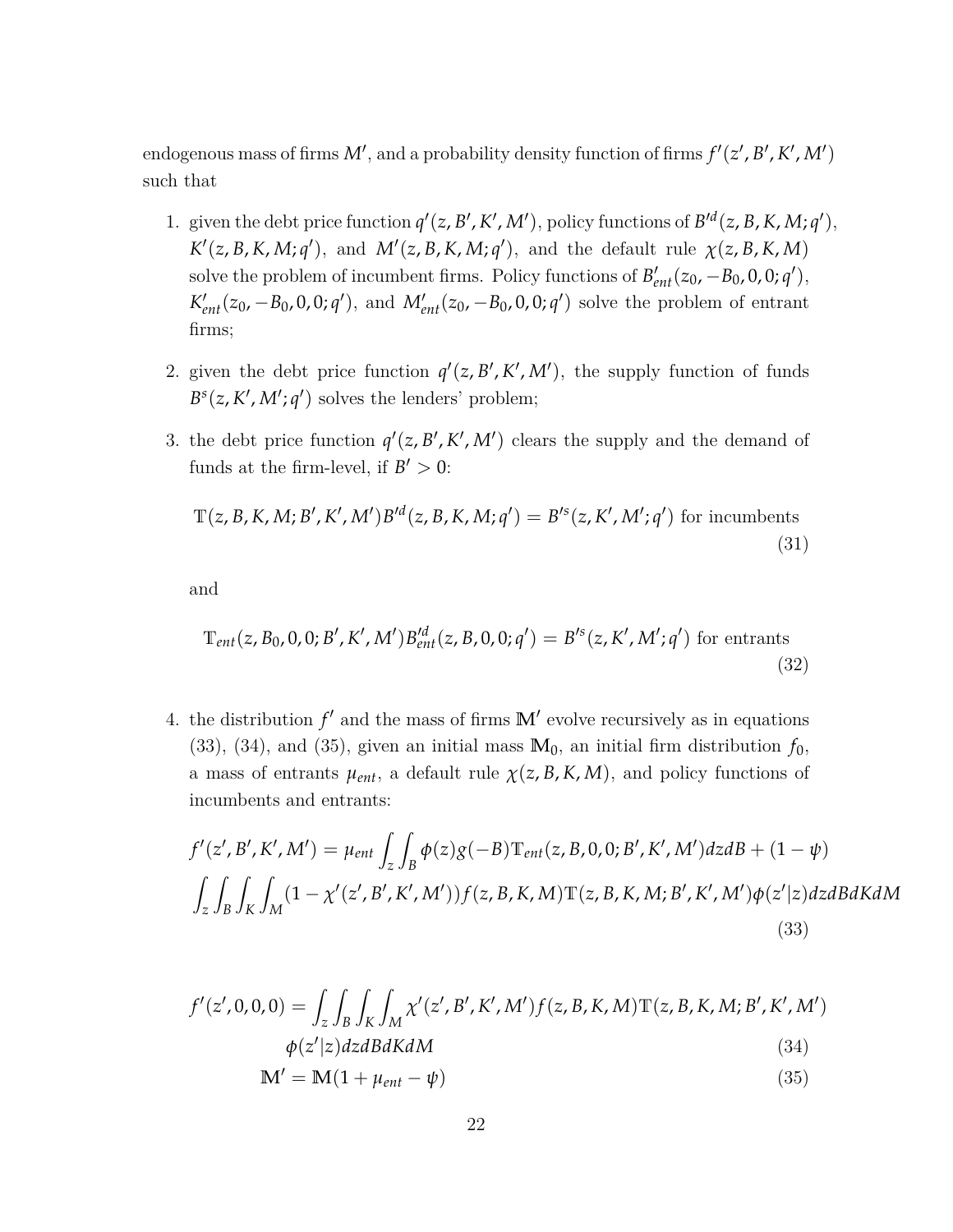where  $\phi(z'|z)$  is the conditional probability according to the AR(1) process. A stationary distribution is defined as  $f'(z, B, K, M) = f(z, B, K, M)$  for any state (*z*, *B*, *K*, *M*).

In summary, this section studies a quantitative model in which firms are financially constrained in capital and intermediate inputs, because of costly equity and debt issuances. Firms need to finance intermediate inputs because of the payin-advance timing requirement. The next section disciplines the model using the Chinese data, in order to understand whether intermediate input frictions help to explain why the HK approach underestimates misallocation and the quantitative role of each friction in shaping misallocation.

### **4 Quantitative Analysis**

This section implements quantitative analysis. We describe how we parametrize our model, introduce the mechanism of financial frictions, compare measures of misallocation under the HK and GO approaches, and decompose misallocation generated by each friction in the model. We find that in the model simulated data, the HK approach also underestimates the misallocation by the size-dependent financial frictions on intermediate inputs. We also find that a larger role of financial friction in generating misallocation when firms are also financially constrained in intermediate inputs.

#### **4.1 Parametrization**

We first introduce the mapping between the model and the data. The number of firms in the manufacturing sector in China is 1.26 million in 2004 (Economic Census) and only 0.25 million (20%) of them are in the ASIF data by the minimum sales requirement.<sup>[17](#page-23-0)</sup> Thus, we simulate firms from the model implied stationary distributions and obtain the top 20% sub-sample in sales as the model analog of the ASIF data, which we calibrate our model to. In the simulated data, intermediate inputs usage  $M$ , not the pre-paid level  $M$ , corresponds to the observed firm-level intermediate inputs in the ASIF data.

In terms of parameters, we parametrize the cost of equity issuance  $c_e = 0.3$ as in [Cooley and Quadrini](#page-50-1) ([2001](#page-50-1)). The capital adjustment cost is parametrized

<span id="page-23-0"></span><sup>&</sup>lt;sup>17</sup>See Table [A6](#page-66-0) in the appendix for more details.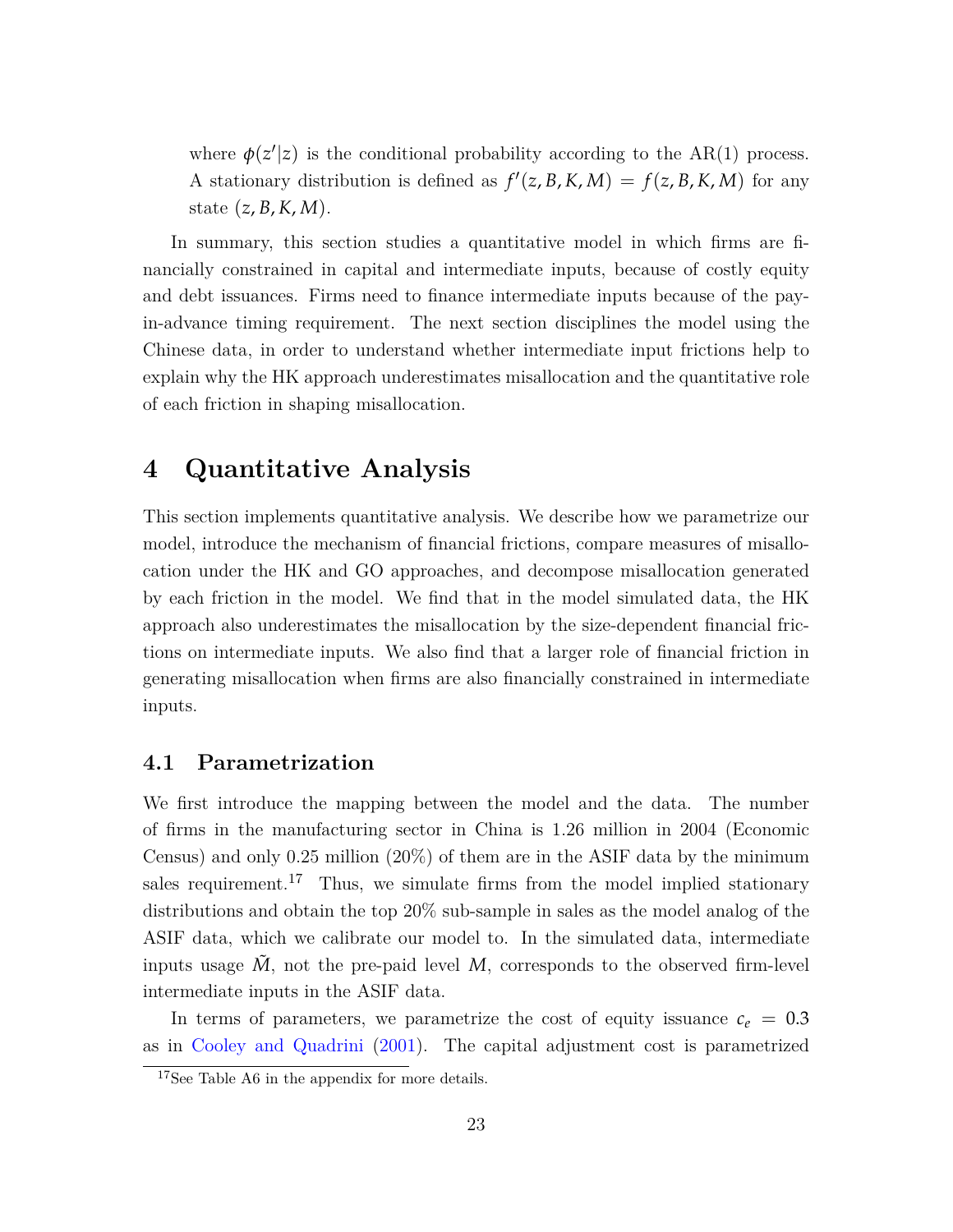by  $\zeta = 0.039$  and  $\theta = 0.049$  following [Cooper and Haltiwanger](#page-50-11) ([2006](#page-50-11)). Capital deprecation rate  $\delta$  equals to 0.09. Firms' discount factor  $\beta$  is 0.94, which implies a risk-free borrowing interest rate  $r_2 = 0.06$  according to People's Bank of China (PBOC) annual reports over 1998 - 2007. Similarly, the saving interest rate  $r_1$  equals 0.03 to match the average deposit rate. The exit rate  $\psi$  is 0.08 to match the average exit rate during 2008 - 2012 according to a firm survival analysis report by the State Administration for Industry and Commerce of China (SAIC).<sup>[18](#page-24-0)</sup> Given these values, we have  $\beta(1-\psi)(1+r_2)$  < 1 that ensures unconstrained firms invest efficiently as in [Arellano et al.](#page-49-4) [\(2012\)](#page-49-4).

In the gross-output production function, the intermediate input share  $\beta_m$  is 0.61 following [Jones](#page-51-1) [\(2011\)](#page-51-1) and the value-added labor and capital shares are both 0.5 as in Section 2. We then calibrate the return-to-scale parameter  $\eta$  to match the fact that 84.5% of total gross output is produced by the top 10% firms in sales in the manufacturing sector, which are equivalently the top 50% firms in the ASIF data. The rationale is that as  $\eta$  increases, gross output in the economy is more concentrated within the largest firms. This gives  $\eta = 0.85$ . The annual growth rate in the manufacturing population during this period is approximately 9%, according to the economic censuses of 2004 and 2008. Combined with the exit rate, the relative mass of entrants  $\mu_{ent}$  is thus 17%. We set the threshold sales  $y_c$  such that the fraction of firms with sales greater than  $y_c$  is 20%.

Capital and intermediate input recovery rates,  $\gamma_1$  and  $\gamma_2$ , determine how binding the borrowing constraint is. Inspired by [Bai et al.](#page-49-6) ([2018](#page-49-6)), we calibrate  $\gamma_2$  to match the level of leverage (i.e., debt-over-asset) and  $\gamma_1$  to match its slope with respect to asset percentiles in the ASIF data.<sup>[19](#page-24-1)</sup> In the model, the leverage ratio is defined as debt over the sum of capital and the pre-paid intermediate inputs. Our numerical experiments find that the leverage level is sensitive to  $\gamma_2$  and its slope with asset sensitive to  $\gamma_1$ . This gives us  $\gamma_1 = 0.60$  and  $\gamma_2 = 0.10$ .

The productivity process is calibrated to match the productivity moments in the ASIF data. We discretize the permanent productivity  $\bar{z}_i$  into 5 grids, and the transitory productivity  $\mu_{it}$  into 15 grids, using [Tauchen](#page-53-2) ([1986](#page-53-2))'s method. The persistence of transitory productivity  $\rho$  and its standard deviation are chosen to match

<span id="page-24-0"></span><sup>&</sup>lt;sup>18</sup>Entries and exits in the ASIF data cannot be viewed as births and deaths of firms by its left-truncation in the firm sales distribution.

<span id="page-24-1"></span><sup>&</sup>lt;sup>19</sup>Using log sales as the firm size measure, a corporate finance literature (e.g., [Rajan and Zin](#page-52-10)[gales,](#page-52-10) [1995;](#page-52-10) [Booth, Aivazian, Demirguc-Kunt, and Maksimovic](#page-49-9), [2001](#page-49-9)) also finds the positive crosssectional size-leverage relationship in developing and developed countries.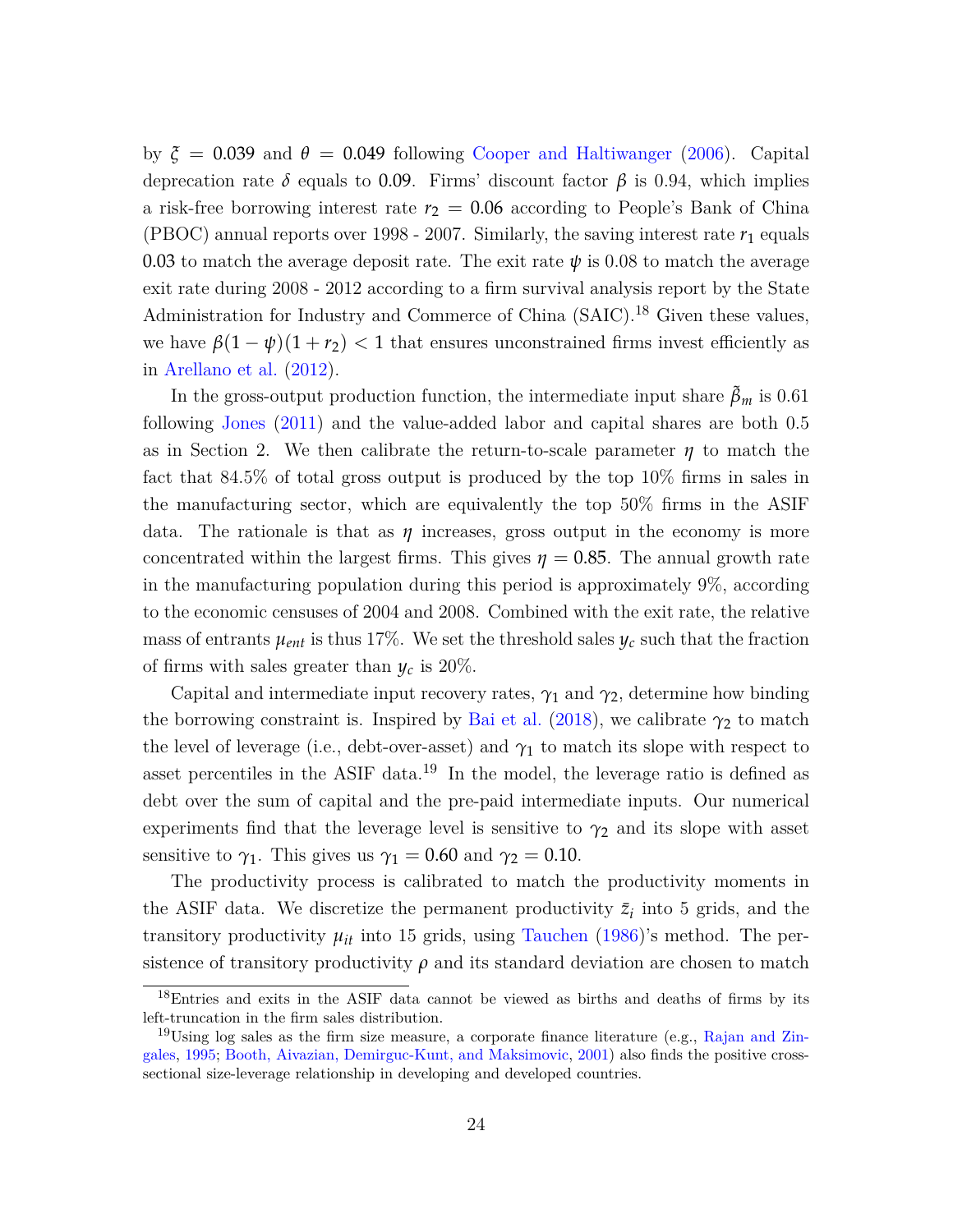the one-period persistence and the cross-sectional dispersion of productivities in the data. The mean and standard deviation of the permanent productivity distribution are jointly calibrated to match the average and the 5-year period persistence of firm-level productivities in the data.

For entrants, the productivity distribution of entrants is the same as that of incumbents. The shape parameter  $\alpha$  and minimum wealth  $a_{min}$  of the initial wealth distribution determine the first-period output for entrants. The fraction of intermediate inputs paid a period ahead  $\omega$  impacts how fast a firm grows post entry and the relative market share over different ages. Thus, the three parameters, namely,  $\alpha$ ,  $a_{min}$ , and  $\omega$  are jointly determined to match the facts that 6.94% of newly-established firms younger than five years old have sales greater than  $y_c$ , that these firms are 65.56% of an average ASIF firm in sales, and that 37.09% of ASIF entrants are older than five over a 5-year period in the data.<sup>[20](#page-25-0)</sup> The level of  $\omega = 40\%$  is close to the *CCC* in U.S. Compustat data (0.29 years).[21](#page-25-1)

Table [3](#page-43-0) lists all parameters and their values, and Table [4](#page-44-0) shows the differences of moments between the model and the data. The model overall well replicates the data in targeted moments, except for the market share of top 10% firms, which is generally a moment hard to match. In addition, the model is also close to the data in the following five non-targeted moments: (i) the slope regressing intermediate inputs usage and gross-output ratio  $(\%, \frac{\tilde{M}}{Y})$  on the asset percentiles; (ii) the slope regressing capital and gross-output ratio  $(\%, \frac{K}{\gamma})$  on the asset percentiles; (iii) the standard deviation of interest rates; (iv) the coefficient of variation for *logMRPM*; (v) the coefficient of variation for *logMRPK*.

# **4.2** Financial Frictions: Roles of  $c_e$ ,  $\gamma_1$ , and  $\gamma_2$

This subsection illustrates the mechanism of financial frictions via comparative statics of  $c_e, \gamma_1$ , and  $\gamma_2$ . We choose statistics that reflect the financial condition, the equilibrium size, and the marginal revenue product statistics of firms in the top 20%

<span id="page-25-0"></span><sup>&</sup>lt;sup>20</sup>The ratios of 37.09% and 65.56% are averages for two time periods, 1998-2003 and 2002-2007 (see Table [A7](#page-67-0) in the Appendix). The ratio of 6.94% equals 66,221 firms younger than five years old in the 2003 ASIF data, divided by the total number of newly-established firms over five years. This total number is estimated as 953,388, assuming a 17% entry rate, an 8% exit rate, and that the ASIF data also constituted the top 20% manufacturing firms in 1998.

<span id="page-25-1"></span><sup>&</sup>lt;sup>21</sup>We do not use *DI* to pin down  $\omega$  as it does not include the time length between the cash outlay of material purchases and its arrival into the warehouse. It also does not include the time to sell goods and collect revenues.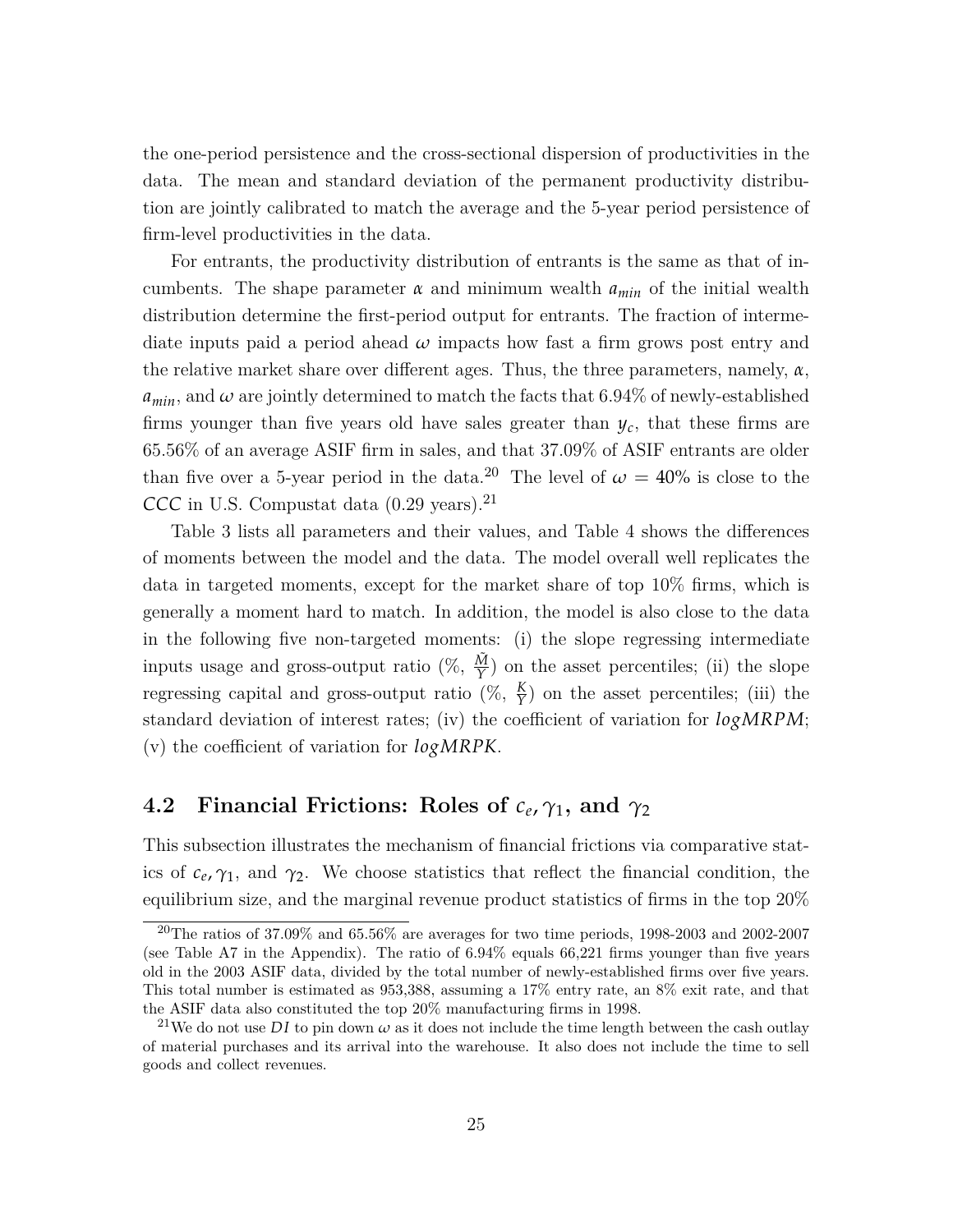sub-sample of our simulated data.

**Role of**  $c_e$  We firstly set  $c_e$  to two alternative levels, 0 and 1. Table [5](#page-45-0) shows that as the cost of equity issuance increases from 0 to 1, the equilibrium fraction of firms that issue new equity decreases from 80.06% to 73.35%. Simultaneously there is an increasing fraction of firms default. The average leverage ratio decreases from 0.57 to 0.36, consistent with [Bolton, Wang, and Yang](#page-49-10) [\(2021\)](#page-49-10) which argues that a costly equity issuance decreases firms' capacity to borrow. Meanwhile, the correlation between the leverage and the asset percentile increases with  $c_e$ , reflecting the increasing importance of assets in debt financing when equity becomes costly. As a result, the capital stock for an average firm decreases substantially from 874.61 to 360.92. In addition, misallocations of capital and intermediate inputs increase with increasing standard deviations of marginal products, from 0.15 to 0.25 for intermediate inputs and from 0.36 to 0.72 for capital.

**Role of**  $\gamma_1$  We secondly change the capital recovery rate into two other levels, 0 and 1. Table [5](#page-45-0) shows that when the recovery rate increases from 0 to 1, the fraction of firms with new equity issuance increases from 72.16% to 77.50%. The fraction of firms default is 0 when  $\gamma_1 = 0$  because the leverage decreases to a lower level of 0.45. Meanwhile, since capital plays no role as collateral when  $\gamma_1 = 0$ , the leverage(%)asset slope is -0.16, reflecting a greater need to borrow when firms are small. This slope increases to 0.35 when capital becomes the perfect collateral, i.e.,  $\gamma_1 = 1$ . In equilibrium, the average capital increases from 459.63 to 674.08. The average of *MRPK* decreases from 0.50 to 0.36 with a decreasing standard deviation from 0.46 to 0.37, suggesting that capital misallocation is smaller when the capital recovery rate is higher. The result is the opposite for *MRPM*. When  $\gamma_1$  increases from 0 to 1, the average and standard deviation of *MRPM* increases because firms invest more in capital than intermediate inputs.

**Role of**  $\gamma_2$  Moment changes by varying  $\gamma_2$  are fairly similar to those of  $\gamma_1$ . We simplify our exposition by summarizing as follows: (i) the change of leverage ratio is more sensitive to  $\gamma_2$  while the leverage(%)-asset slope is more sensitive to  $\gamma_1$ ; (ii) the average and standard deviation of *MRPM* are not sensitive to  $\gamma_2$ , suggesting that once there is a working capital constraint, the key parameter to determine its misallocation is the cost of equity and the capital recovery rate.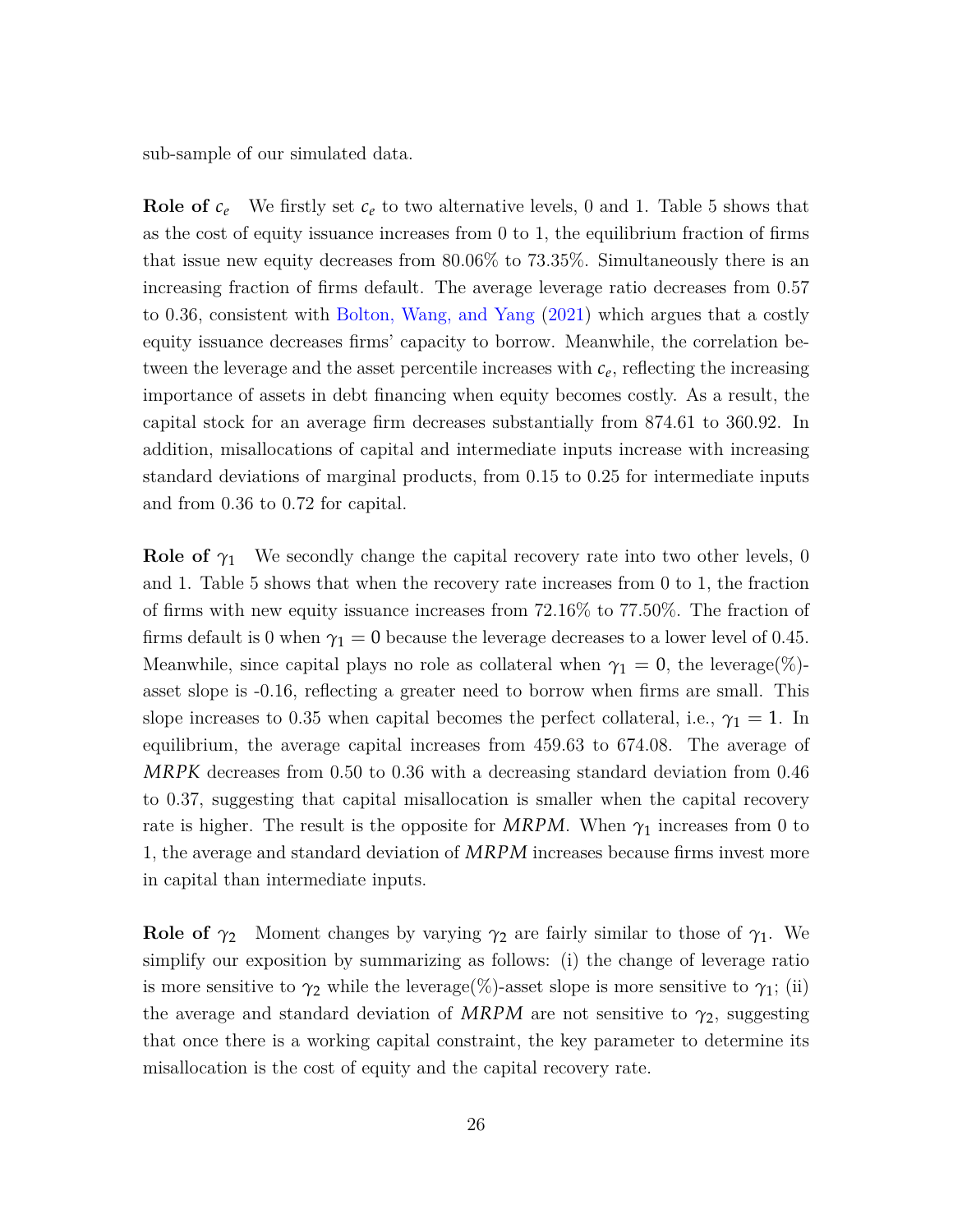#### **4.3 The In-equivalence in the Model**

With calibrated parameters, we simulate a 5-year unbalanced panel of 310,240 firms, with ages ranging from 1 to 21 by the entry and exit process. Given this simulated data, we answer the following questions: (i) does the HK approach also underestimate the measured misallocation in the model? (ii) how do the model-generated sizedependent distortions compare to that in the Chinese ASIF data?

Using equations  $(11)$  and  $(12)$ , we re-do the reallocation exercises under both approaches in the model simulated data. Results show that the value-added of the representative industry in our model could increase by 45% if we follow the HK approach and view firms as value-added producers. This number is lower than the gain of 69% from the GO approach, where firms are viewed as gross-output producers. In other words, the model replicates the fact of a smaller measured misallocation by the HK approach in the Chinese ASIF data.

Further, the model replicates the size-dependent nature of intermediate input distortions in the ASIF data. Table [6](#page-46-0) shows the model-data comparison in correlations and dispersions of productivities and distortions. For intermediate input distortions, the correlation with true productivities is 0.27 in the ASIF data and 0.49 in the model simulation. Similarly, the correlation between capital distortions and true productivities is 0.58 in the ASIF data and 0.56 in the model simulation. Size-dependent features of both input distortions are generated by the financial friction in the model and, at least partly, in the ASIF data according to our direct evidence in Table [2](#page-42-0). However, we over-predict the correlation between capital and intermediate input distortions. In the model, the correlation coefficient is 0.19 and higher than the number  $-0.01$  in the ASIF data. The difference is possibly due to other distortions, such as enforcement frictions in the delivery of intermediate goods [\(Boehm and Oberfield,](#page-49-1) [2018\)](#page-49-1) and government subsidies for industrial policies ([Liu,](#page-51-6) [2019](#page-51-6)). Additionally, Table [6](#page-46-0) also finds that dispersions of value-added quantity and revenue productivities are larger than those of the gross-output ones in both the ASIF data and the model simulation, consistent with [Gandhi et al.](#page-51-11) ([2017\)](#page-51-11) and [Hang](#page-51-5) [et al.](#page-51-5) [\(2020\)](#page-51-5).

To further rationalize the underestimated result in the model, we plot the downward deviations of value-added productivities and capital in the model simulation compared to those in the ASIF data. Figure [7](#page-39-0) shows that the model replicates the right half of the hump-shaped  $E(\Delta log A^{\nu})$  curve in the ASIF data. For the plot over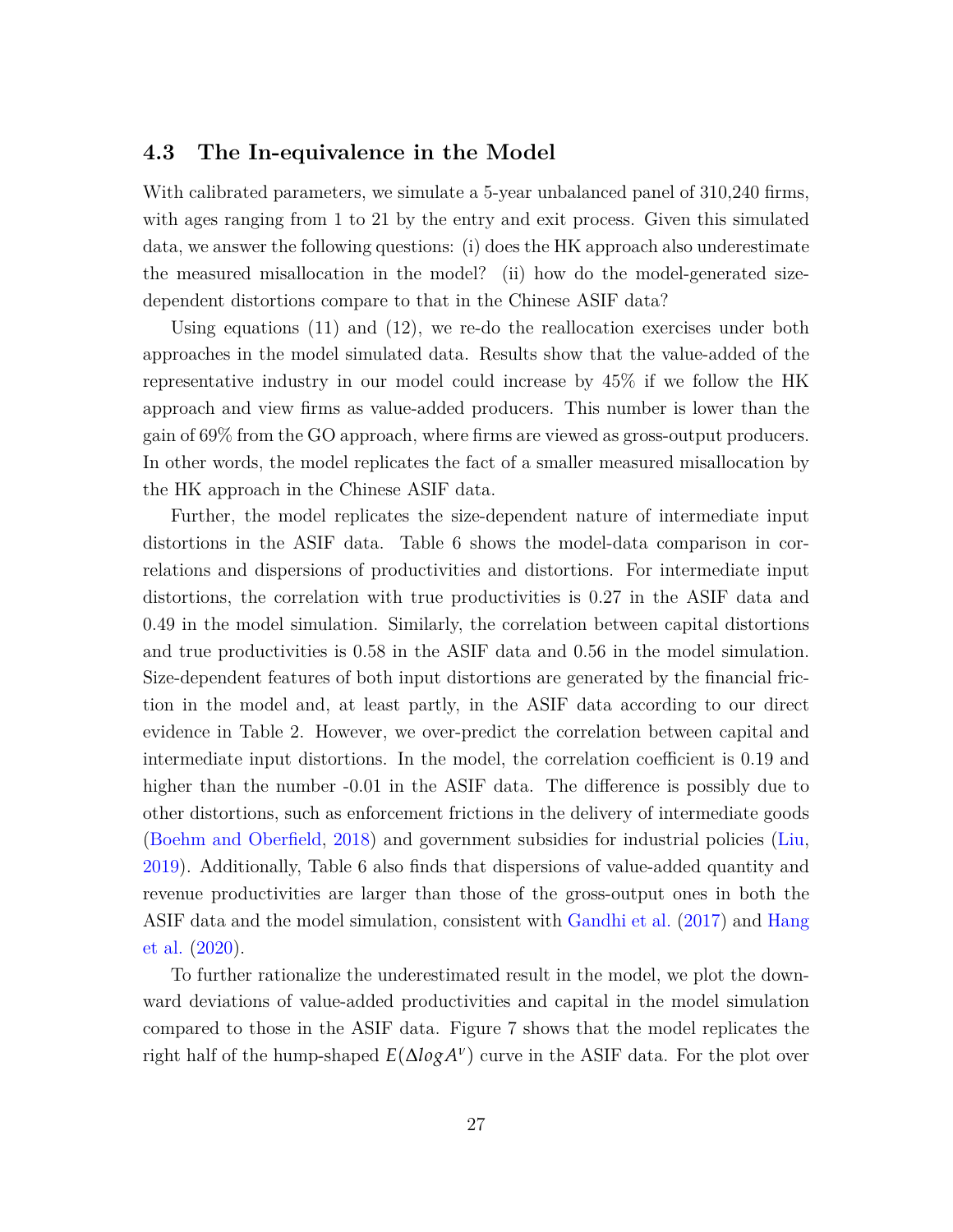deciles of intermediate input distortions, the model also replicates the level of downward bias for the most 40% distorted firms. When we plot  $E(\Delta log A^{\nu})$  over the decile of true productivities, however, the level of bias in the model falls short compared to that in the ASIF data. Furthermore, the model lacks mechanisms of negative intermediate input distortions, which explains why the model cannot generate the left half of the hump-shaped *E*(∆*logA<sup>ν</sup>* ) curve.

Since most productive firms have disproportionately biased value-added productivities, they also receive fewer capital  $K_i^{eff,\nu}$  $i$ <sup> $e_j$ </sup>,  $i$ <sup> $i$ </sup> under the HK approach in the model simulation. Figure [8](#page-40-0) illustrates this point. For the top  $10\%$  productive firms,  $(K_i^{eff,\nu} - K_i^{eff})$  $\binom{eff}{i}$  /  $K_i^{eff}$  $i_j^{e_j}$  in the model averages -1.7%, compared to -4% in the ASIF data. The  $E[(K_i^{eff,\nu} - K_i^{eff})]$  $\binom{eff}{i}$  /  $K_i^{eff}$  $\binom{e}{i}$  curve exhibits a steeper slope from the 1st to the 9th decile of true productivities  $log A_{is}$  in the model simulation, because the firm size distribution is more concentrated to the right compared to that in the ASIF data. The same analysis can be extended to labor and consequently, the value-added output from the production function.

#### **4.4 Complementarity in Misallocation**

Given the in-equivalence result, this subsection shows how distorted intermediate inputs and value-added complement with each other in shaping the measured misallocation. To do so, we compute gross-output and value-added gains by (i) reallocating intermediate inputs alone; (ii) reallocating capital and labor alone; (iii) reallocating all three inputs together (see the appendix for math details of exercises (i) and (ii)). We also show the performance of the model in matching these gains in the ASIF data.

We first discuss the case of reallocating intermediate inputs alone. In the *Top 20%* sub-sample, this exercise gives a gross-output gain of 3.40% and a value-added gain of 8.88%, respectively, close to the gains of 3.24% and 12.72% in the ASIF data. According to the reallocation gain for *All firms*, Table [7](#page-47-0) also suggests a slightly higher magnitude of intermediate input misallocation in China's manufacturing sector than that in the ASIF data.

Second, in the model simulation, reallocating capital and labor increases the gross output by 8.60% and the value added by 22.13% for the *Top 20%* sub-sample. These numbers are also close to 11.36% and 46.15% in the Chinese ASIF data. Again, we find that the output gains for all firms are higher than those in the top 20%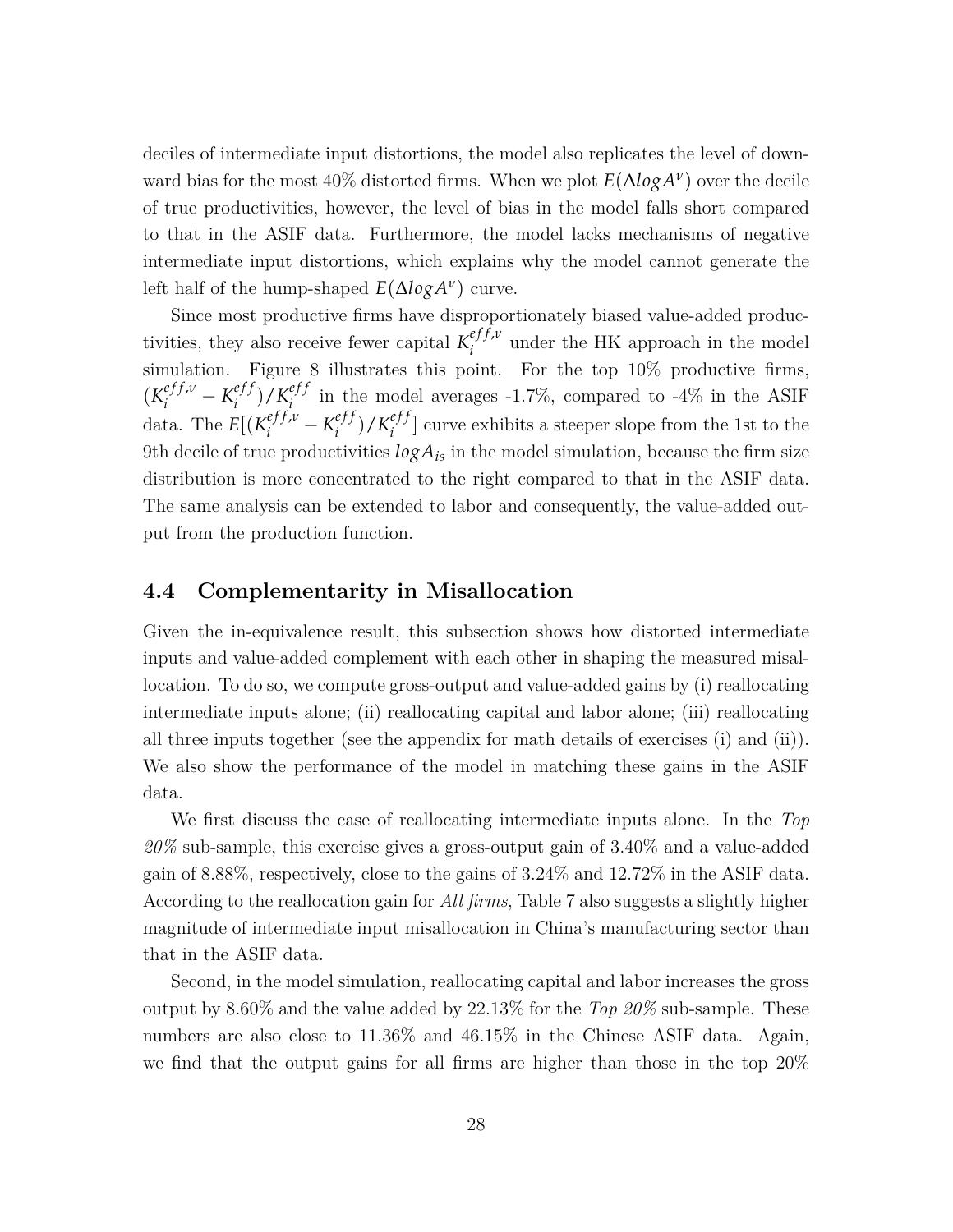sub-sample in the model simulation.

Third, for the reallocation of three inputs, Table [7](#page-47-0) shows potential gains of 26.76% in gross output and 68.62% in value-added in the model simulated *Top 20%* subsample. These two numbers are much larger than the sum of gains from reallocating intermediate inputs alone and reallocating capital and labor alone. This result is qualitatively unsurprising by the Cobb-Douglas production function we impose. It, however, informs us that despite a small gain of reallocating intermediate inputs alone, the distortion of intermediate inputs magnifies its impact on the overall gains via the input complementarity. In other words, in exercise (ii), the post-reallocation firm-level capital and labor differ from the efficient levels because intermediate inputs are kept distorted.

Lastly, Table [7](#page-47-0) suggests that the model accounts for 71% of the measured misallocation in the ASIF data in gross output and 43% in value added. The discrepancy between the two percentages arises from a higher intermediate input revenue share in several industries in the ASIF data, such as electronic and telecommunications (0.73) and petroleum refining (0.76).

#### **4.5 Decomposing Misallocation**

The frictions in the model include real ones of paid-in-advance intermediate inputs and costly capital adjustments and financial ones of costly equity and debt issuances. How much does each friction account for the measured misallocation in the calibrated model? More importantly, do intermediate input frictions help to account for more of the misallocation in the ASIF data, in addition to that generated by capital frictions in a standard investment model?

To answer these questions, we implement several counterfactual experiments that remove subsets of the frictions. Our purpose is to decompose a [Hsieh and Klenow](#page-51-0) [\(2009\)](#page-51-0)-type of static misallocation into different parts.

**Experiments** We introduce how we design our experiments as follows. *Exp 1* removes the financial friction on intermediate inputs. To do so, we modify the post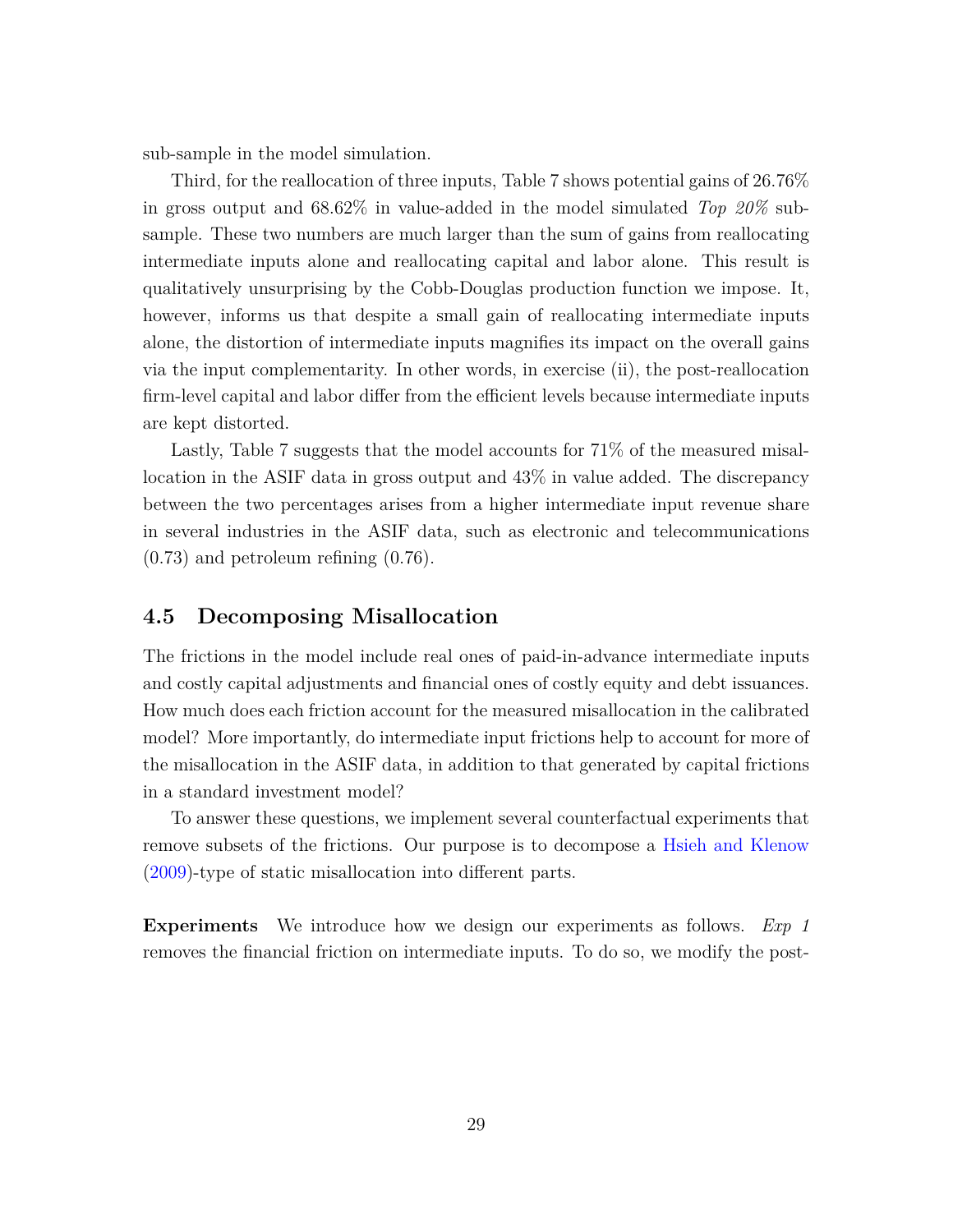equity issuance dividend *D* as

$$
d_{it} = \Pi_{it}(z_{it}, K_{it}, B_{it}) - (K_{it+1} - (1 - \delta)K_{it}) - C(K_{it}, K_{it+1}) -
$$
  

$$
b_{it} + q_{it}(z_{it}, B_{it+1}, K_{it+1}, M_{it+1})B_{it+1}
$$
 (36)

<span id="page-30-1"></span>
$$
D_{it} = (1 + \mathbb{1}(d_{it} < 0)c_e)d_{it} - \frac{1}{1 + r_1}\omega M_{it+1} \tag{37}
$$

By this equation, firms finance intermediate inputs out of a separate zero-cost equity issuance (or equivalently, debt financing without enforcement frictions). Similarly, *Exp 2* removes the financial friction on capital with the modified *D* being

$$
d_{it} = \Pi_{it}(z_{it}, K_{it}, B_{it}) - \frac{1}{1+r_1}\omega M_{it+1} - b_{it} + q_{it}(z_{it}, B_{it+1}, K_{it+1}, M_{it+1})B_{it+1}
$$
\n(38)

$$
D_{it} = (1 + \mathbb{1}(d_{it} < 0)c_e)d_{it} - (K_{it+1} - (1 - \delta)K_{it}) - C(K_{it}, K_{it+1})\tag{39}
$$

Since we embed borrowing constraints on intermediate inputs through pay-inadvance, it is infeasible to remove the pay-in-advance friction alone. *Exp 3* thus removes the financial friction and the pay-in-advance friction on intermediate inputs together. Similarly, *Exp 4* removes capital adjustment costs and financial frictions on capital together. In these experiments, equity and debt issuances are still costly.<sup>[22](#page-30-0)</sup> Lastly, *Exp 5* removes the four frictions on intermediate inputs and capital together by modifying  $d_{it}$  and  $D_{it}$  as in equation [\(38](#page-30-1)), letting intermediate inputs be flexible and setting  $C(K_{it}, K_{it+1}) = 0$ .

In this partial equilibrium framework, levels of output after the reallocation are not comparable across experiments. Thus, we quantify the potential gross-output and value-added gains among simulated firms from each experiment that are regenerated using calibrated parameters. The idea is to see how much the static misallocation would be if firms hypothetically lived in the counterfactual economy.

**Results** Table [8](#page-48-0) presents the experiment results. Comparison between Benchmark and Exp 5 implies that one-period time-to-build capital friction combined with stochastic productivities drives the most gross-output and value-added losses, about 73% of the Benchmark model. The number is unexpectedly high given the

<span id="page-30-0"></span> $22$ The removal of financial frictions of one input is not equivalent to setting its recovery rate to 1, since the change of the recovery rate influences the debt financing for the other input.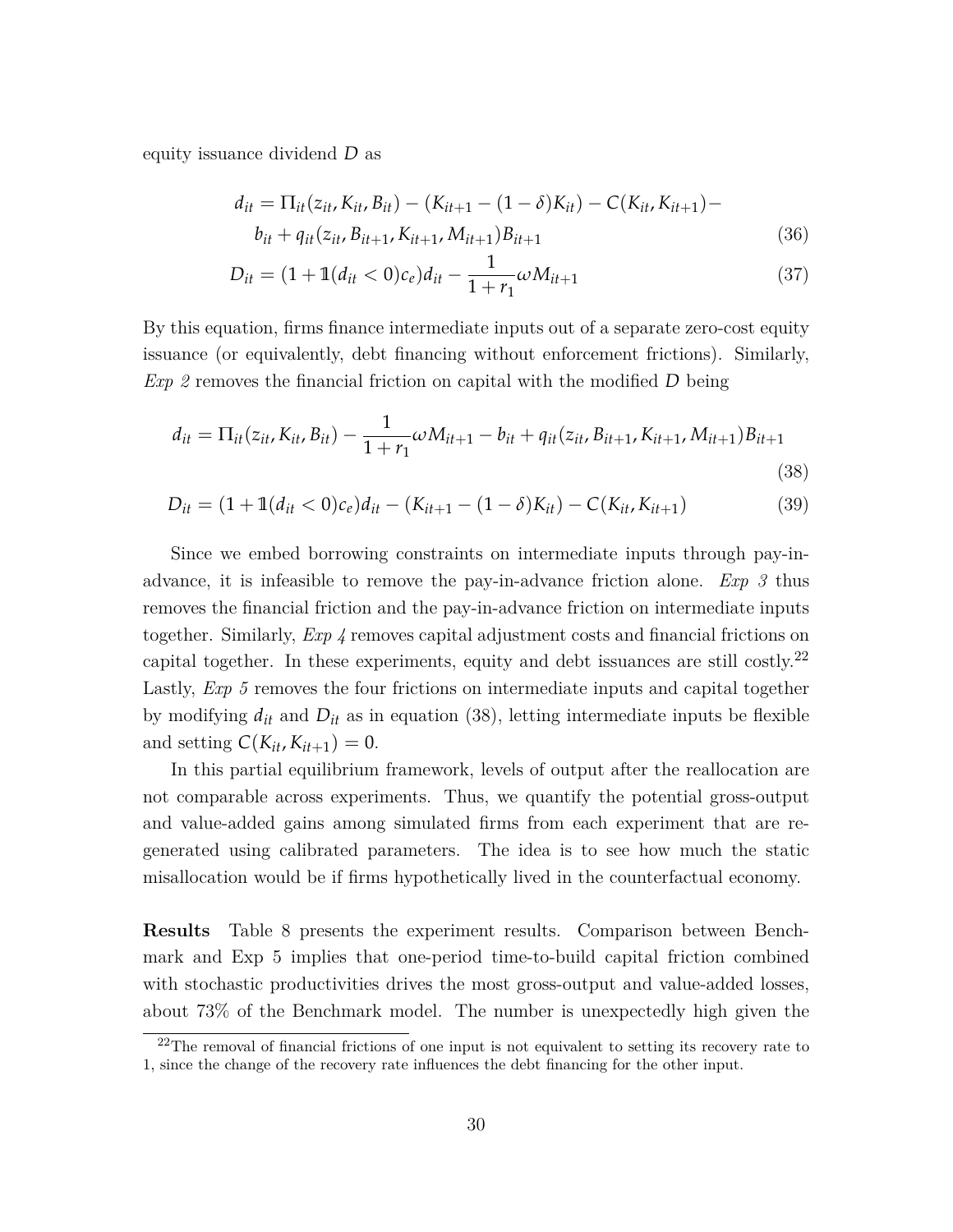rich specification of frictions in the model. However, this result is generally consistent with [Asker et al.](#page-49-3) ([2014](#page-49-3)), which find that the dynamic nature of capital, rather than the level of adjustment costs, accounts most for the cross-country misallocation differences.

If we compute the misallocation caused by each friction, Table [8](#page-48-0) suggests a greater importance of financial frictions on intermediate inputs than that on capital. Differencing the Benchmark and Exp 1 implies that a 4.78% of the gross-output loss is attributed to financial frictions on intermediate inputs. The corresponding valueadded loss is 12.35%. These numbers compare to 0.42% of the gross-output loss and 1.19% of the value-added loss from financial frictions on capital. This discussion contributes to existing studies which finds that the amount of misallocation from financially constrained capital could be small, if firms can self-finance (e.g., [Midrigan and Xu](#page-52-4), [2014](#page-52-4); [Moll,](#page-52-11) [2014\)](#page-52-11). Our results show that if there are also financially constrained intermediate inputs, the importance of financial frictions would substantially increase.

When we include the misallocation induced by real frictions, Table [8](#page-48-0) suggests that the relative quantitative importance of intermediate input frictions is not changed. Among the gross-output loss of 6.44% induced by intermediate input frictions, 26% is from pay-in-advance and  $74\%$   $((26.76-21.98)/(26.76-20.32))$  is from financial frictions. Among a smaller gross-output loss of 2.61% induced by capital frictions (i.e., excluding the time-to-build on capital),  $84\%$  is from adjustment costs and  $16\%$  ((26.76 - $26.34)/(26.76-24.15)$  from financial frictions. Compared to the gross-output loss in the ASIF data, we conclude that intermediate input frictions account for 17% of the misallocation in China, while capital frictions account for 6.8%.

If we further expand the sample to all simulated firms instead (i.e., the hypothetical set of all manufacturing firms in China), the magnitudes of potential gross-output and value-added gains from removing four frictions are larger in the first row of Table [8.](#page-48-0) This result is driven by more smaller and constrained firms in the bottom 80% of the size distribution. Qualitatively and quantitatively, the relative importance of different frictions on intermediate inputs and capital in accounting for the misallocation is similar among all simulated firms.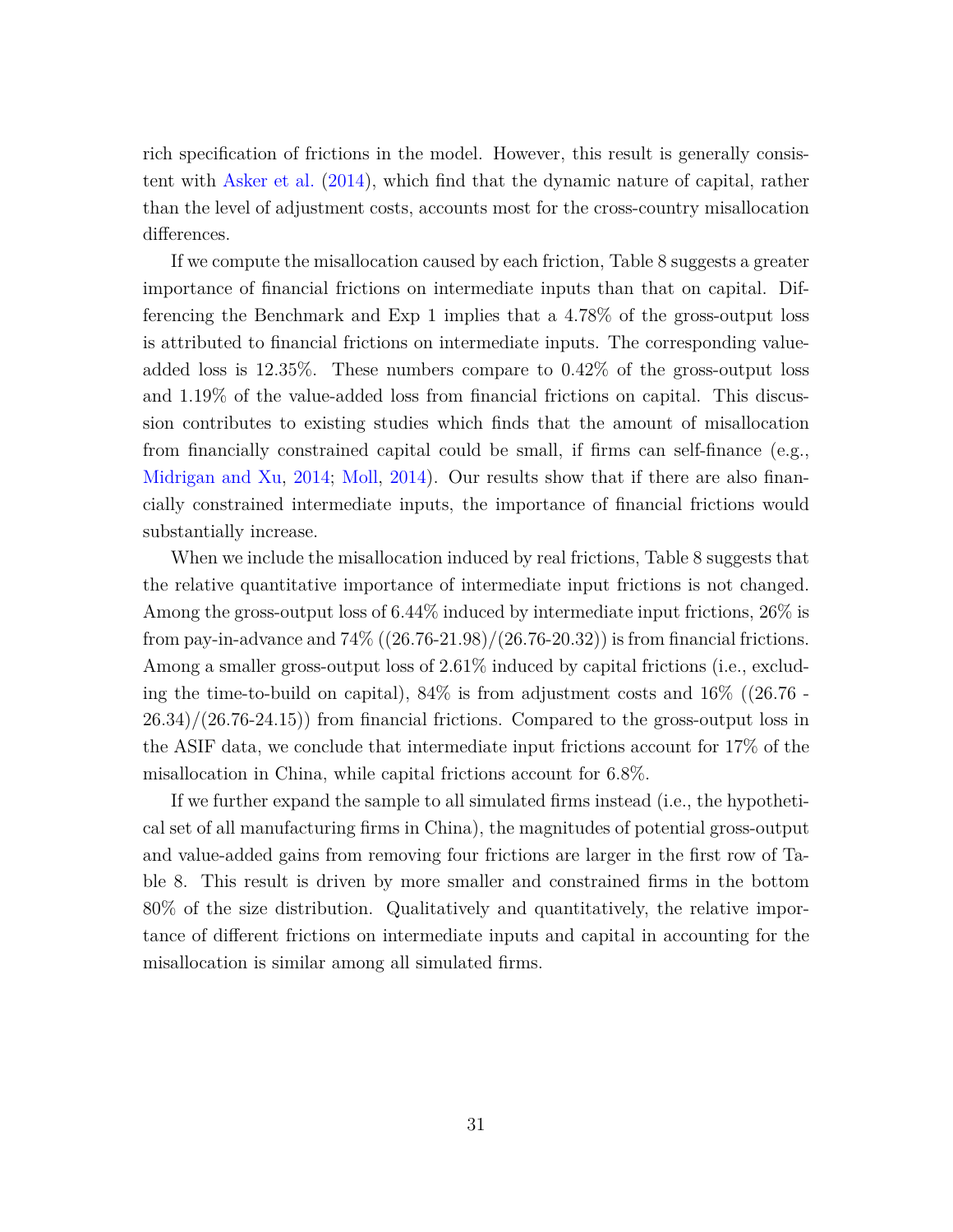# **5 Conclusion**

The conventional [Hsieh and Klenow](#page-51-0) [\(2009\)](#page-51-0) approach models firms as value-added producers and reallocates capital and labor according to measured value-added quantity productivities. This paper shows that size-dependent intermediate input distortions could induce an underestimated measure of misallocation under this conventional approach. The reason is tha value-added productivities contain distortions and are biased downwards disproportionately for most productive firms. We provide direct evidence of two intermediate input frictions in the Chinese ASIF data: pay-inadvance and financial frictions. Quantitative analysis shows that intermediate input frictions, primarily the size-dependent financial friction, account for an important amount of misallocation in the Chinese data.

We contribute to the literature by emphasizing the importance of the size-dependent nature of intermediate input distortions when comparing the magnitude of misallocation under two alternative lenses: one using the value-added output and the other using the gross output. We also contribute by specifying the names of intermediate input frictions. One caveat of this paper is in its partial equilibrium framework without the input-output linkage and amplification [\(Acemoglu et al.,](#page-49-0) [2012;](#page-49-0) [Bartelme](#page-49-11) [and Gorodnichenko](#page-49-11), [2015](#page-49-11); [Liu,](#page-51-6) [2019](#page-51-6); [Osotimehin and Popov,](#page-52-5) [2020](#page-52-5)). Nevertheless, the paper provides a first-order investigation of the empirical and quantitative effect of intermediate input frictions.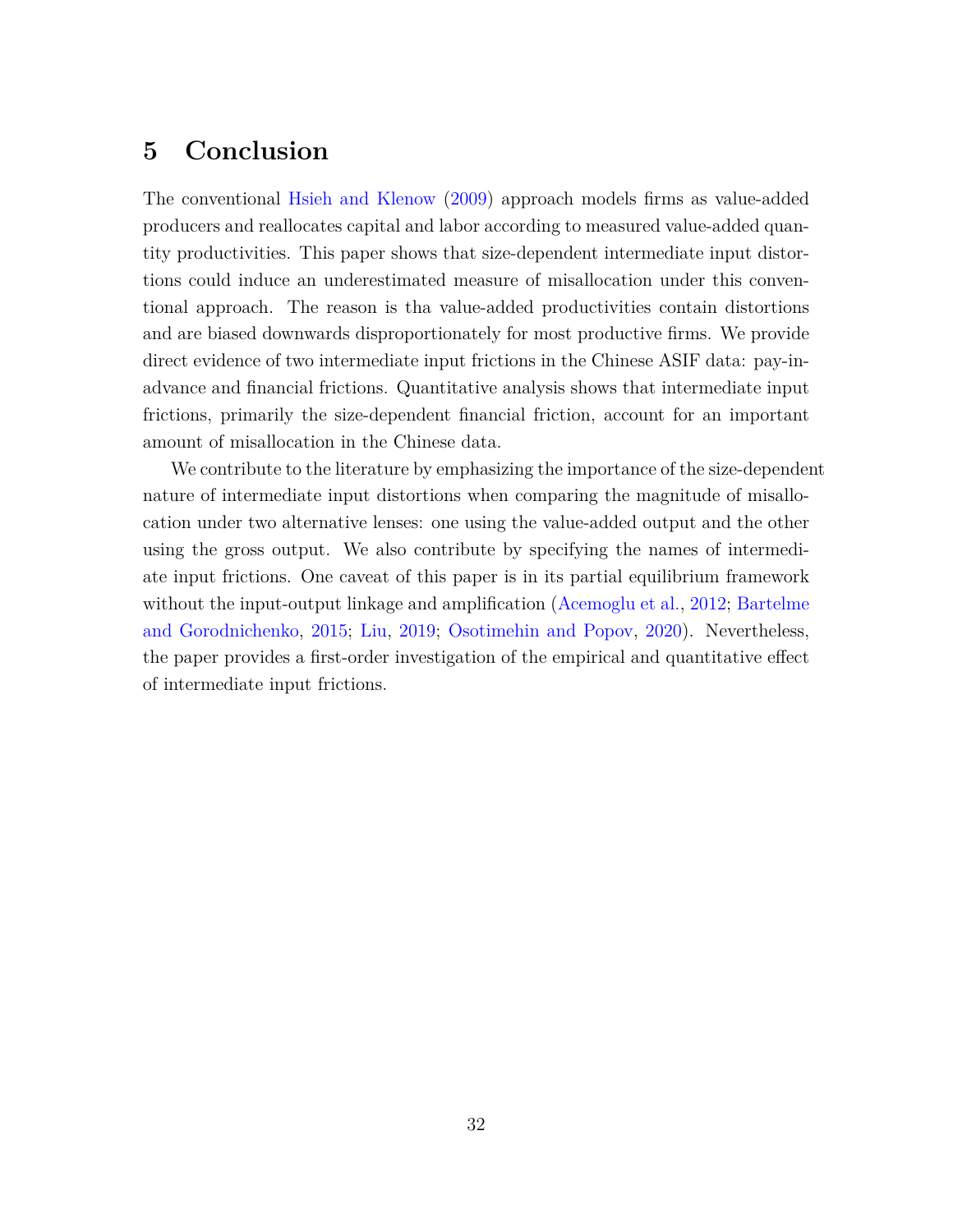<span id="page-33-0"></span>Figure 1: Downward Biases of Value-added Productivities across Deciles of  $\tau_{is}^{m}$  and *logAis*



*Notes:* The top and bottom 1% of the gross-output TFPR and TFPQ distributions are trimmed. The bias is defined as  $log A^{\nu}_{is}(\tau^m) - log A^{\nu}_{is}(0)$ . Deciles of intermediate input distortions and log gross output productivity are calculated for the pooled 1998 - 2007 data.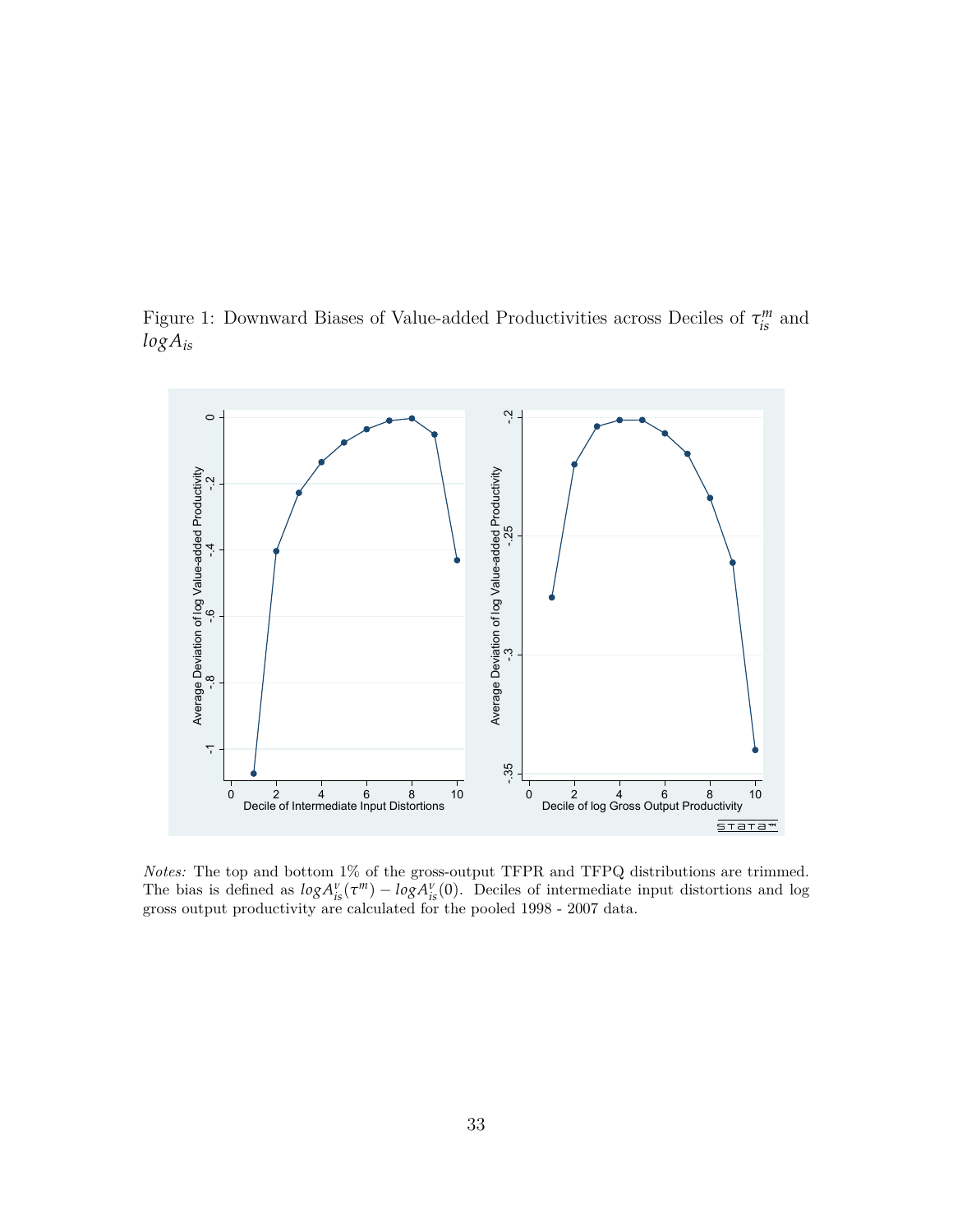<span id="page-34-0"></span>Figure 2: Industry-level Value-added Gains under the HK and the GO Approaches, 2004



*Notes:* X-axis and Y-axis represent for value-added gains under the HK and the GO approaches, respectively. Sizes of circles are proportional to the industry-level value-added revenues.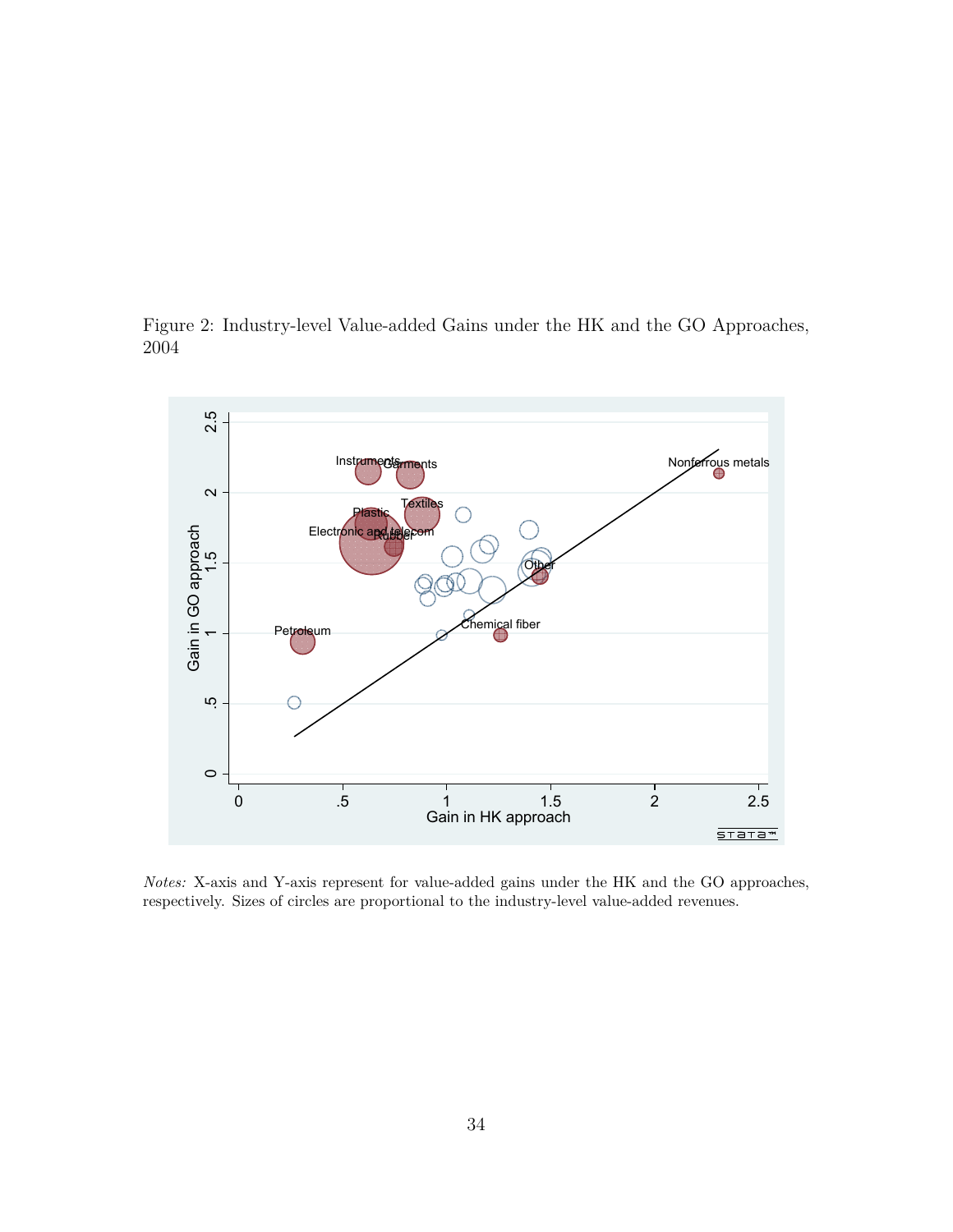

<span id="page-35-0"></span>Figure 3: Average Deviations of  $\tau_{is}^{m}$  from Industry-Means across Deciles of  $log A_{is}$ 

*Notes:* For each decile of productivities in the above and below groups, deviations of  $\tau_{is}^m$  are calculated as the difference between  $\tau_{is}^{m}$  and its industry-level average. The "above 45 degree line" group are industry-year observations that lie above the 45 degree line in Figure 2. Vice versa for the "below 45 degree line" group. Deciles of log gross output productivity are calculated within industries.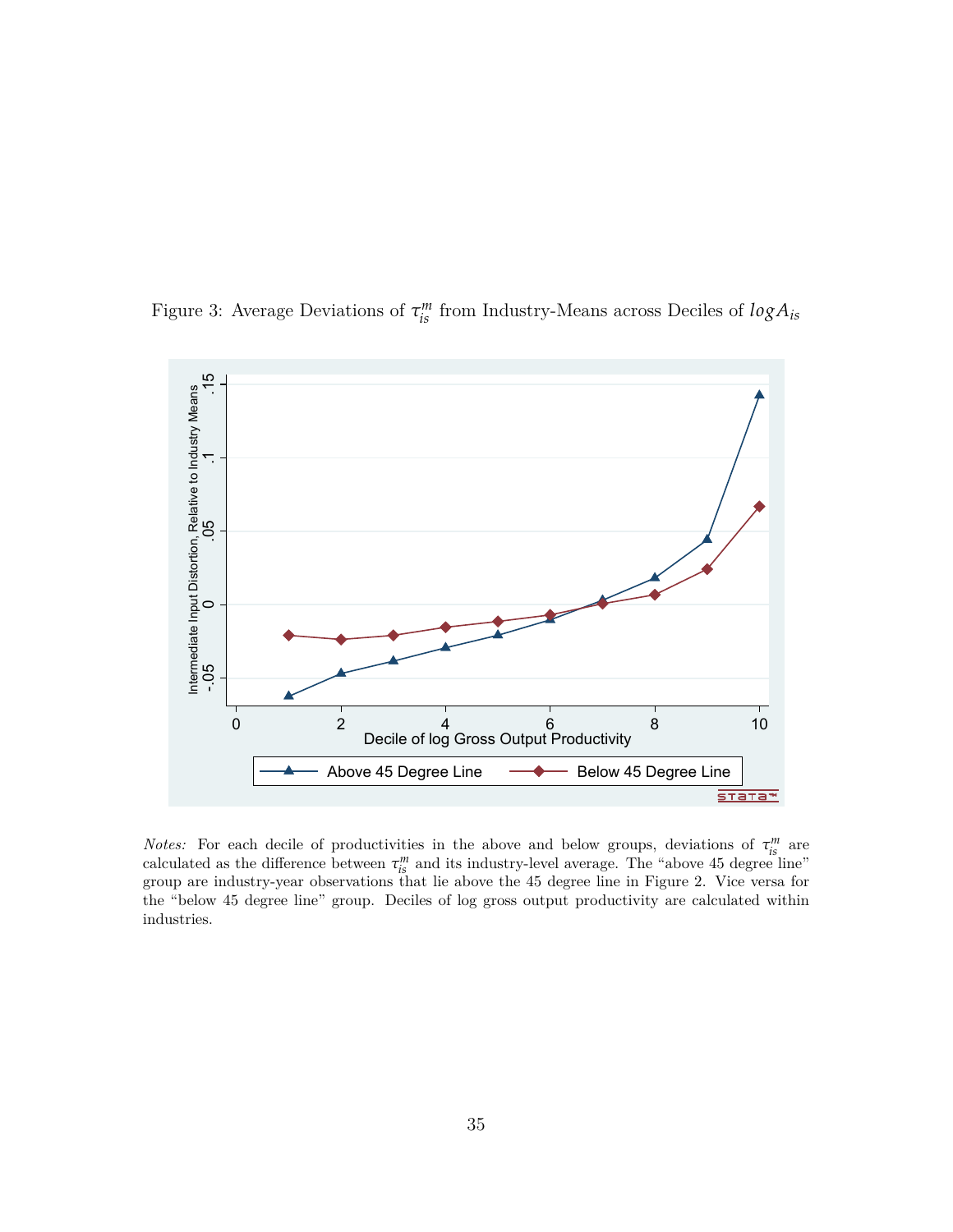<span id="page-36-0"></span>Figure 4: Average Differences of  $(K_{is}^{eff,v} - K_{is}^{eff})/K_{is}^{eff}$  across Deciles of  $log A_{is}$ 



*Notes:*  $K_{is}^{eff,\nu}$  is the level of post-reallocation "efficient" capital under the HK approach and  $K_{is}^{eff}$  is the level under the GO approach. The "above 45 degree line" group are industry-year observations that lie above the 45 degree line in Figure 2. Vice versa for the "below 45 degree line" group. Deciles of log gross output productivity are calculated within industries.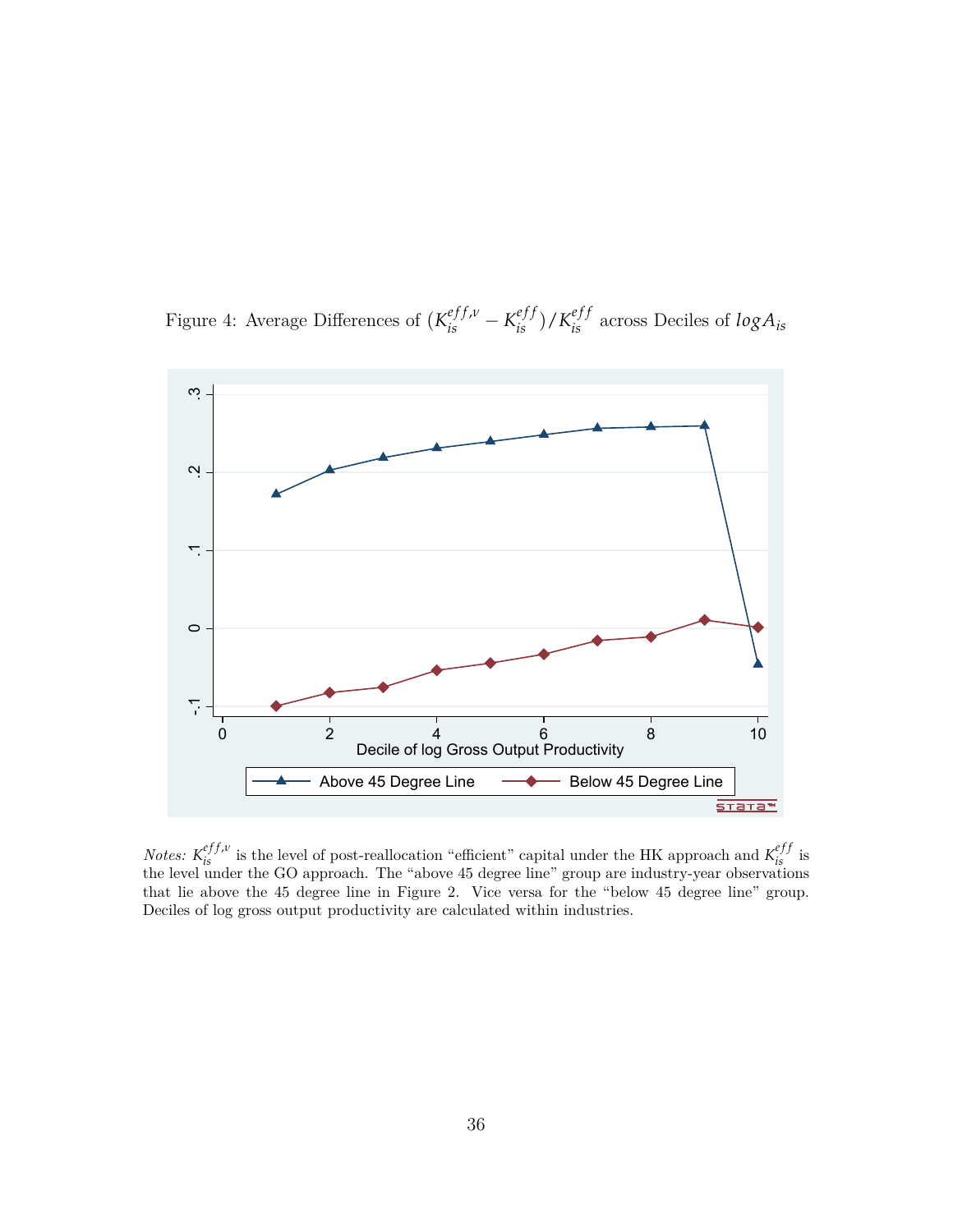

<span id="page-37-0"></span>Figure 5: Intermediate Input Misallocation and the Length of Pay-in-Advance

*Note*: *CV*(*MRPMs*) is the coefficient of variation for *logMRPMis* within industry *s* at year *t* and then averaged across years. The red line is the ordinary-least-square (OLS) fit across industries. The 2-digit labels are industry codes. The cash conversion cycle and days on inventory are from [Raddatz](#page-52-2) ([2003\)](#page-52-2) and are converted to numbers of days as in equations ([13\)](#page-13-0) and [\(14](#page-13-1)).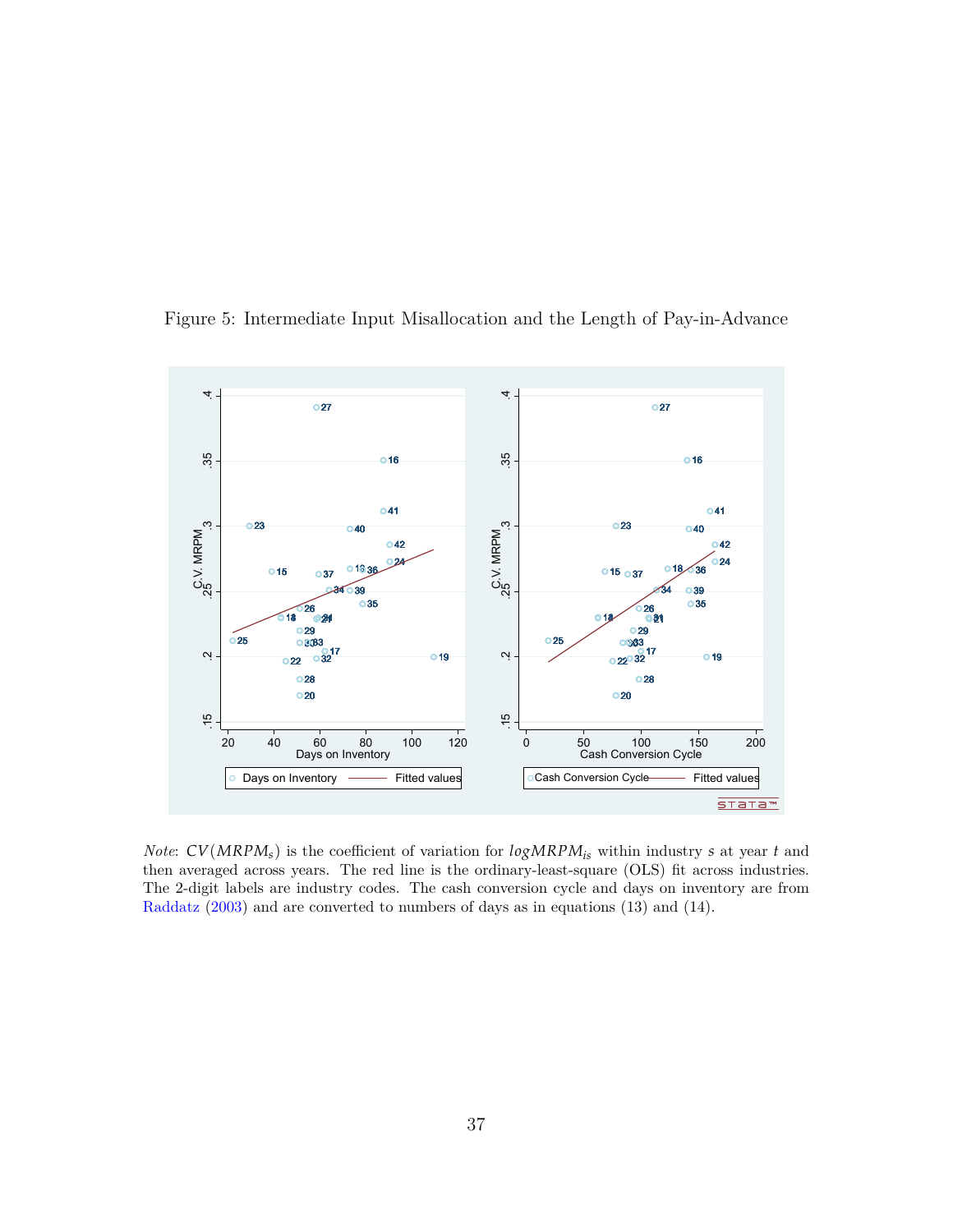<span id="page-38-0"></span>



*Notes:* For each age or asset decile, the *y*-axis plots the 25th, 50th, and 75th percentiles of the distribution of residuals obtained from regressing *logMRPM* on SOE, exporter dummies, and year and industry FEs in the pooled data from 1998 to 2007.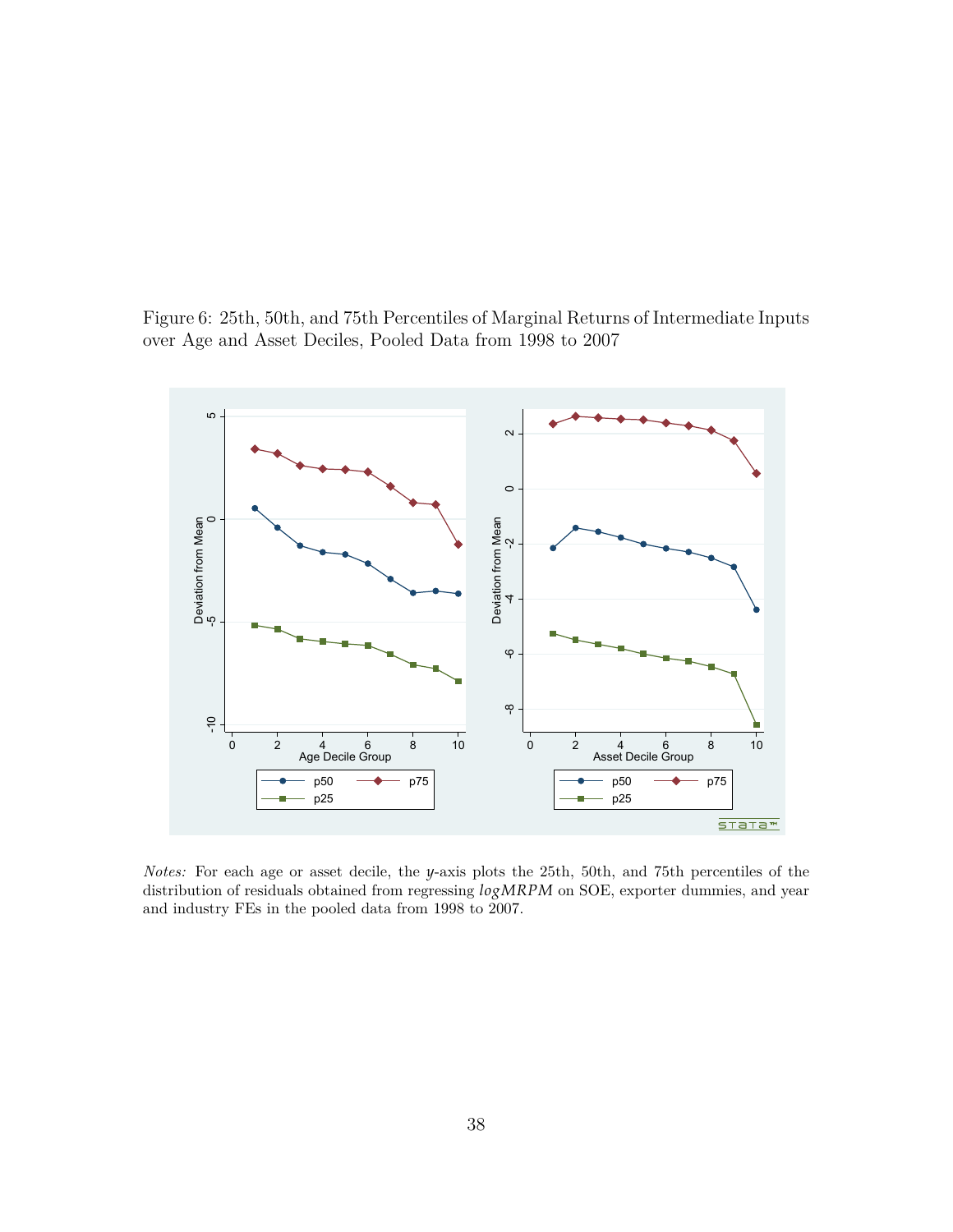<span id="page-39-0"></span>Figure 7: Downward Biases of Value-added Productivities across Deciles of *τ m*  $\int_{i}^{m}$  and *logA<sup>i</sup>*



*Notes:* The bias is defined as  $log A^{\nu}_{is}(\tau^m) - log A^{\nu}_{is}(0)$ . Deciles of intermediate input distortions and log gross output productivities are calculated for the pooled 1998 - 2007 data. Deciles in the model are calculated for the representative industry.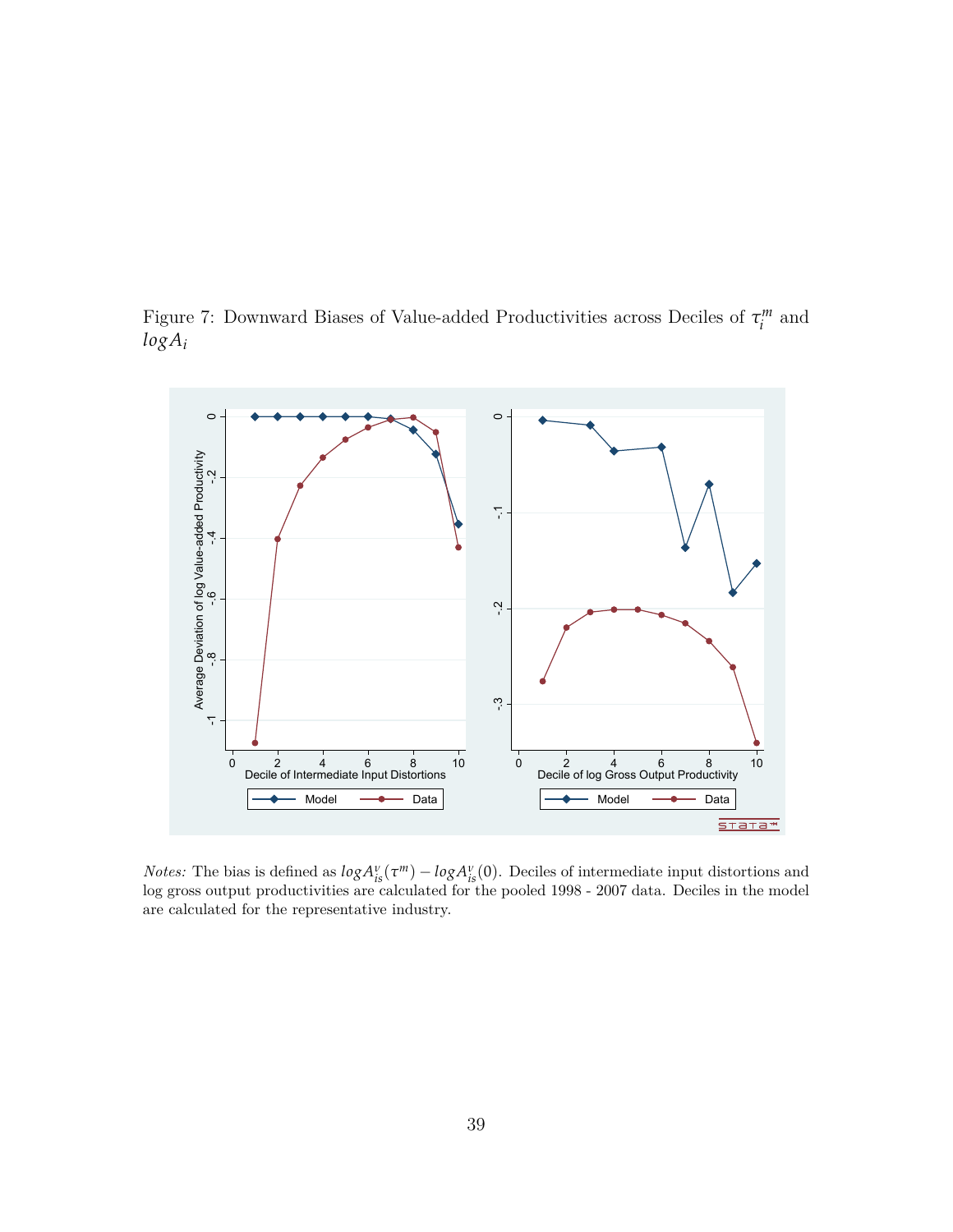<span id="page-40-0"></span>Figure 8: Average Differences of Capital  $(K_i^{eff,\nu} - K_i^{eff}$  $\binom{eff}{i}$  /  $K_i^{eff}$  $\sum_i^{e_j}$  across Deciles of  $log A_i$ 



*Notes:*  $K_{is}^{eff,\nu}$  is the level of post-reallocation "efficient" capital under the HK approach and  $K_{is}^{eff}$ is the level under the GO approach. Deciles of log gross output productivity are calculated within industries in the ASIF data and within the representative industry in the model simulation.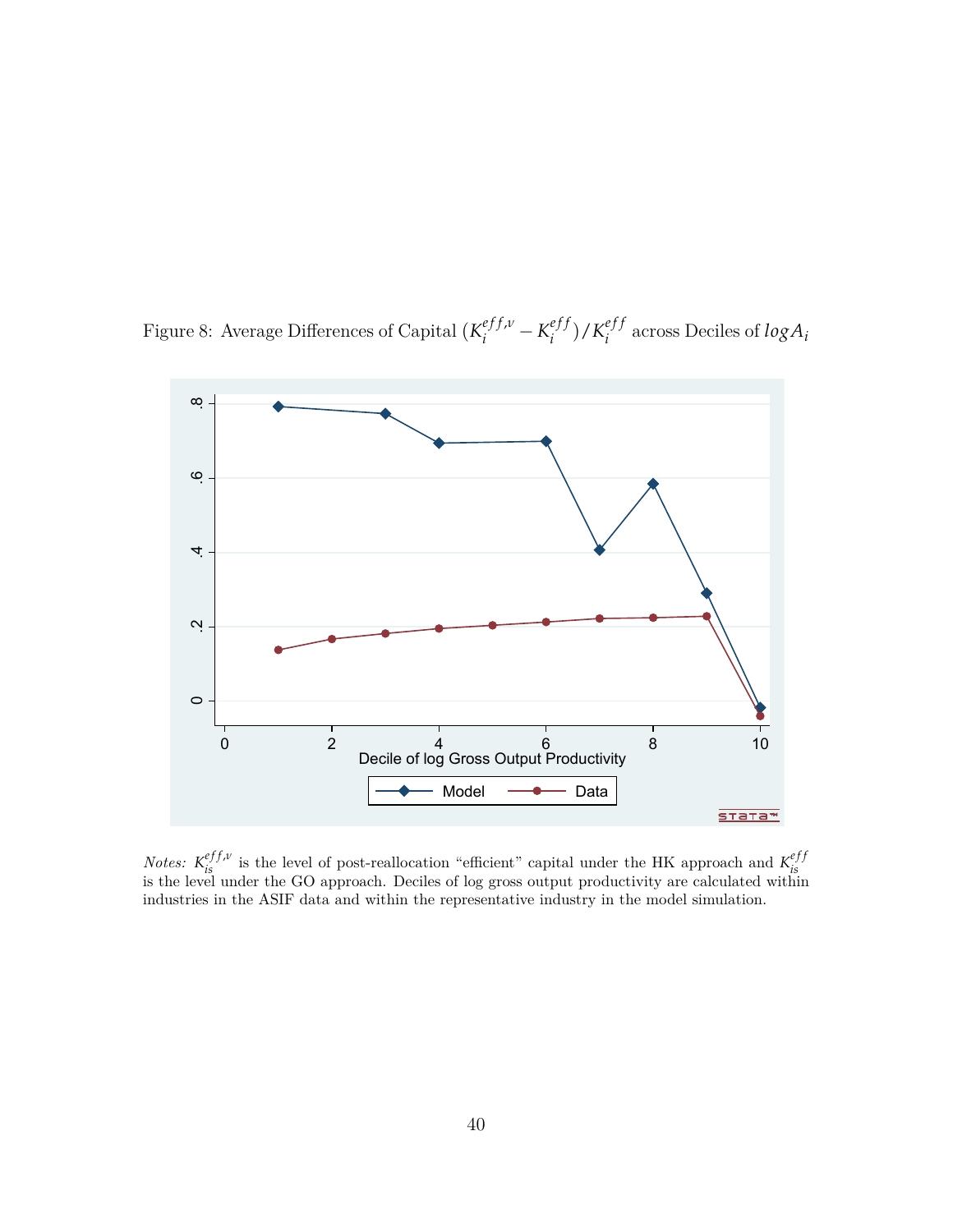|                | DI. | - CCC |
|----------------|-----|-------|
| China ASIF     | 44  | 50    |
| China Listed   | 84  | 116   |
| U.S. Compustat | 62  | 107   |

<span id="page-41-0"></span>Table 1: Pay-in-advance Measures in China and the U.S. (Days)

*Notes:* U.S. numbers are from [Raddatz](#page-52-2) ([2003\)](#page-52-2). For ASIF firms, the *DI* comes from the pooled 1998-2007 data, while the *CCC* is from the pooled 2004-2007 data since account payables are absent before 2004. Data for listed Chinese firms are from China Stock Market & Accounting Research (CSMAR). Similar to [Raddatz](#page-52-2) ([2003\)](#page-52-2), both *DI* and *CCC* are first the medians at the industry level and then averaged across industries. We trim the top and bottom 1% of each statistic in the Chinese data.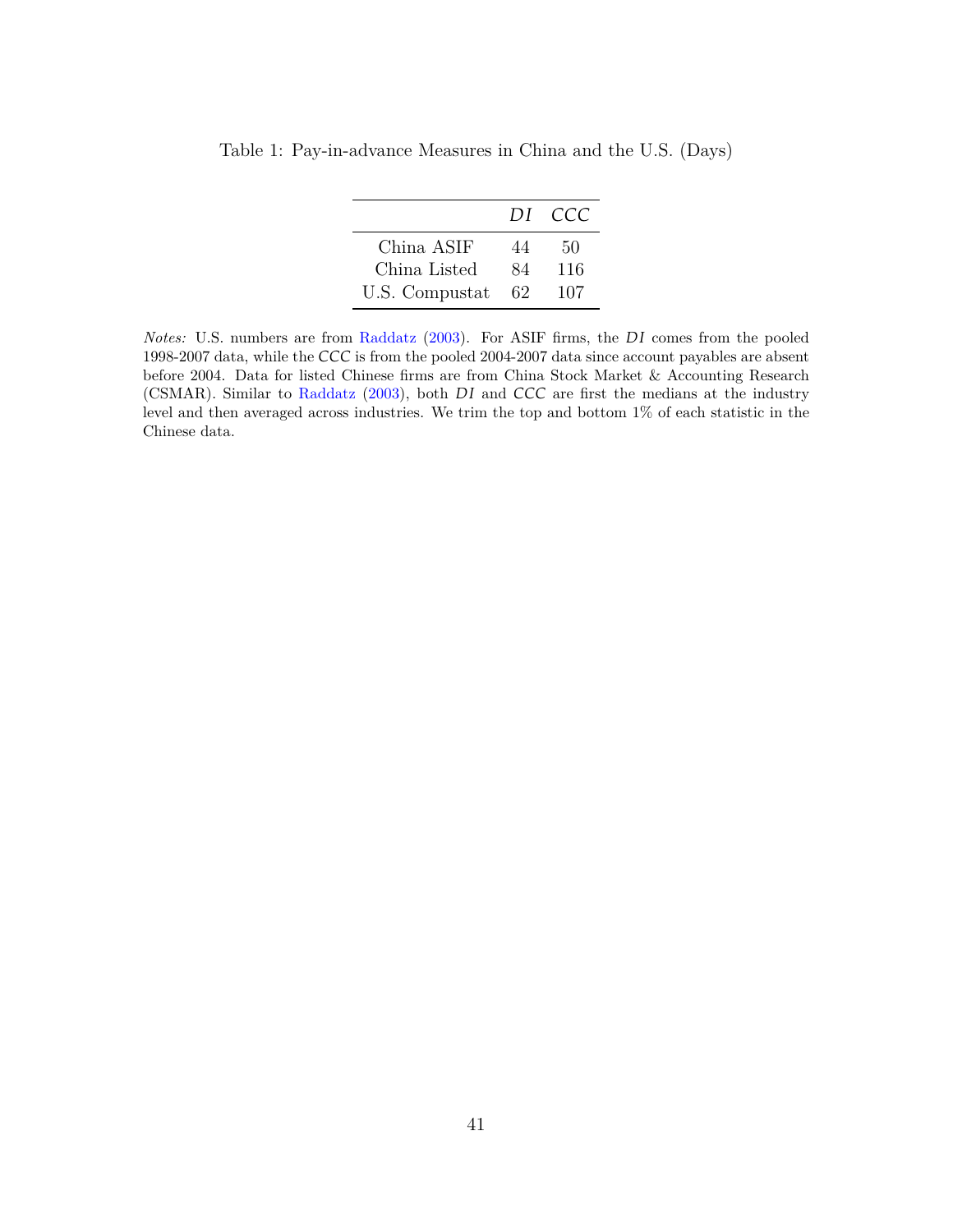|                                                 |                        | $FinDevp = LoanMkt$    |                        |                       | $FinDevp = DepMkt$     |                        |
|-------------------------------------------------|------------------------|------------------------|------------------------|-----------------------|------------------------|------------------------|
|                                                 | (1)                    | (2)                    | (3)                    | (4)                   | (5)                    | (6)                    |
| Avg MRPM                                        | $0.3161***$<br>(0.02)  | $0.3204***$<br>(0.02)  | $0.3217***$<br>(0.02)  | $0.3138***$<br>(0.02) | $0.3171***$<br>(0.02)  | $0.3185***$<br>(0.02)  |
| <b>CV MRPK</b>                                  |                        |                        | $0.0077**$<br>(0.00)   |                       |                        | $0.0084**$<br>(0.00)   |
| FinDevp                                         | $-0.0054*$<br>(0.00)   | $-0.0068*$<br>(0.00)   | $-0.0066*$<br>(0.00)   | $-0.0025$<br>(0.00)   | $-0.0019$<br>(0.00)    | $-0.0020$<br>(0.00)    |
| FinDevp*AssetTang                               | $0.0159***$<br>(0.00)  | $0.0206***$<br>(0.01)  | $0.0202***$<br>(0.01)  | $0.0065**$<br>(0.00)  | $0.0066**$<br>(0.00)   | $0.0065**$<br>(0.00)   |
| FinDevp*ExtFin                                  | $-0.0008$<br>(0.00)    | $-0.0026$<br>(0.00)    | $-0.0027$<br>(0.00)    | $-0.0005$<br>(0.00)   | $-0.0032$<br>(0.00)    | $-0.0033$<br>(0.00)    |
| FinDevp*DIHi                                    | $0.0036***$<br>(0.00)  | $-0.0055$<br>(0.00)    | $-0.0055$<br>(0.00)    | $0.0042***$<br>(0.00) | $-0.0039$<br>(0.00)    | $-0.0046$<br>(0.00)    |
| FinDevp*NTCHi                                   | $0.0044***$<br>(0.00)  | $0.0184***$<br>(0.00)  | $0.0180***$<br>(0.00)  | $0.0034**$<br>(0.00)  | $0.0136**$<br>(0.00)   | $0.0140**$<br>(0.00)   |
| FinDevp*AssetTang*DIHi                          |                        | $0.0459**$<br>(0.01)   | $0.0463***$<br>(0.01)  |                       | $0.0565**$<br>(0.02)   | $0.0596***$<br>(0.02)  |
| $\text{FinDevp*} \text{ExtFin*} \text{DH}$      |                        | $-0.0196**$<br>(0.01)  | $-0.0195**$<br>(0.01)  |                       | $-0.0303***$<br>(0.01) | $-0.0307***$<br>(0.01) |
| FinDevp*AssetTang*NTCHi                         |                        | $-0.0754***$<br>(0.02) | $-0.0742***$<br>(0.02) |                       | $-0.0753***$<br>(0.02) | $-0.0769***$<br>(0.02) |
| FinDevp*ExtFin*NTCHi                            |                        | $0.0241***$<br>(0.01)  | $0.0241***$<br>(0.01)  |                       | $0.0347***$<br>(0.01)  | $0.0352***$<br>(0.01)  |
| <b>SOE</b> Share                                | $0.0429***$<br>(0.01)  | $0.0399***$<br>(0.01)  | $0.0387**$<br>(0.01)   | $0.0454***$<br>(0.01) | $0.0413***$<br>(0.01)  | $0.0398**$<br>(0.01)   |
| Exporter Share                                  | 0.0198<br>(0.01)       | 0.0202<br>(0.01)       | 0.0186<br>(0.01)       | 0.0175<br>(0.01)      | 0.0163<br>(0.01)       | 0.0144<br>(0.01)       |
| Constant                                        | $-0.1563***$<br>(0.03) | $-0.1813***$<br>(0.02) | $-0.1943***$<br>(0.02) | $-0.0489$<br>(0.03)   | $-0.1272***$<br>(0.03) | $-0.1423***$<br>(0.03) |
| Year FE                                         | Yes                    | Yes                    | Yes                    | Yes                   | Yes                    | Yes                    |
| Province FE                                     | Yes                    | Yes                    | Yes                    | $\operatorname{Yes}$  | Yes                    | Yes                    |
| Industry FE                                     | Yes                    | Yes                    | Yes                    | Yes                   | Yes                    | Yes                    |
| N                                               | 7362                   | 7362                   | 7362                   | 7362                  | 7362                   | 7362                   |
| adj. R-sq                                       | 0.495                  | 0.497                  | 0.498                  | 0.494                 | 0.495                  | 0.497                  |
| Standard errors in parentheses<br>$=$ "* p<0.05 | ** $p<0.01$            | *** $p<0.001$ "        |                        |                       |                        |                        |

<span id="page-42-0"></span>Table 2: Effects of Provincial Financial Development on Intermediate Input Misallocation for Industries with Different Financial Vulnerabilities

*Notes:* The top and bottom 1% of *logMRPM* and *logMRPK* are trimmed. Observations are at the industry-province-year level. *D IHi* and *NTCHi* are dummy variables that equal to 1 if industries have *DI* and *NTC* higher that the cross-industry average and 0 otherwise, respectively.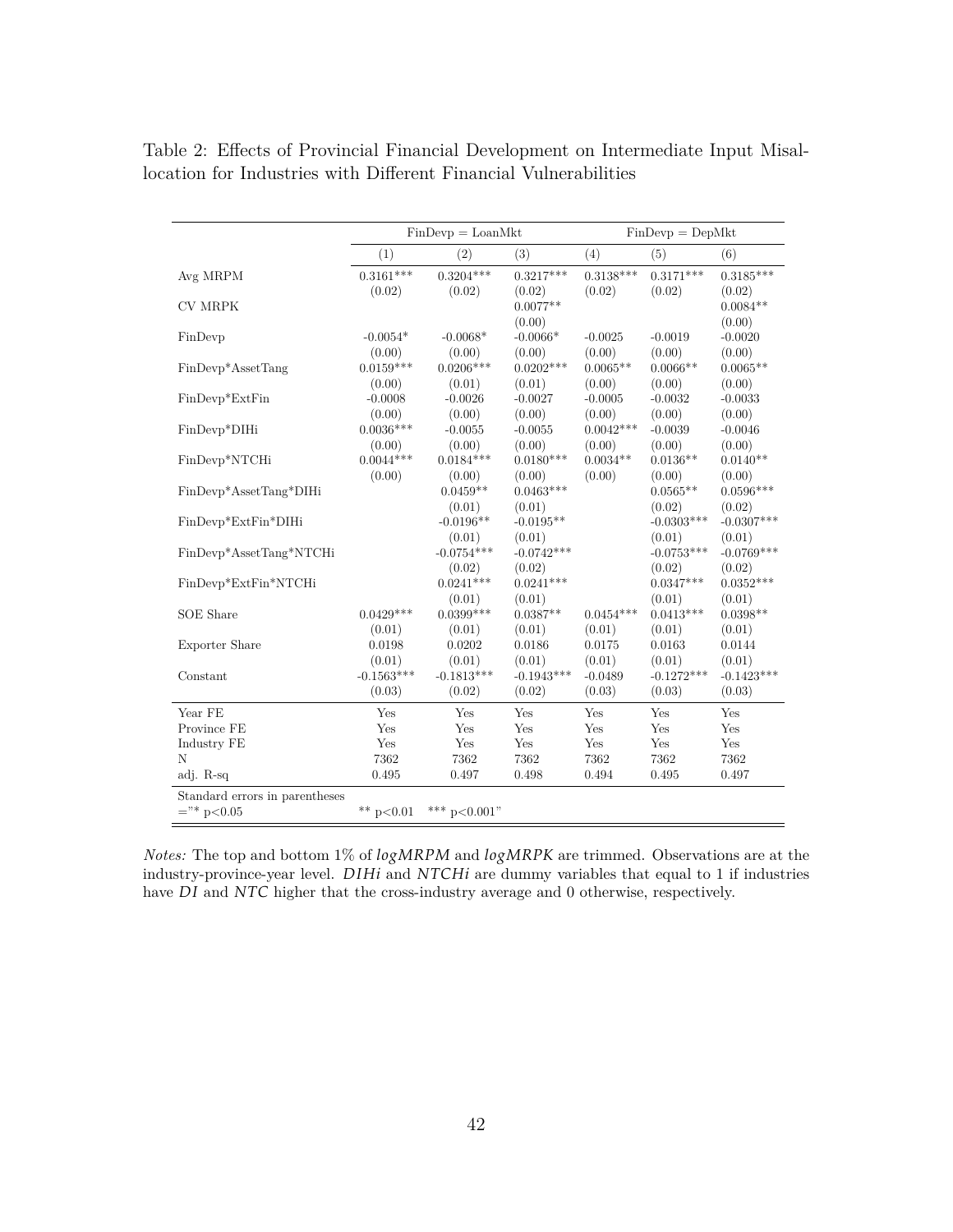<span id="page-43-0"></span>

| Parametrized             |                              |       | Calibrated                                 |                                                                           |       |
|--------------------------|------------------------------|-------|--------------------------------------------|---------------------------------------------------------------------------|-------|
| Parameter                |                              | Value | Parameter                                  |                                                                           | Value |
| Discounting factor       | β                            | 0.94  | Return to scale                            |                                                                           | 0.85  |
| Depreciation rate        | $\delta$                     | 0.09  | Labor share                                | $\begin{array}{c} \eta \\ \tilde{\beta}_l \\ \tilde{\beta}_m \end{array}$ | 0.5   |
| Capital adjustment cost  |                              |       | Intermediate input share                   |                                                                           | 0.61  |
| Fixed cost               | $\boldsymbol{\tilde{\zeta}}$ | 0.039 | Fraction of intermediate inputs in advance | $\omega$                                                                  | 40\%  |
| Convex cost              | $\theta$                     | 0.049 | Threshold sales                            | $y_c$                                                                     | 23.24 |
| Interest rates           |                              |       | Exit rate                                  | $\psi$                                                                    | 0.08  |
| Saving rate              | $r_1$                        | 0.03  | Recovery rates                             |                                                                           |       |
| Risk-free borrowing rate | r <sub>2</sub>               | 0.06  | Capital                                    | $\gamma_1$                                                                | 0.60  |
| Equity issuance cost     | $c_e$                        | 0.30  | Intermediate inputs                        | $\gamma_2$                                                                | 0.10  |
|                          |                              |       | <i>Transitory productivity</i>             |                                                                           |       |
|                          |                              |       | Persistence                                | $\rho$                                                                    | 0.80  |
|                          |                              |       | Standard deviation                         | $\sigma_{\epsilon}$                                                       | 0.24  |
|                          |                              |       | Permanent productivity                     |                                                                           |       |
|                          |                              |       | Mean                                       | $\mu_{\bar{z}}$                                                           | 0.90  |
|                          |                              |       | Standard deviation                         | $\sigma_{\bar{z}}$                                                        | 0.30  |
|                          |                              |       | Initial wealth distribution of entrants    |                                                                           |       |
|                          |                              |       | Mass of entrants                           | $\mu_{ent}$                                                               | 0.17  |
|                          |                              |       | Pareto shape                               | $\alpha$                                                                  | 50.00 |
|                          |                              |       | Minimum wealth                             | $a_{min}$                                                                 | 8.00  |

Table 3: Model Parametrization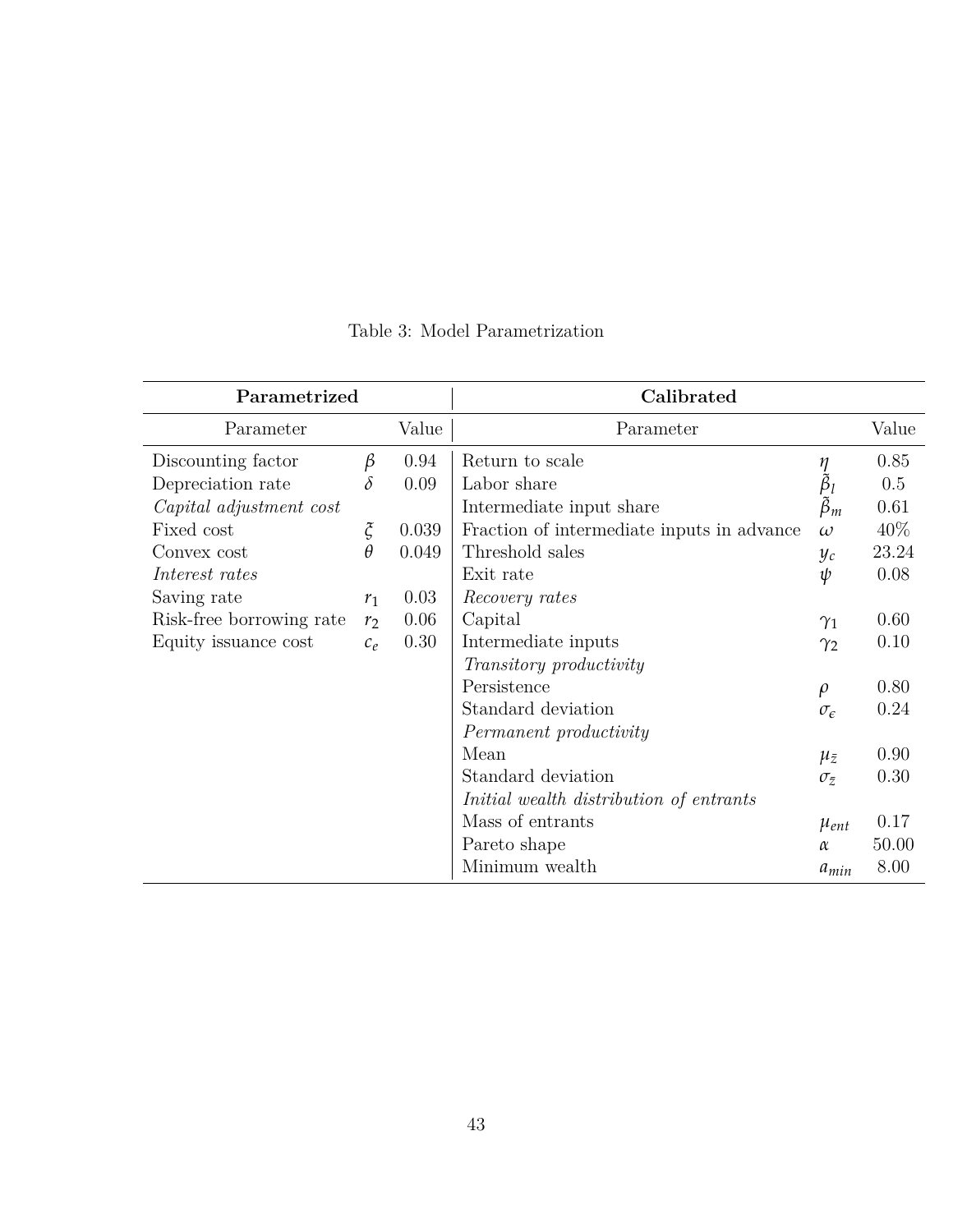<span id="page-44-0"></span>

| Moments                                                   | Data      | Model             |  |  |  |  |  |  |  |
|-----------------------------------------------------------|-----------|-------------------|--|--|--|--|--|--|--|
| Targeted                                                  |           |                   |  |  |  |  |  |  |  |
| All firms                                                 |           |                   |  |  |  |  |  |  |  |
| Market share by firms of top 10\% sales                   | 97.34\%   | 87.50%            |  |  |  |  |  |  |  |
| Exit rate                                                 |           | $8.00\%$ $8.00\%$ |  |  |  |  |  |  |  |
| Frac. of firms above threshold                            | $20.00\%$ | 20.00%            |  |  |  |  |  |  |  |
| Top $20\%$                                                |           |                   |  |  |  |  |  |  |  |
| Leverage                                                  | 0.56      | 0.54              |  |  |  |  |  |  |  |
| Leverage $(\%)$ -asset slope                              | 0.07      | 0.07              |  |  |  |  |  |  |  |
| Corr(productivity z, productivity lag $1 z_{-1}$ )        | 0.61      | 0.65              |  |  |  |  |  |  |  |
| Average productivity z                                    | 1.98      | 1.88              |  |  |  |  |  |  |  |
| SD(productivity z)                                        | 0.43      | 0.37              |  |  |  |  |  |  |  |
| 5-year unbalanced $\mathcal C$ top 20%                    |           |                   |  |  |  |  |  |  |  |
| Corr(productivity z, productivity lag $5z_{-5}$ )         | 0.39      | 0.23              |  |  |  |  |  |  |  |
| Fraction of newly-established firms above threshold sales | $6.94\%$  | $7.56\%$          |  |  |  |  |  |  |  |
| Relative size of newly-established firms                  | 65.56\%   | 96.50%            |  |  |  |  |  |  |  |
| Fraction of incumbents in end-year entrants               | 37.09%    | 40.04\%           |  |  |  |  |  |  |  |
| Not Targeted                                              |           |                   |  |  |  |  |  |  |  |
| Top $20\%$                                                |           |                   |  |  |  |  |  |  |  |
| Intm-output-ratio- $(\%)$ -asset slope                    | 0.12      | 0.06              |  |  |  |  |  |  |  |
| Capital-output-ratio( $\%$ ) -asset slope                 | 3.32      | 1.43              |  |  |  |  |  |  |  |
| S.D. interest rate                                        | 0.03      | 0.14              |  |  |  |  |  |  |  |
| C.V.(MRPM)                                                | 0.33      | 0.20              |  |  |  |  |  |  |  |
| C.V.(MRPK)                                                | 1.67      | 0.95              |  |  |  |  |  |  |  |

#### Table 4: Model Moments Compared to Data

*Notes:* Leverage is computed as debt over the asset. In the model, asset corresponds to the sum of capital and pre-paid intermediate inputs. The leverage(%)-asset slope is obtained by regressing the leverage ratio  $(\%)$  on the asset percentiles. Intm-output-ratio( $\%)$ -asset slope and capital-outputratio(%)-asset slope are similarly defined. Over a 5-year window, newly-established firms are the ones with ages younger than five by the end year. End-year entrants are firms that are not in the ASIF at the beginning of the 5-year window, but show up by the end year. There firms could be newly-established ones or the ones that expand with their sales surpassing the threshold level during the 5-year window.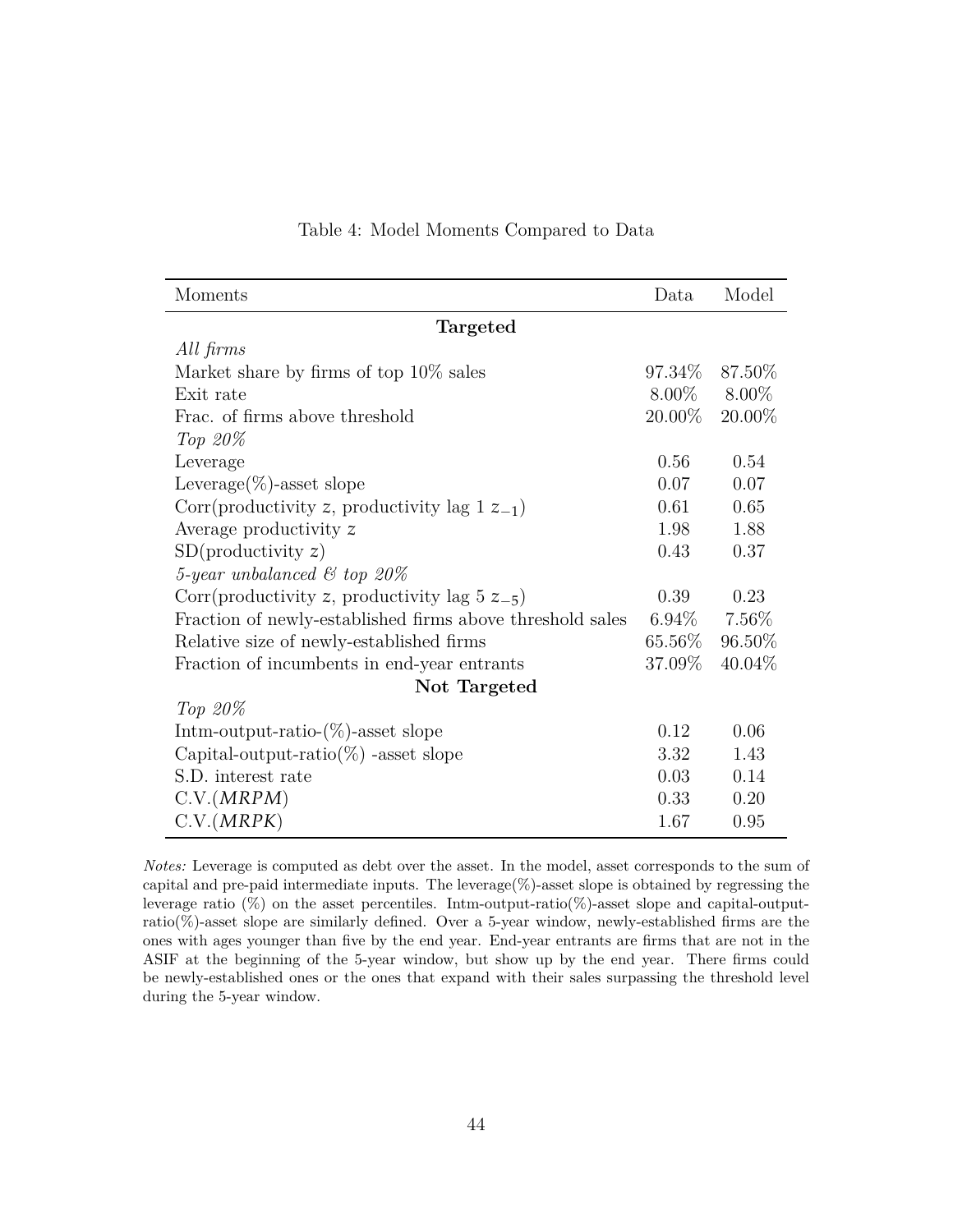<span id="page-45-0"></span>

|                              | Benchmark |                | $c_e$    |                | $\gamma_1$ |          | $\gamma_2$ |
|------------------------------|-----------|----------------|----------|----------------|------------|----------|------------|
|                              |           | $\overline{0}$ |          | $\overline{0}$ |            | $\theta$ |            |
| Frac. issue equity           | 74.30%    | 80.2\%         | 73.35%   | 72.16\%        | 77.50%     | 74.06\%  | 82.22\%    |
| Frac. default                | 0.01%     | $0.01\%$       | $0.04\%$ | $\overline{0}$ | 0.13%      | $\theta$ | $0.05\%$   |
| Avg. lev. ratio              | 0.54      | 0.57           | 0.36     | 0.45           | 0.58       | 0.48     | 0.64       |
| Leverage $(\%)$ -asset slope | 0.07      | $-0.08$        | 4.24     | $-0.16$        | 0.35       | 0.06     | 0.24       |
| Avg. capital                 | 576.6     | 874.61         | 360.92   | 459.63         | 674.08     | 562.37   | 621.59     |
| Avg. MRPM                    | 1.11      | 1.07           | 1.15     | 1.10           | 1.13       | 1.11     | 1.11       |
| Sd. MRPM                     | 0.22      | 0.15           | 0.25     | 0.19           | 0.27       | 0.21     | 0.21       |
| Avg. MRPK                    | 0.41      | 0.37           | 0.83     | 0.50           | 0.36       | 0.42     | 0.37       |
| Sd. MRPK                     | 0.39      | 0.36           | 0.72     | 0.46           | 0.37       | 0.41     | 0.38       |

Table 5: Comparative Statics when Varying *c<sup>e</sup>* , *γ*<sup>1</sup> and *γ*<sup>2</sup>

*Notes*: Statistics are for the top 20% firms in the sales distribution. Leverage(%)asset slope is obtained by regressing the leverage ratio  $(\%)$  on the asset percentiles.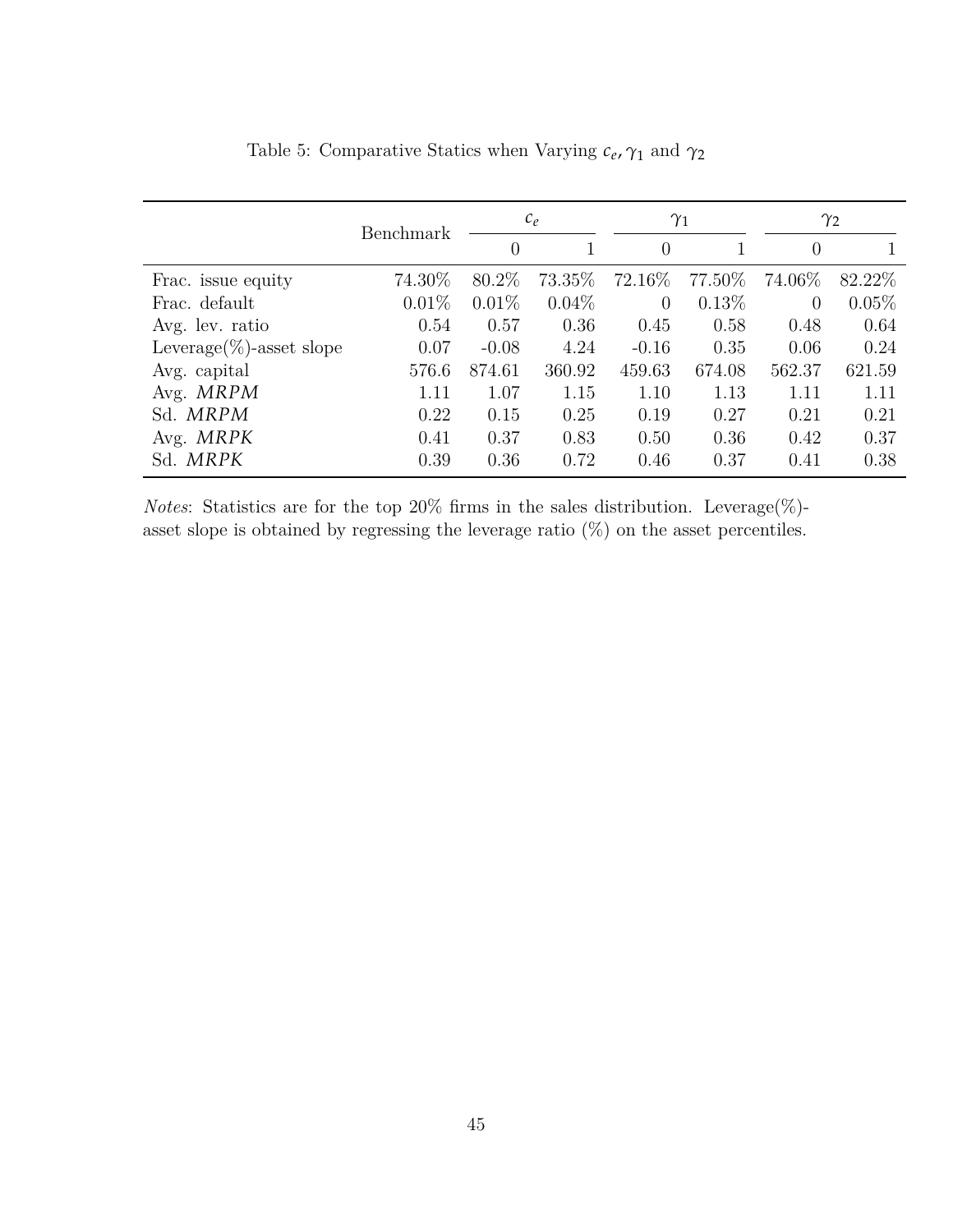|                        | ASIF Data | Model Simulated Data |
|------------------------|-----------|----------------------|
| $corr(\tau^m, logA)$   | 0.27      | 0.49                 |
| $corr(\tau^k, log A)$  | 0.58      | 0.56                 |
| $corr(\tau^k, \tau^m)$ | $-0.01$   | 0.19                 |
| sd(logA)               | 0.43      | 0.37                 |
| sd(logTFPR)            | 0.32      | 0.17                 |
| $sd(log A^{\nu})$      | 1.45      | 0.90                 |
| $sd(logTFPR^{\nu})$    | 0.65      | 0.34                 |

<span id="page-46-0"></span>Table 6: Size-dependent Distortions: Model vs ASIF

*Notes:*  $logTFPR(logTFPR<sup>v</sup>)$  is the revenue productivity using the gross-output (value-added) production function.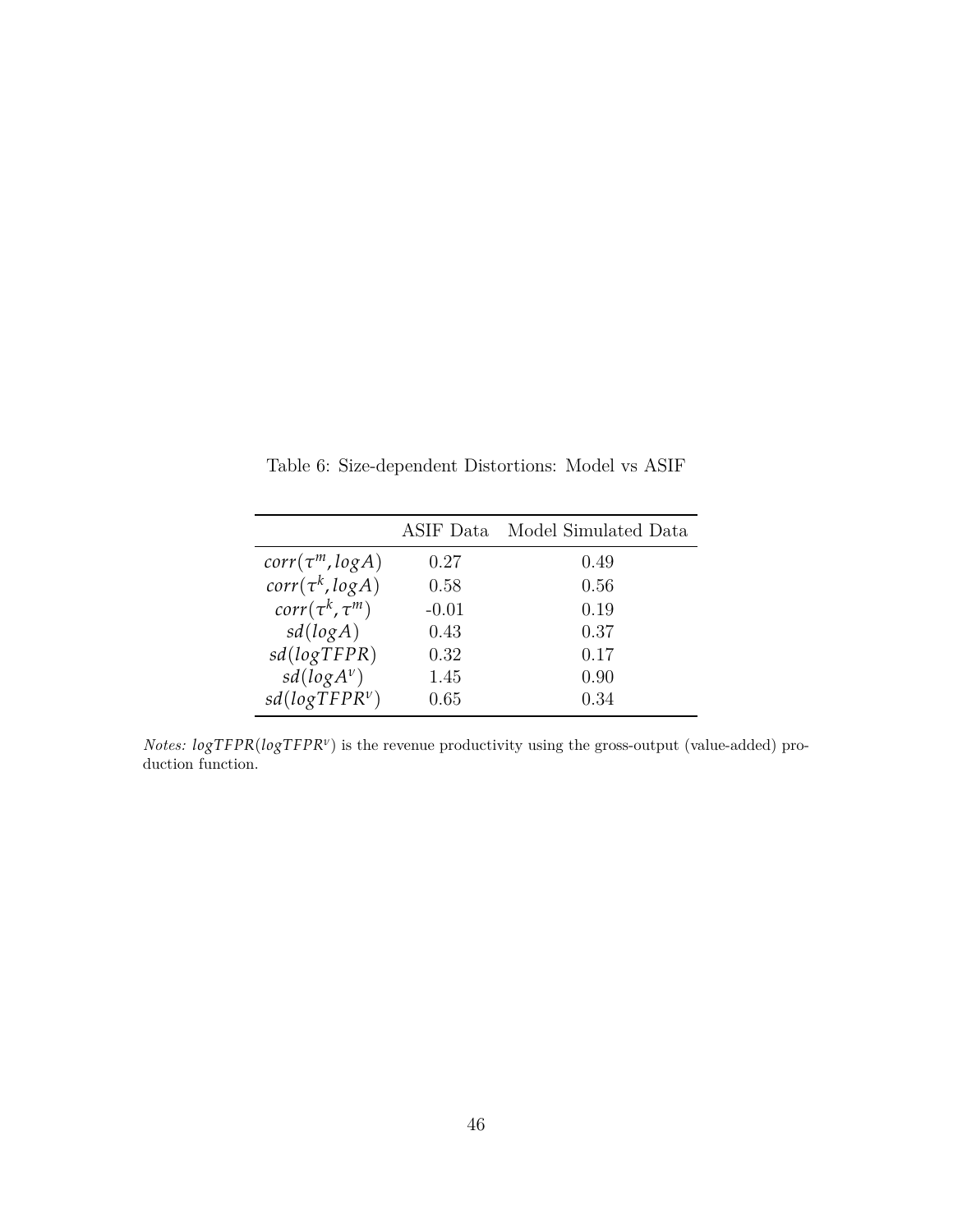| Input(s) Reallocated Gross Output Value Added |          |         |
|-----------------------------------------------|----------|---------|
| Top 20%, Model                                |          |         |
| M                                             | $3.40\%$ | 8.88%   |
| K,L                                           | $8.60\%$ | 22.13%  |
| K, L, M                                       | 26.76%   | 68.62%  |
| All Firms, Model                              |          |         |
| М                                             | 3.48\%   | 8.92%   |
| K,L                                           | 9.93%    | 25.40%  |
| K, L, M                                       | 28.35%   | 72.67%  |
| ASIF Data                                     |          |         |
| М                                             | $3.24\%$ | 12.72%  |
| K,L                                           | 11.36%   | 46.15\% |
| K, L, M                                       | 37.88%   | 159.07% |

<span id="page-47-0"></span>Table 7: Output Gains via Reallocations: Model vs ASIF

*Notes:* In the ASIF data, the top and bottom 1% of TFPR and TFPQ distributions are trimmed. Gross-output and value-added gains are first calculated for each year and then averaged.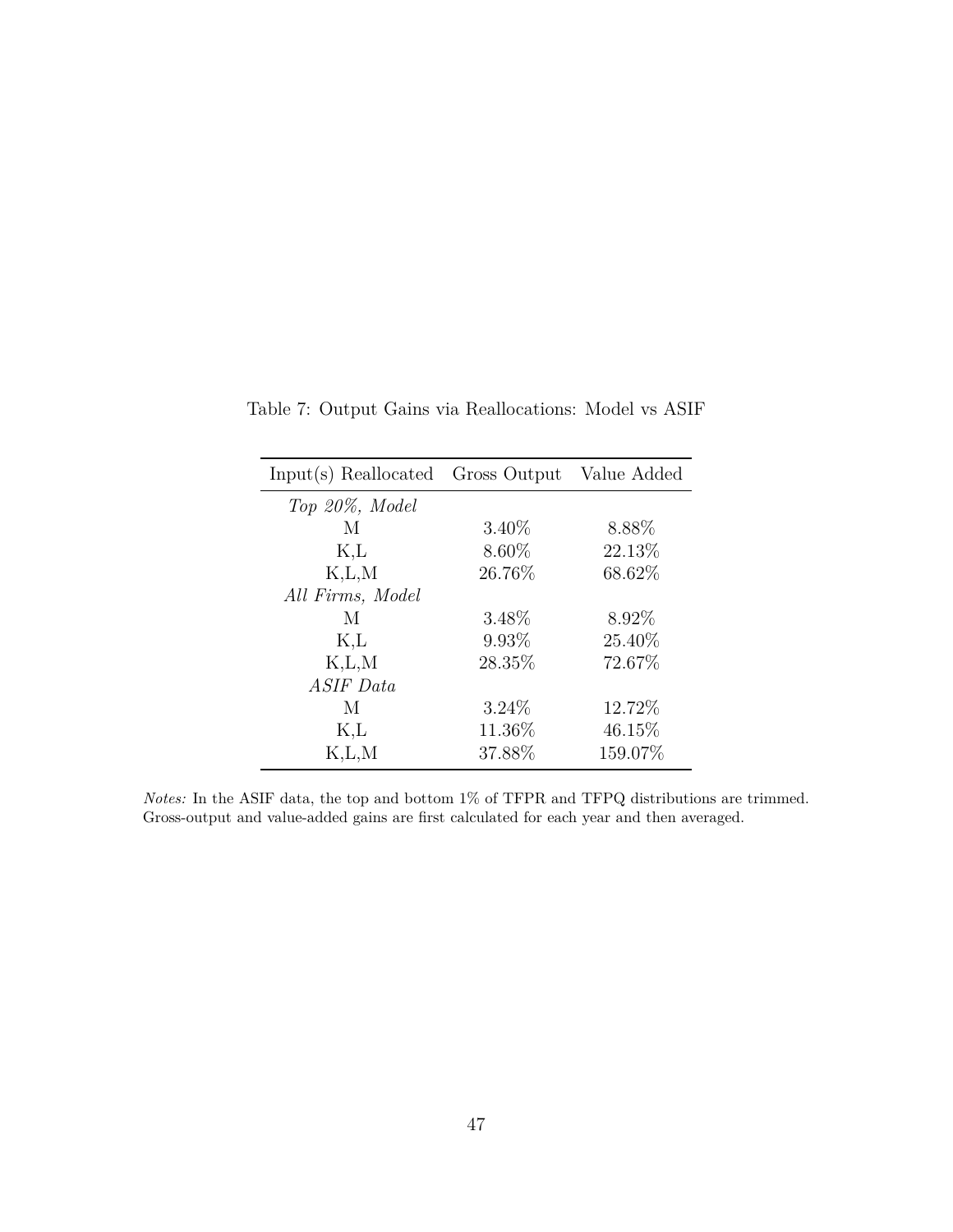|                                   | Top 20% Firms |             | All Firms    |             |  |
|-----------------------------------|---------------|-------------|--------------|-------------|--|
|                                   | Gross Output  | Value Added | Gross Output | Value Added |  |
| Data                              | 37.88\%       | 159.07\%    |              |             |  |
| Model                             |               |             |              |             |  |
| <b>Benchmark</b>                  | 26.76\%       | 68.62\%     | 28.34\%      | 72.67\%     |  |
| Exp 1 (no fin. frictions on $M$ ) | 21.98\%       | 56.27\%     | 22.30\%      | 57.18%      |  |
| Exp 2 (no fin. frictions on $K$ ) | 26.34\%       | 67.43\%     | 27.79%       | 71.23%      |  |
| Exp 3 (no frictions on $M$ )      | 20.32\%       | 52.02\%     | 20.63%       | 52.90%      |  |
| Exp 4 (no frictions on $K$ )      | 24.15\%       | 61.82\%     | 24.89%       | 63.82%      |  |
| Exp 5 (no frictions on M and K)   | 19.43\%       | 49.81\%     | 19.73%       | 50.59%      |  |

<span id="page-48-0"></span>Table 8: Simulated Gains by Equalizing Marginal Products, Benchmark and Counterfactuals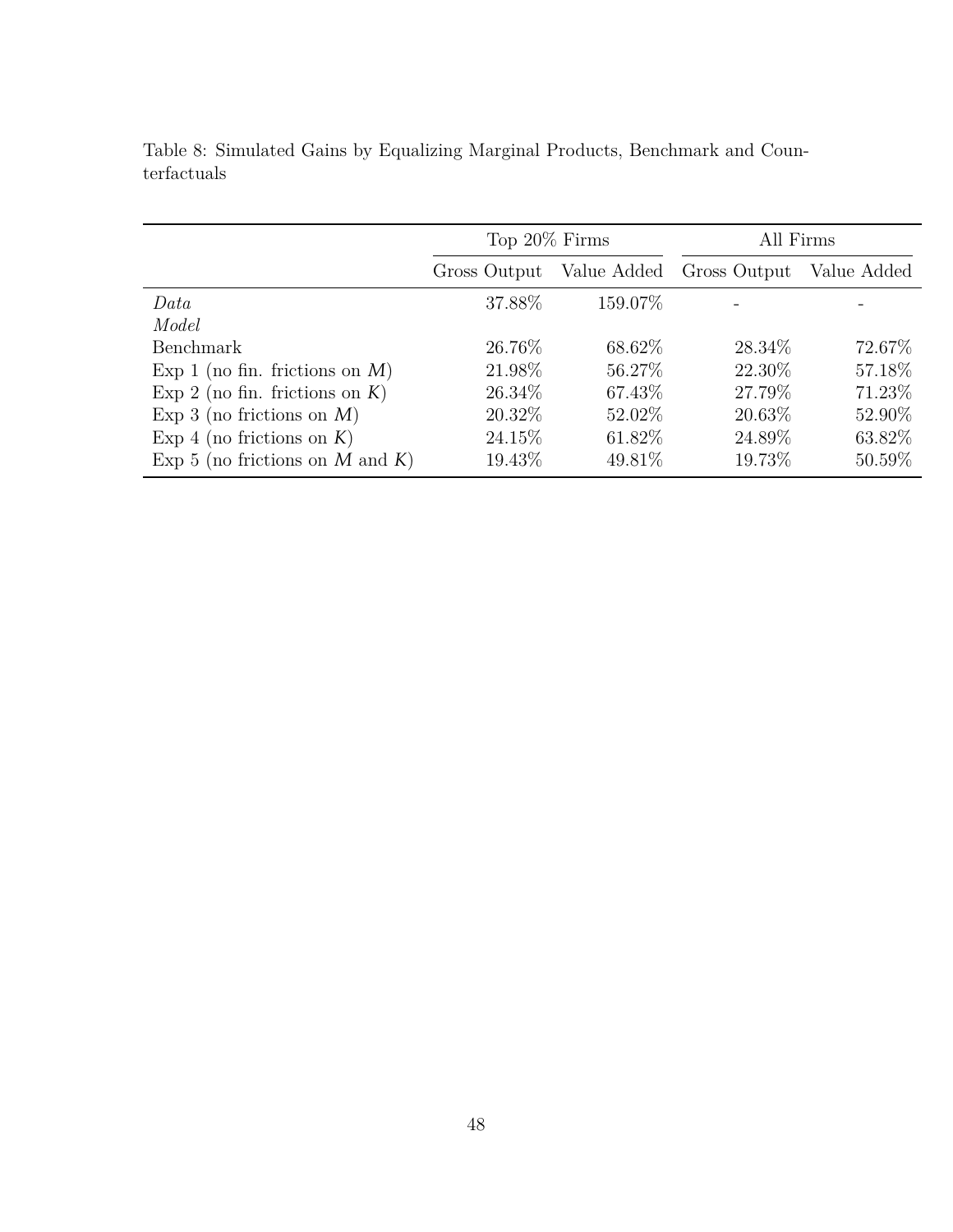# **References**

- <span id="page-49-0"></span>Acemoglu, Daron, Vasco M. Carvalho, Asuman Ozdaglar, and Alireza Tahbaz-Salehi (2012), "The Network Origins of Aggregate Fluctuations." *Econometrica*, 80, 1977– 2016.
- <span id="page-49-8"></span>Ackerberg, Daniel A., Kevin Caves, and Garth Frazer (2015), "Identification Properties of Recent Production Function Estimators." *Econometrica*, 3, 2411–2451.
- <span id="page-49-7"></span>Antras, Pol and C Fritz Foley (2015), "Poultry in motion: a study of international trade finance practices." *Journal of Political Economy*, 123, 853–901.
- <span id="page-49-4"></span>Arellano, Cristina, Yan Bai, and Jing Zhang (2012), "Firm Dynamics and Financial Development." *Journal of Monetary Economics*, 59(6), 533 – 549.
- <span id="page-49-3"></span>Asker, John, Allan Collard-Wexler, and Jan De Loecker (2014), "Dynamic Inputs and Resource (Mis)Allocation." *Journal of Political Economy*, 122(5), 1013–1063.
- <span id="page-49-6"></span>Bai, Yan, Dan Lu, and Xu Tian (2018), "Do financial frictions explain chinese firms' saving and misallocation?" *NBER Working Paper No. 24436*.
- <span id="page-49-5"></span>Baqaee, David Rezza and Emmanuel Farhi (2020), "Productivity and misallocation in general equilibrium." *The Quarterly Journal of Economics*, 135, 105–163.
- <span id="page-49-11"></span>Bartelme, Dominick and Yuriy Gorodnichenko (2015), "Linkages and Economic Development." *NBER Working Paper No.21251*.
- <span id="page-49-2"></span>Bartlesman, Eric, John Haltiwanger, and Stefano Scarpetta (2013), "Cross-Country Differences in Productivity: The Role of Allocation and Selection." *American Economic Review*, 103(1), 305–334.
- <span id="page-49-1"></span>Boehm, Johannes and Ezra Oberfield (2018), "Misallocation in the Market for Inputs: Enforcement and the Organization of Production." *NBER Working Paper No. 24937*.
- <span id="page-49-10"></span>Bolton, Patrick, Neng Wang, and Jinqiang Yang (2021), "Leverage dynamics under costly equity issuance."
- <span id="page-49-9"></span>Booth, Laurence, Varouj Aivazian, Asli Demirguc-Kunt, and Vojislav Maksimovic (2001), "Capital structures in developing countries." *The journal of finance*, 56, 87–130.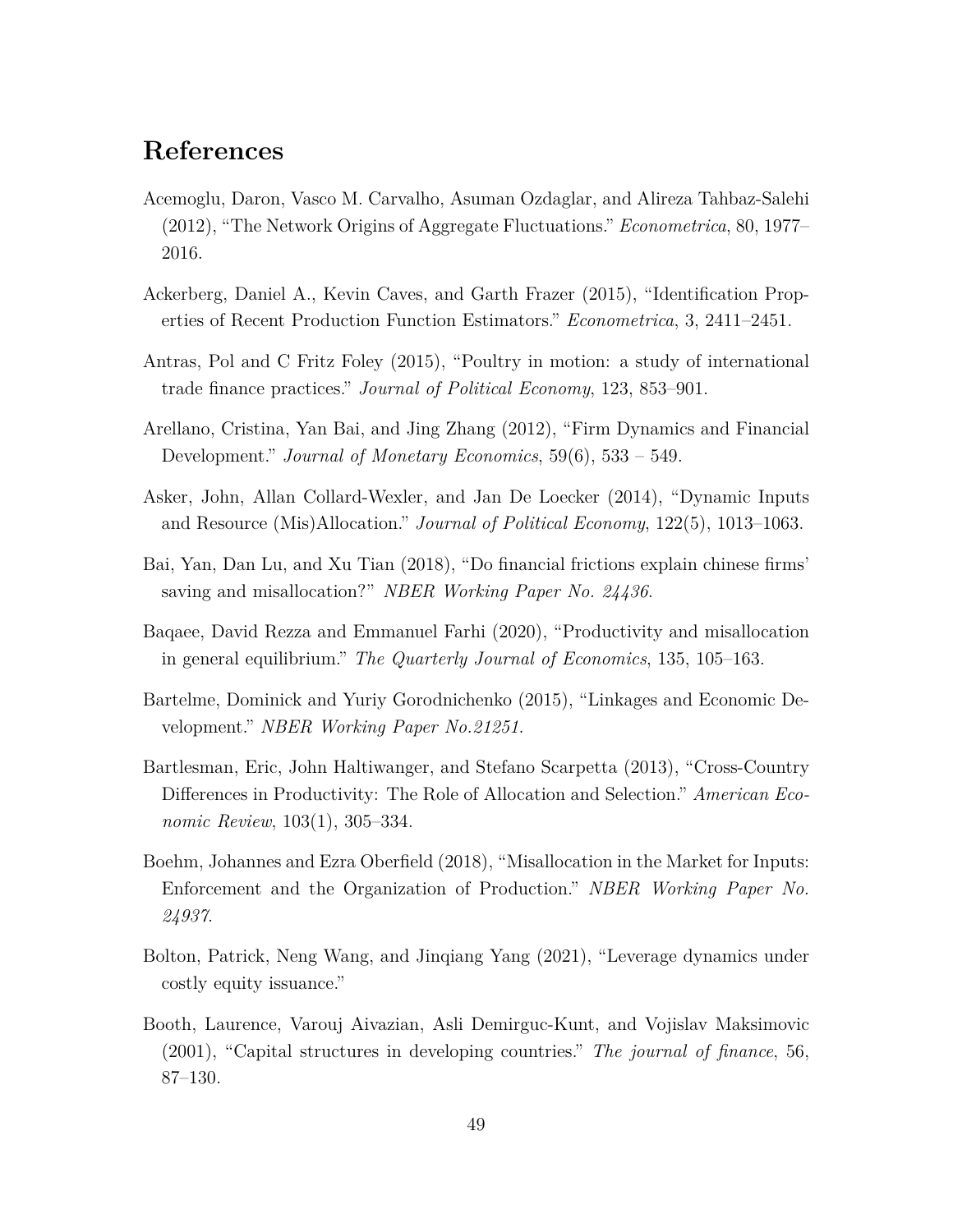- <span id="page-50-6"></span>Brandt, Loren, Gueorgui Kambourov, and Kjetil Storesletten (2018), "Barriers to Entry and Regional Economic Growth in China." *Manuscript, University of Toronto*.
- <span id="page-50-5"></span>Brandt, Loren, Trevor Tombe, and Xiaodong Zhu (2013), "Factor Market Distortions across Time, Space and Sectors in China." *Review of Economic Dynamics*, 16, 39 – 58.
- <span id="page-50-7"></span>Brandt, Loren, Johannes Van Biesebroeck, and Zhang (2014), "Challenges of Working with the Chinese NBS Firm-level Data." *China Economic Review*, 30, 339–352.
- <span id="page-50-4"></span>Brandt, Loren, Johannes Van Biesebroeck, and Yifan Zhang (2012), "Creative Accounting or Creative Destruction? Firm-level Productivity Growth in Chinese Manufacturing." *Journal of Development Economics*, 97, 339–351.
- <span id="page-50-0"></span>Braun, Matias (2003), "Financial Contractibility and Asset Hardness." *University of California-Los Angeles mimeo*.
- <span id="page-50-9"></span>Broda, Christian and David E Weinstein (2010), "Product creation and destruction: Evidence and price implications." *American Economic Review*, 100, 691–723.
- <span id="page-50-3"></span>Buera, Francisco and Yongseko Shin (2013), "Financial Frictions and the Persistence of History: A Quantitative Exploration." *Journal of Political Economy*, 121(2), 221–272.
- <span id="page-50-2"></span>Caselli, Francesco and Nicola Gennaioli (2013), "Dynastic Management." *Economic Inquiry*, 51, 971–996.
- <span id="page-50-1"></span>Cooley, Thomas F. and Vincenzo Quadrini (2001), "Financial Markets and Firm Dynamics." *American Economic Review*, 91(5), 1286 – 1310.
- <span id="page-50-11"></span>Cooper, Russell W. and John C. Haltiwanger (2006), "On the Nature of Captial Adjustment Costs." *Review of Economic Studies*, 73, 611–633.
- <span id="page-50-8"></span>David, Joel M. and Venky Venkateswaran (2019), "Capital Misallocation: Frictions or Distortions?" *NBER Working Paper No. 23129*.
- <span id="page-50-10"></span>De Loecker, Jan and Frederic Warzynski (2012), "Markups and Firm-Level Export Status." *American Economic Review*, 102(6), 2437–2471.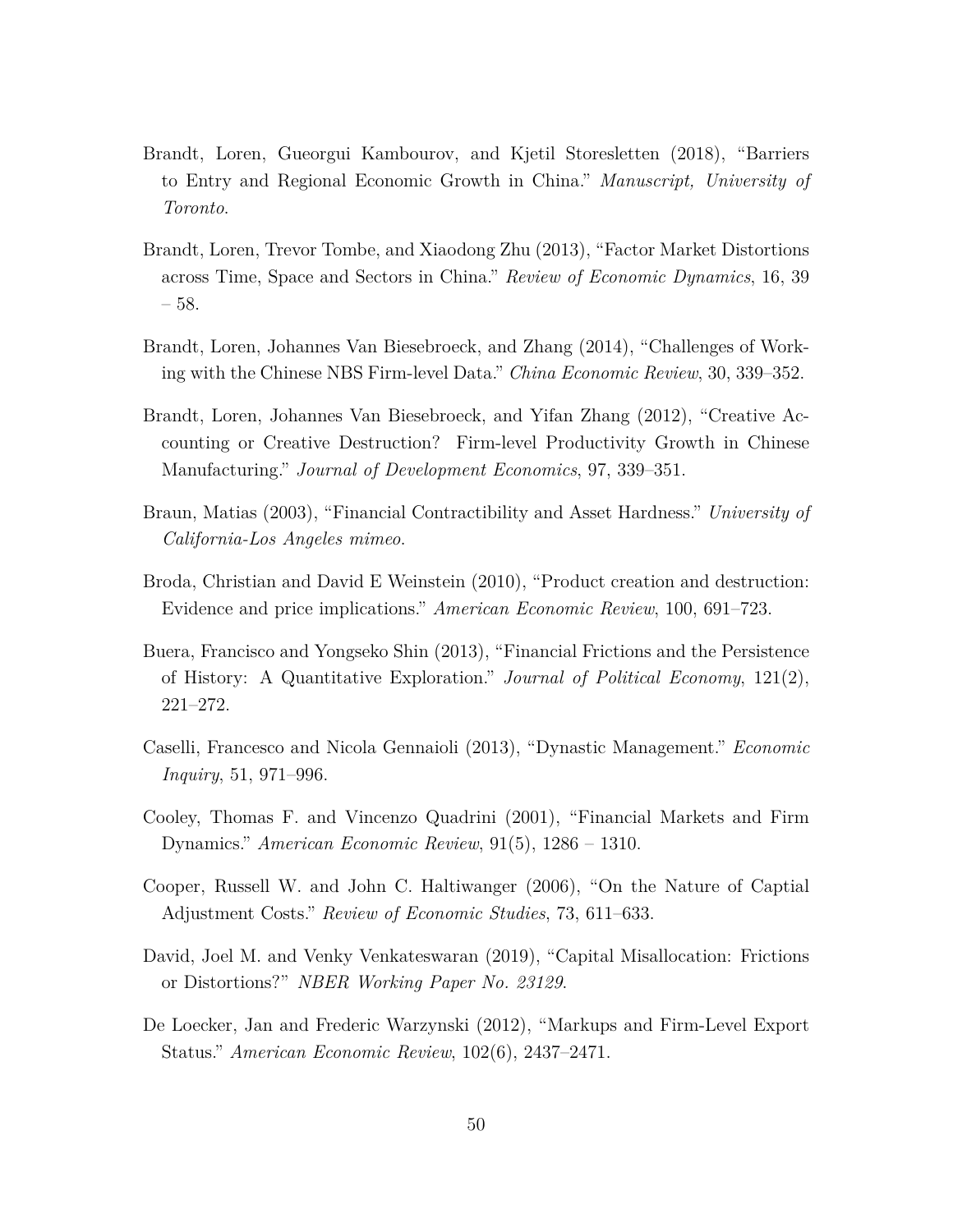- <span id="page-51-8"></span>Fazzari, Steven M. and Bruce C. Petersen (1993), "Working Capital and Fixed Investment: New Evidence on Financing Constraints." *The RAND Journal of Economics*, 24, 328–342.
- <span id="page-51-11"></span>Gandhi, Amit, Salvador Navarro, and David Rivers (2017), "How Heterogeneous is Productivity? A Comparison of Gross Output and Value Added." *Journal of Political Economy, Forthcoming*.
- <span id="page-51-4"></span>Gopinath, Gita, Şebnem Kalemli-Özcan, Loukas Karabarbounis, and Carolina Villegas-Sanchez (2017), "Capital Allocation and Productivity in South Europe." *The Quarterly Journal of Economics*, 132(4), 1915–1967.
- <span id="page-51-2"></span>Guner, Nezih, Gustavo Ventura, and Yi Xu (2008), "Macroeconomic Implications of Size-Dependent Policies." *Review of Economic Dynamics*, 11, 721–744.
- <span id="page-51-5"></span>Hang, Jing, Pravin Krishna, and Heiwei Tang (2020), "Production Networks, Trade and Misallocation." *NBER Working paper*, No. w27983.
- <span id="page-51-3"></span>Hopenhayn, Hugo A. (1992), "Entry, Exit, and firm Dynamics in Long Run Equilibrium." *Econometrica*, 60(5), 1127–1150.
- <span id="page-51-0"></span>Hsieh, Chang-Tai and Peter J. Klenow (2009), "Misallocation and Manufacturing TFP in China and India." *The Quarterly Journal of Economics*, 124 (4), 1403– 1448.
- <span id="page-51-1"></span>Jones, Charles I. (2011), "Intermediate Goods and Weak Links in the Theory of Economic Development." *American Economic Journal: Macroeconomics*, 3(2), 1– 28.
- <span id="page-51-10"></span>Levinsohn, James and Amil Petrin (2003), "Estimating production functions using inputs to control for unobservables." *The review of economic studies*, 70, 317–341.
- <span id="page-51-6"></span>Liu, Ernest (2019), "Industrial policies in production networks." *The Quarterly Journal of Economics*, 134, 1883–1948.
- <span id="page-51-7"></span>Manova, Kalina (2013), "Credit Constraints, Hetereogenous Firms, and International Trade." *Review of Economic Studies*, 80, 711–744.
- <span id="page-51-9"></span>Mendoza, Enrique G. and Vivian Z. Yue (2012), "A General Equilibrium Model of Sovereign Default and Business Cycles." *The Quarterly Journal of Economics*, 127, 889–946.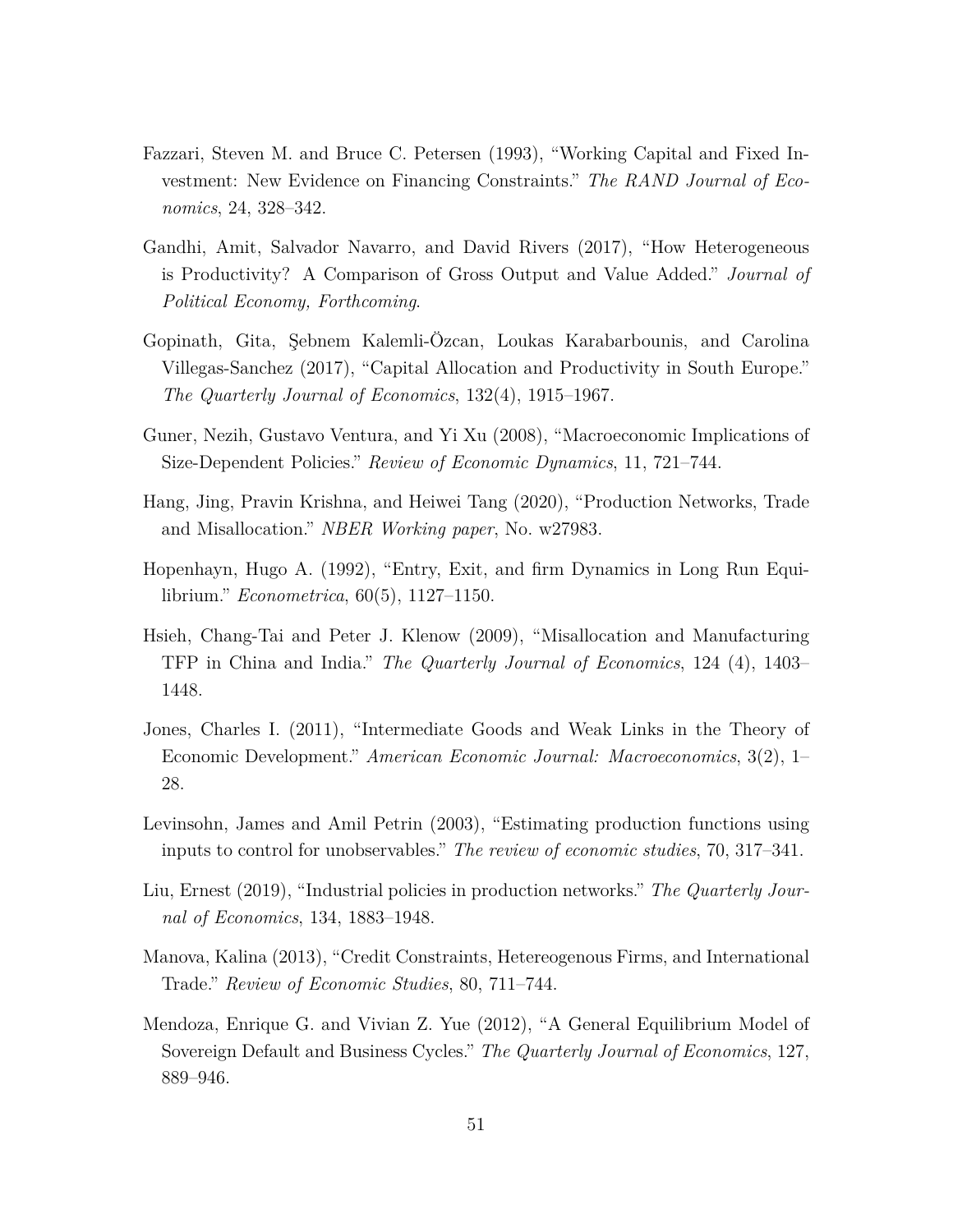- <span id="page-52-4"></span>Midrigan, Virgiliu and Daniel Yi Xu (2014), "Finance and Misallocation: Evidence from Plant-Level Data." *American Economic Review*, 104(2), 422–458.
- <span id="page-52-11"></span>Moll, Benjamin (2014), "Productivity Losses from Financial Frictions: Can Self-Financing Undo Capital Misallocation." *American Economic Review*, 104(10), 3186–3221.
- <span id="page-52-9"></span>Neumeyer, Pablo A and Fabrizio Perri (2005), "Business cycles in emerging economies: the role of interest rates." *Journal of monetary Economics*, 52, 345– 380.
- <span id="page-52-5"></span>Osotimehin, Sophie and Latchezar Popov (2020), "Misallocation and intersectoral linkages." In *Working Paper*.
- <span id="page-52-7"></span>Petersen, Mitchell A. and Raghuram G. Rajan (1997), "Trade Credit: Theories and Evidence." *Review of Financial Studies*, 10, 661–691.
- <span id="page-52-2"></span>Raddatz, Claudio E (2003), "Liquidity needs and vulnerability to financial underdevelopment." *Journal of Financial Economics*, 80, 677–722.
- <span id="page-52-3"></span>Rajan, Raghuram and Luigi Zingales (1998), "Financial development and growth." *American Economic Review*, 88, 559–586.
- <span id="page-52-10"></span>Rajan, Raghuram G and Luigi Zingales (1995), "What do we know about capital structure? some evidence from international data." *The journal of Finance*, 50, 1421–1460.
- <span id="page-52-1"></span>Ramey, Valerie A (1989), "Inventories as factors of production and economic fluctuations." *The American Economic Review*, 338–354.
- <span id="page-52-0"></span>Restuccia, Diego and Richard Rogerson (2008), "Policy Distortions and Aggregate Productivity with Heterogeneous Establishments." *Review of Economic Dynamics*, 11(4), 707–720.
- <span id="page-52-8"></span>Shao, Lin (2017), "Aggregate fluctuations and the role of trade credit." Technical report, Bank of Canada Staff Working Paper.
- <span id="page-52-6"></span>Song, Zheng, Kjetil Storesletten, and Fabrizio Zilibotti (2011), "Growing Like China." *American Economic Review*, 101, 196 – 233.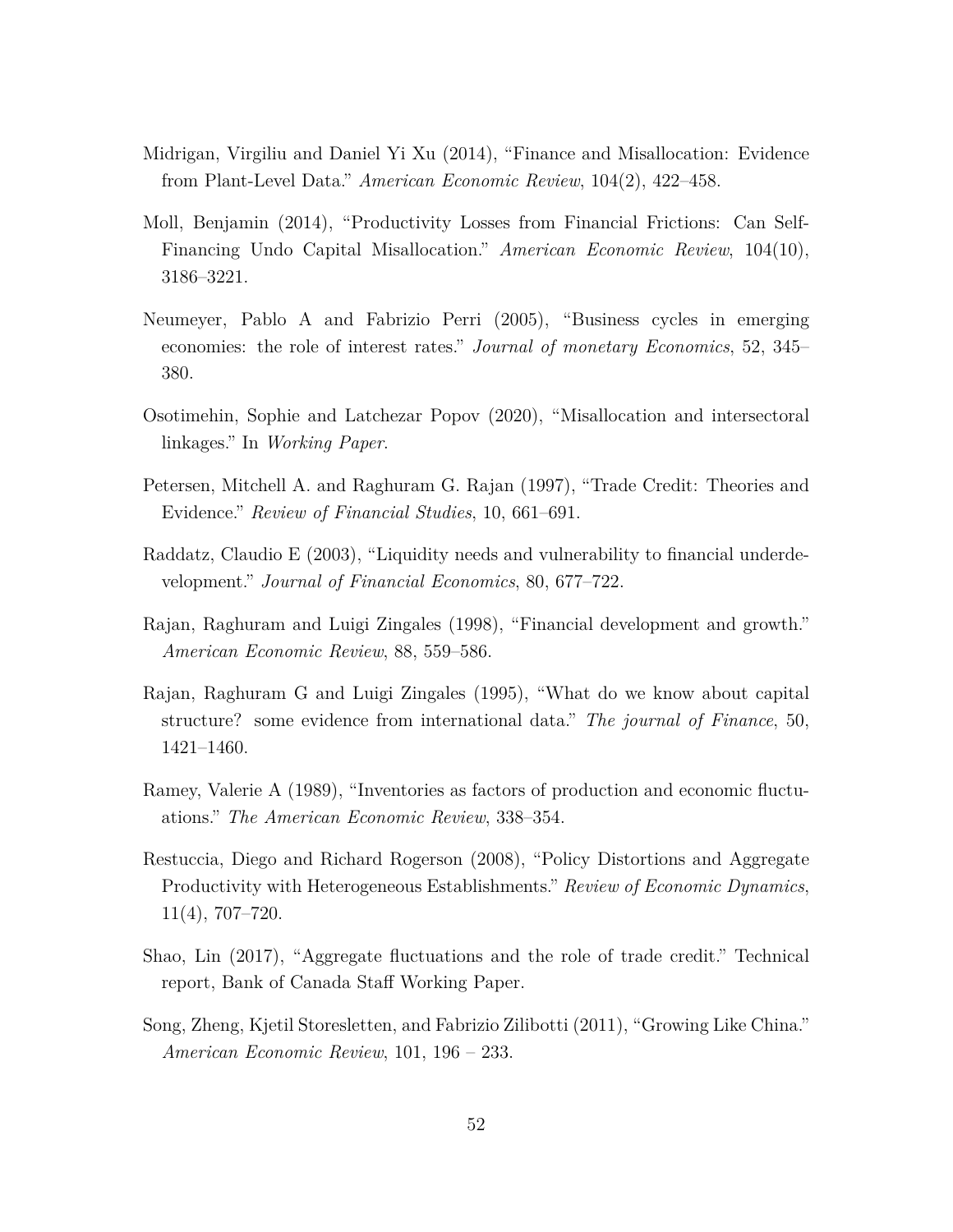- <span id="page-53-2"></span>Tauchen, George (1986), "Finite State Markov-Chain Approximations to Univariate and Vector Autoregressions." *Economics Letters*, 20, 177 – 181.
- <span id="page-53-0"></span>Tombe, Trevor and Xiaodong Zhu (2019), "Trade, Migration, and Productivity: A Quantitative Analysis of China." *American Economic Review*, 109, 1843 – 1872.
- <span id="page-53-1"></span>Tong, Hui and Shang-Jin Wei (2011), "The composition matters: capital inflows and liquidity crunch during a global economic crisis." *The Review of Financial Studies*, 24, 2023–2052.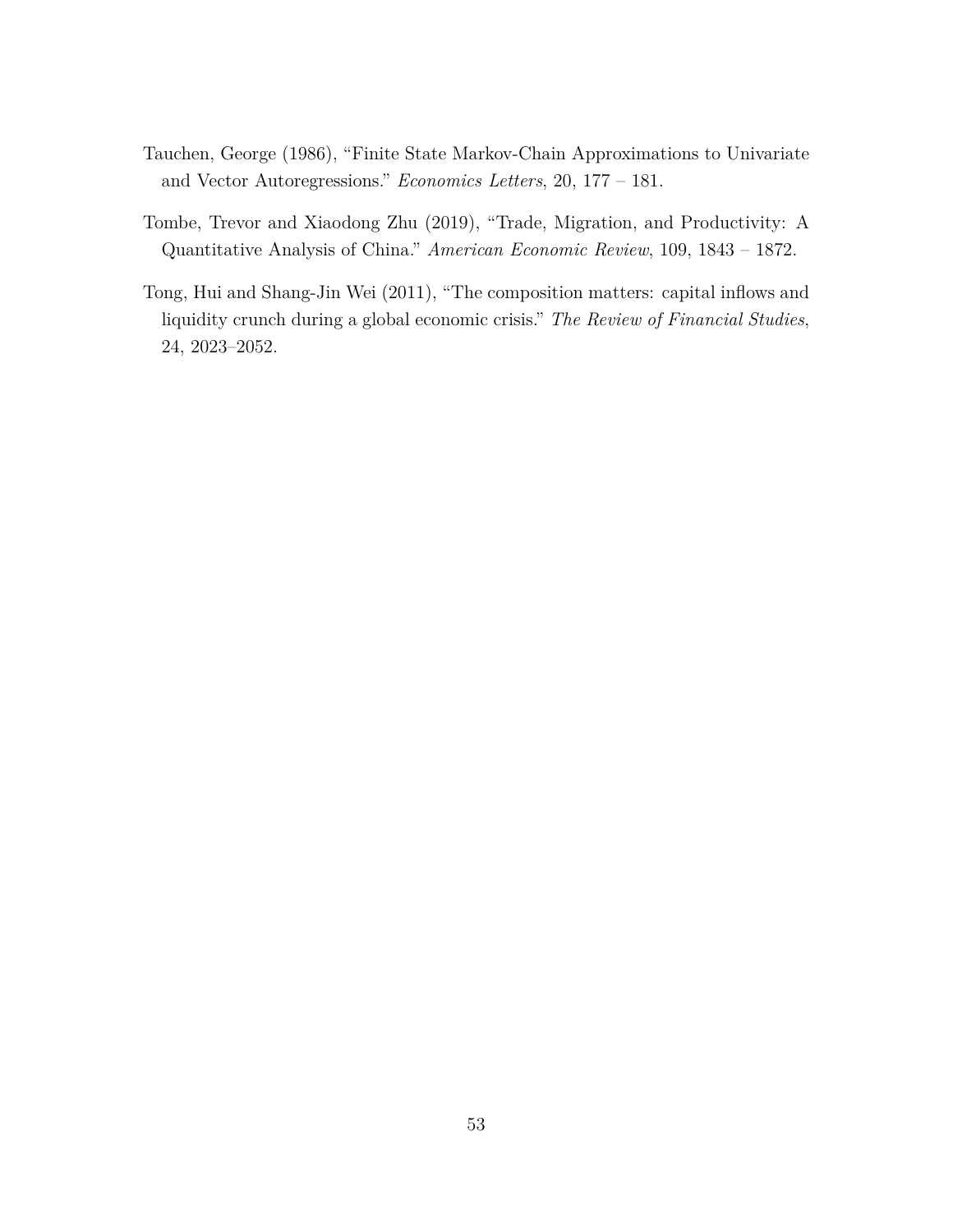# **Appendix**

**Matching Firms across Years** The original ASIF data is cross-sectional and requires matching of firms over time to understand the dynamics. We match firms across years based on codes in [Brandt et al.](#page-50-4) ([2012](#page-50-4)) with some modifications. Firms are matched sequentially according to their registration IDs, names, a string that combines names of legal representatives, industry and area codes, a string that combines phone numbers, industry and area codes, and lastly a string that combines opening year, geographic code, industry, township/streets/villages and product names. Entry and exit rates in the merged data are plotted in Figure [A1](#page-59-0) in comparison to [Brandt et al.](#page-50-4) ([2012](#page-50-4)). One can see that matching results are close. Note that entries and exits in the ASIF data are not equivalent to those in the model. We also use the same perpetual inventory method from their paper to construct the firm-level real capital stock over time.

**One-Input Reallocation** This appendix introduces how Section 4 calculates gross-output and value-added gains by reallocating one input at a time. To simplify the notation, we use  $\tilde{\alpha}_k^s$ *k* , *α*˜ *s l*<sup>*s*</sup></sup>, and  $\tilde{\alpha}_m^s$  to represent  $\beta_k^s$  $\beta_k^s(1-\beta_m^s), (1-\beta_k^s)$  $\binom{s}{k}(1-\beta_m^s)$ , and  $\beta_m^s$  in the paper. Note the industry-level  $TF\bar{P}R_s$ 

<span id="page-54-0"></span>
$$
TFPR_s = \frac{P_s Y_s}{K_s^{\tilde{\alpha}_s} L_s^{\tilde{\alpha}_s} M_s^{\tilde{\alpha}_m} } = \frac{\sum_{i=1}^{N_s} P_{is} Y_{is}}{K_s^{\tilde{\alpha}_s} L_s^{\tilde{\alpha}_s} M_s^{\tilde{\alpha}_m} }
$$
(40)

and hence the industry-level productivity

$$
TFP_s = \frac{Y_s}{K_s^{\tilde{\alpha}_s^s} L_s^{\tilde{\alpha}_j^s} M_s^{\tilde{\alpha}_m^s}} = TFP_{s}/P_s
$$
  
\n
$$
= TFP_{s} (\sum_{i=1}^{N_s} (\frac{A_{is}}{TFPR_{is}})^{\sigma - 1})^{\frac{1}{\sigma - 1}}
$$
  
\n
$$
= (\sum_{i=1}^{N_s} (A_{is} \frac{TFPR_s}{TFPR_{is}})^{\sigma - 1})^{\frac{1}{\sigma - 1}}
$$
  
\n
$$
= (\sum_{i=1}^{N_s} (A_{is} \frac{MRPK_s^{\tilde{\alpha}_s^s} MRPM_s^{\tilde{\alpha}_m} MRPL_s^{\tilde{\alpha}_s^s})^{\sigma - 1})^{\frac{1}{\sigma - 1}}
$$
  
\n
$$
= (\sum_{i=1}^{N_s} (A_{is} \frac{MRPK_{is}^{\tilde{\alpha}_s^s} MRPM_{is}^{\tilde{\alpha}_m} MRPL_{is}^{\tilde{\alpha}_s^s})^{\sigma - 1})^{\frac{1}{\sigma - 1}}
$$
  
\n(41)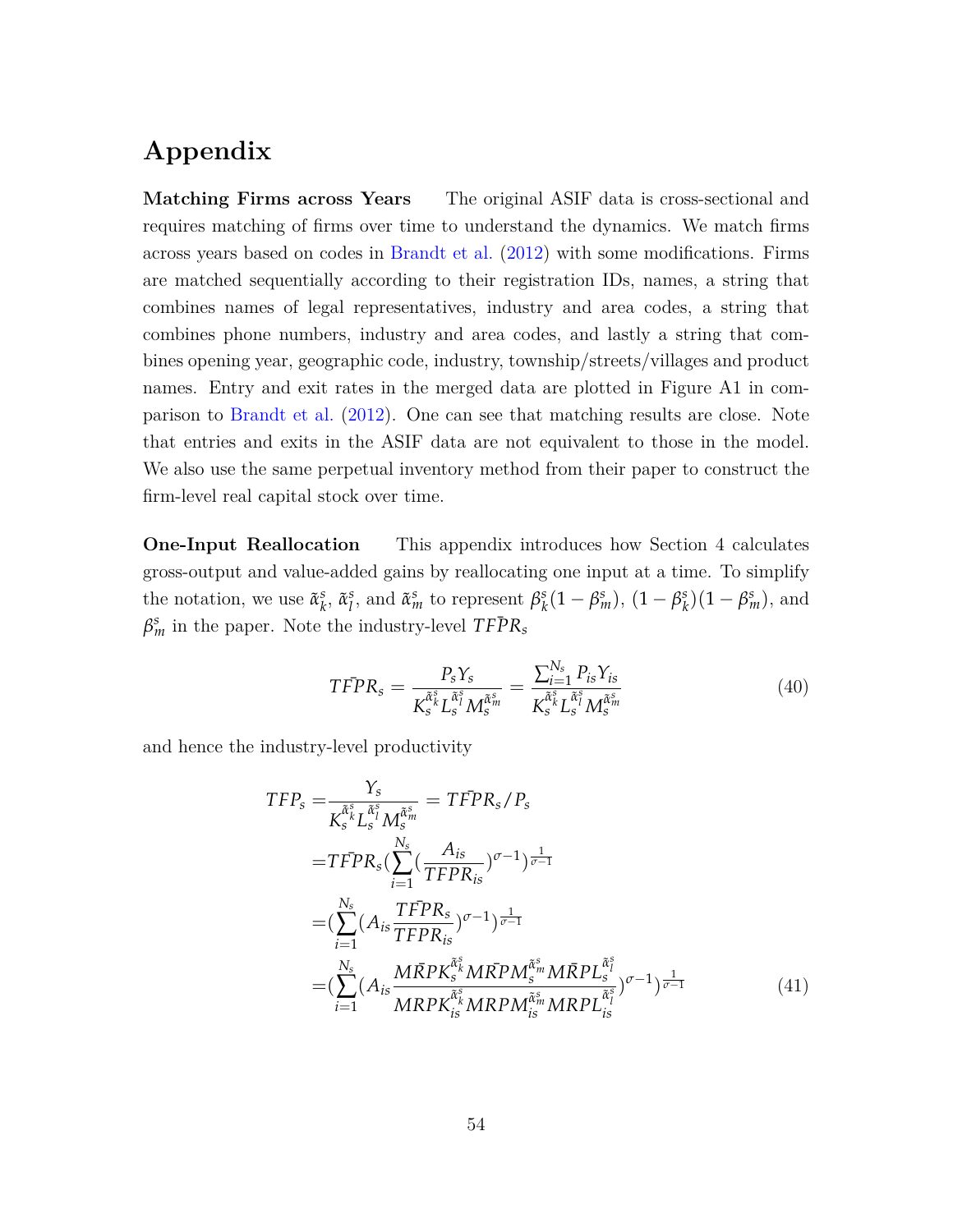Note that  $A_{is} = \frac{R}{a_{is}^s}$ *σ σ−*1 *is*  $\frac{R_{is}^{\nu-1}}{R_{is}^{\tilde{\alpha}_{s}^s} L_{is}^{\tilde{\alpha}_{s}^s} M_{is}^{\tilde{\alpha}_{s}^s}} (P_s^{\sigma} Y_s)^{-\frac{1}{\sigma-1}},$  where  $R_{is}$  is firm-level gross-output revenue in the data. According to Equation ([41\)](#page-54-0), industry  $TFP_s$  in the data could be computed the data. with a multiplier  $(P_s^{\sigma} Y_s)^{-\frac{1}{\sigma-1}}$ .

If only intermediate inputs are reallocated to equalize its marginal revenue products within industries,  $M\overline{R}PM_s = MRPM_{is}$  holds after the reallocation. The reallocation, however, changes the firm-level gross-output revenue

$$
R'_{is} = (P_{is}Y_{is})' = A_{is}K_{is}^{\tilde{\alpha}^s_{k}} L_{is}^{\tilde{\alpha}^s_{l}} M'_{is}^{\tilde{\alpha}^s_{m}} (Y'_{s}P'_{s})^{\frac{1}{\sigma}}
$$
(42)

where  $R'_{is}$  or  $(P_{is}Y_{is})'$ ,  $M'_{is}$ ,  $Y'_{s}$ , and  $P'_{s}$  denote revenue, intermediate inputs, industrylevel output quantity, and industry-level price after the reallocation. Firm-level and industry-level marginal revenue products of capital and labor also change accordingly. The co-movement of industry- and firm-level marginal products helps to cancel out  $(Y'_s P'_s)^{\frac{1}{\sigma}}$  in equation ([41\)](#page-54-0) after the reallocation. The new industry  $TFP'_s$  is

$$
TFP'_{s} = \left(\sum_{i=1}^{N_s} (A_{is} \frac{M\bar{R}PK_s^{'\tilde{\alpha}_s} M\bar{R}PL_s^{'\tilde{\alpha}_i^s}}{MRPK_{is}^{'\tilde{\alpha}_s} MRPL_{is}^{'\tilde{\alpha}_i^s}}\right)^{\sigma-1}\right)^{\frac{1}{\sigma-1}}
$$
(43)

where  $MRPX'$  is the new marginal product,  $x = K, L$ . Thus, gross-output gain for industry *s* is

$$
log(TFP'_s/TFP_s) \tag{44}
$$

which cancels out  $(P_s^{\sigma} Y_s)^{-\frac{1}{\sigma-1}}$  in both  $A_{is}$ s in the numerator and the denominator. The economy-wide gross-output gain is an industry gross-output weighted gain

$$
\sum_{s=1}^{S} \theta_s \log(TFP'_s/TFP_s)
$$
\n(45)

Gross-output gains from reallocating capital or labor are computed similarly. Following [Hang et al.](#page-51-5) ([2020](#page-51-5)), the value-added gain is

$$
\frac{1}{1 - \tilde{\alpha}_m^s} \sum_{s=1}^S \theta_s \log(TFP'_s / TFP_s)
$$
\n(46)

The two-input and three-input reallocations could be similarly calculated.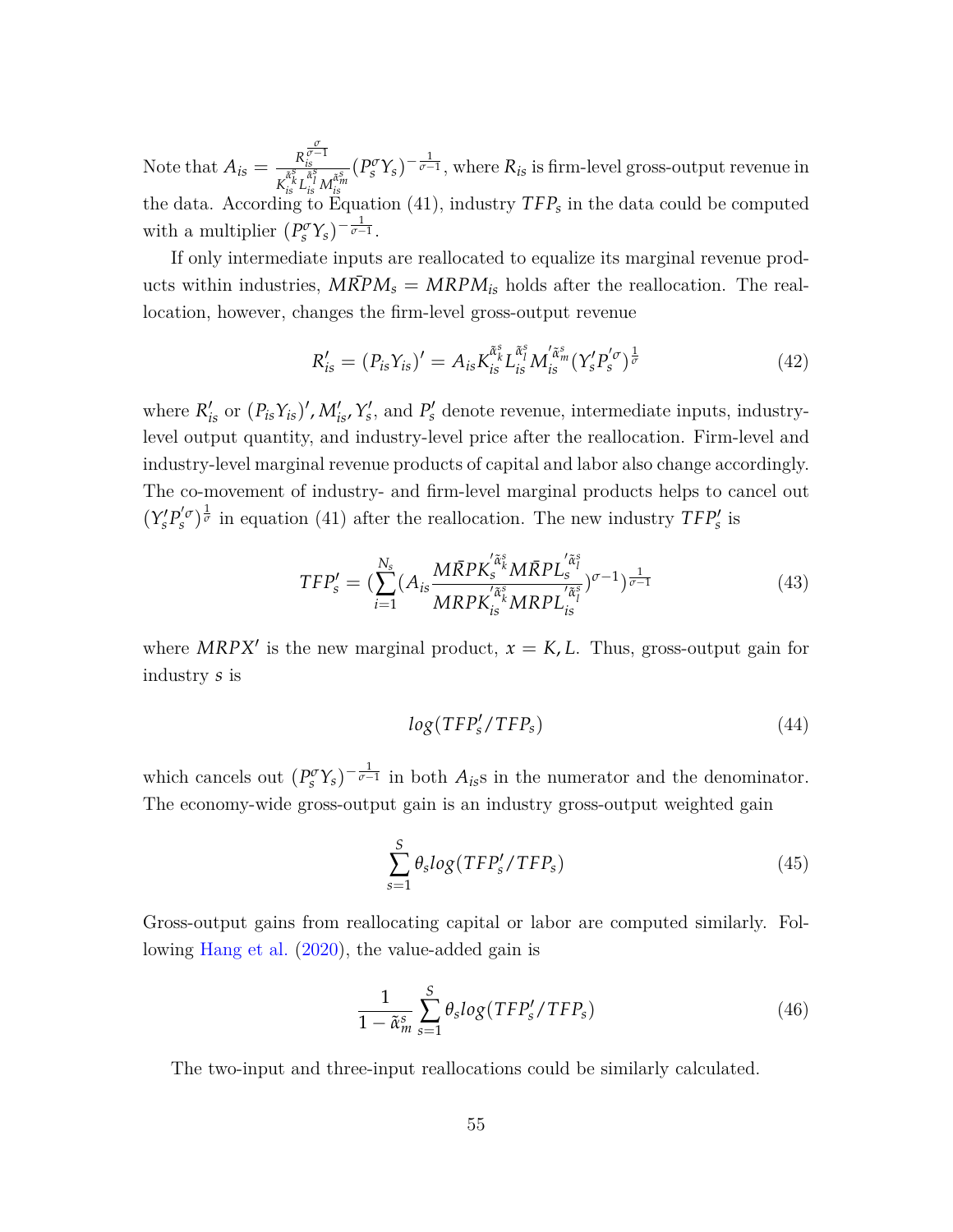**Financially Vulnerable Measures and Provincial Financial Market Indices** Table [A1](#page-61-0) lists asset tangibility and external finance dependence measures for 28 2-digit industries. Table [A2](#page-62-0) and [A3](#page-63-0) reports the provincial financial market development indices. Table [A4](#page-64-0) use these indices and replicate results in Table 3 using the continuous CCC and NTC. Table [A5](#page-65-0) investigates whether results for Table 3 hold for capital.

**The ASIF Data and Census 2004** The ASIF data 1998-2007 has a threshold sales of 5 million yuan. Table [A6](#page-66-0) describes the differences between the ASIF data and the Economic Census 2004. One can see that ASIF firms are the largest 20% of all manufacturing firms in the Census. Average sales, capital, and employment in the ASIF data are almost six times as large as those in the Census data. Firms in the Census are also younger on average. Nevertheless, the ASIF data produces about 90% of manufacturing output and employs 70% of workers.

**Proof of Value-added Productivity** Using the gross-output production function, the first order condition of intermediate inputs is

<span id="page-56-0"></span>
$$
P_s Y_s^{\frac{1}{\sigma}} A_{is}^{\frac{\sigma-1}{\sigma}} \beta_m^s \frac{\sigma-1}{\sigma} M_{is}^{\frac{\sigma-1}{\sigma} \beta_m^s - 1} (K_{isk}^{\beta s} L_{is}^{1-\beta_k^s})^{(1-\beta_m^s) \frac{\sigma-1}{\sigma}} = P_m (1 + \tau_{is}^M)
$$
(47)

Therefore the value-added revenue is

$$
P_{is}^{\nu} Y_{is}^{\nu} := P_{is} Y_{is} - P_m M_{is} = \left[ 1 - \frac{\beta_m^s (\sigma - 1)}{\sigma (1 + \tau_{is}^m)} \right] P_{is} Y_{is}
$$
  
= 
$$
\left[ 1 - \frac{\tilde{\beta}_m^s}{1 + \tau_{is}^m} \right] \left( P_s Y_s^{\frac{1}{\sigma}} \right)^{\frac{1}{1 - \beta_m^s}} \left[ \frac{\tilde{\beta}_m^s}{(1 + \tau_{is}^m) P_m} \right]^{\frac{\tilde{\beta}_m^s}{1 - \beta_m^s}} \left( A_{is}^{\alpha_s^s} \right)^{\frac{\sigma - 1}{\sigma}} \left( K_{is}^{\alpha_s^s} L_{is}^{\alpha_s^s} \right)^{\frac{\sigma - 1}{\sigma}} \tag{48}
$$

where  $\alpha_a^s = \frac{1}{1-\tilde{\beta}_m}, \alpha_k^s = \frac{\beta_k^s(1-\beta_m^s)}{1-\tilde{\beta}_m^s}$  $\frac{(1-\beta_m^s)}{1-\tilde{\beta}_m^s}$ , and  $\alpha_l^s = \frac{\beta_l^s(1-\beta_m^s)}{1-\tilde{\beta}_m^s}$ 1*−β*˜*<sup>s</sup> m* . The second equation holds by expressing  $M_{is}$  as a function of  $K_{is}$  and  $L_{is}$  from equation [\(47\)](#page-56-0).

Since  $Y_{is}^{\nu} = \left(\frac{P_{is}^{\nu}Y_{is}^{\nu}}{P^{\nu}(\gamma^{\nu})}\right)$  $\frac{P_s^v Y_{ls}^v}{P_s^v (Y_s^v)^{\frac{1}{v}}}$ , we obtain the value-added productivity as expressed in the main text.

#### **Proof of Proposition 1**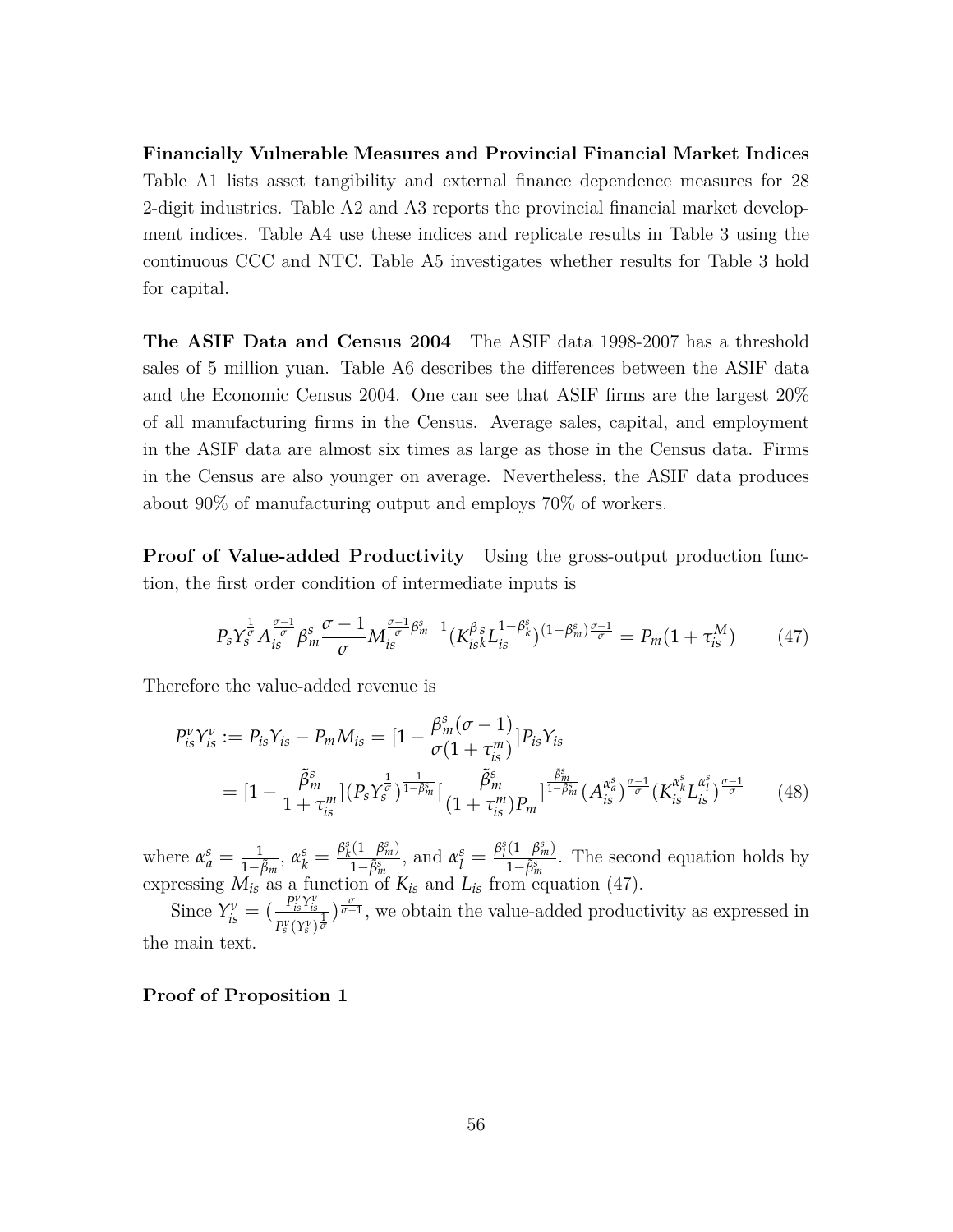(1) Let  $\tilde{\tau}_{is}^{m} = \frac{1}{1 + \tau_{is}^{m}}$ :

$$
\frac{\partial \chi_{is}}{\partial \tilde{\tau}_{is}^m} = P_m^{\frac{\tilde{\beta}_m^s}{1 - \tilde{\beta}_m^s}} \frac{\tilde{\beta}_m^s}{1 - \tilde{\beta}_m^s} (\tilde{\tau}_{is}^m)^{\frac{\tilde{\beta}_m}{1 - \tilde{\beta}_m}} [(\tilde{\tau}_{is}^m)^{-1} - 1] \tag{49}
$$

which is negative if  $\tilde{\tau}_{is}^{m} > 1$  (i.e.,  $\tau_{is}^{m} < 0$ ) and positive if  $\tilde{\tau}_{is}^{m} < 1$  (i.e.,  $\tau_{is}^{m} > 0$ ). Since  $\tilde{\tau}^m_{is}$  is decreasing in  $\tau^m_{is}$ ,  $\chi^m_{is}$  is decreasing in  $\tau^m_{is}$  for positive  $\tau^m_{is}$ , increasing for negative  $\tau_{is}^m$ . The second order derivative shows the maximum is obtained when  $\tau_{is}^m = 0$ .

(2) when  $corr(\tau_{is}^{m}, logA_{is}) \neq 0$ , one can rewrite

$$
\tau_{is}^{m} = c_0 + \rho \log A_{is} + \zeta_{is} \tag{50}
$$

where  $c_0$  is a constant,  $\rho \neq 0$ , and  $E(\zeta_{is}) = 0$ .

The deviation of log value-added quantity productivity:

$$
\frac{\sigma - 1}{\sigma} \Delta log A_{is}^{\nu} = log \chi_{is}(\tau_{is}^{m}) - log(\chi_{is}(0))
$$
\n
$$
= -\frac{\tilde{\beta}_{m}^{s}}{1 - \tilde{\beta}_{m}^{s}} log(1 + \tau_{is}^{m}) + log(1 - \frac{\tilde{\beta}_{m}^{s}}{1 + \tau_{is}^{m}}) - log(1 - \tilde{\beta}_{m}^{s})
$$
\n
$$
\approx -\frac{\tilde{\beta}_{m}^{s}}{1 - \tilde{\beta}_{m}^{s}} (\tau_{is}^{m} - 0.5(\tau_{is}^{m})^{2}) + \frac{1}{1 - \tilde{\beta}_{m}^{s}} \tau_{is}^{m} - 0.5 \frac{1}{(1 - \tilde{\beta}_{m}^{s})^{2}} (\tau_{is}^{m})^{2}
$$
\n
$$
= \tau_{is}^{m} + a(\tau_{is}^{m})^{2}
$$
\n(51)

where  $a = 0.5 \frac{\tilde{\beta}_m^s (1 - \tilde{\beta}_m^s) - 1}{(1 - \tilde{\beta}_m^s)^2}$ (1*−β*˜*<sup>s</sup> m*) <sup>2</sup> *<* 0. The approximate equation holds by Taylor expansions up to an order two. Therefore

$$
\frac{\sigma-1}{\sigma}E(\Delta log A_{is}^{\nu}|A_{is}) = a\rho^2 log A_{is}^2 + \rho(1+2ac_0)log A_{is} + ac_0^2 + aVAR(\zeta_{is}) + c_0
$$
\n(52)

The parabola reaches the maximum at  $log A_0 = -\frac{1+2ac_0}{2ab}$  $\frac{1}{2a\rho}$ . Thus for  $log A_{is} \in$  $[logA_0, \infty)$ , average deviation is decreasing in  $logA_{is}$ . Vice versa for  $logA_{is} \in$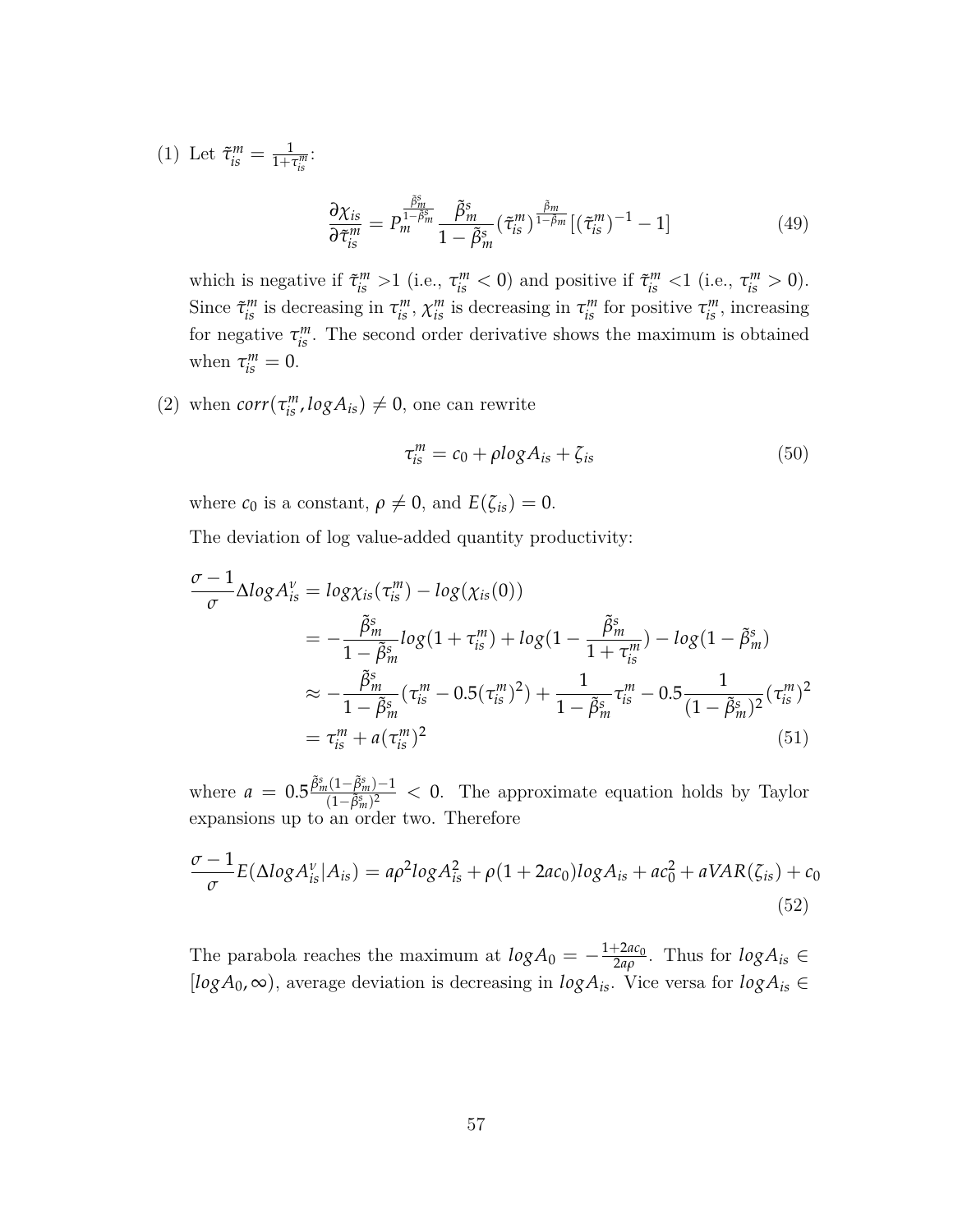(*−*∞, *logA*0). Meanwhile,

$$
\frac{\partial \frac{\sigma-1}{\sigma}E(\Delta log A_{is}^{\nu}|A_{is})}{\partial \rho} = 2a\rho log A_{is}^{2} + (1 + 2ac_{0})
$$
\n(53)

which is negative for sufficiently large  $log A_{is}$  when distortions are size-dependent, i.e.,  $\rho > 0$ . Therefore, more size-dependent distortions cause a disproportionately negative deviation of  $log A^{\nu}_{is}$  for very productive firms.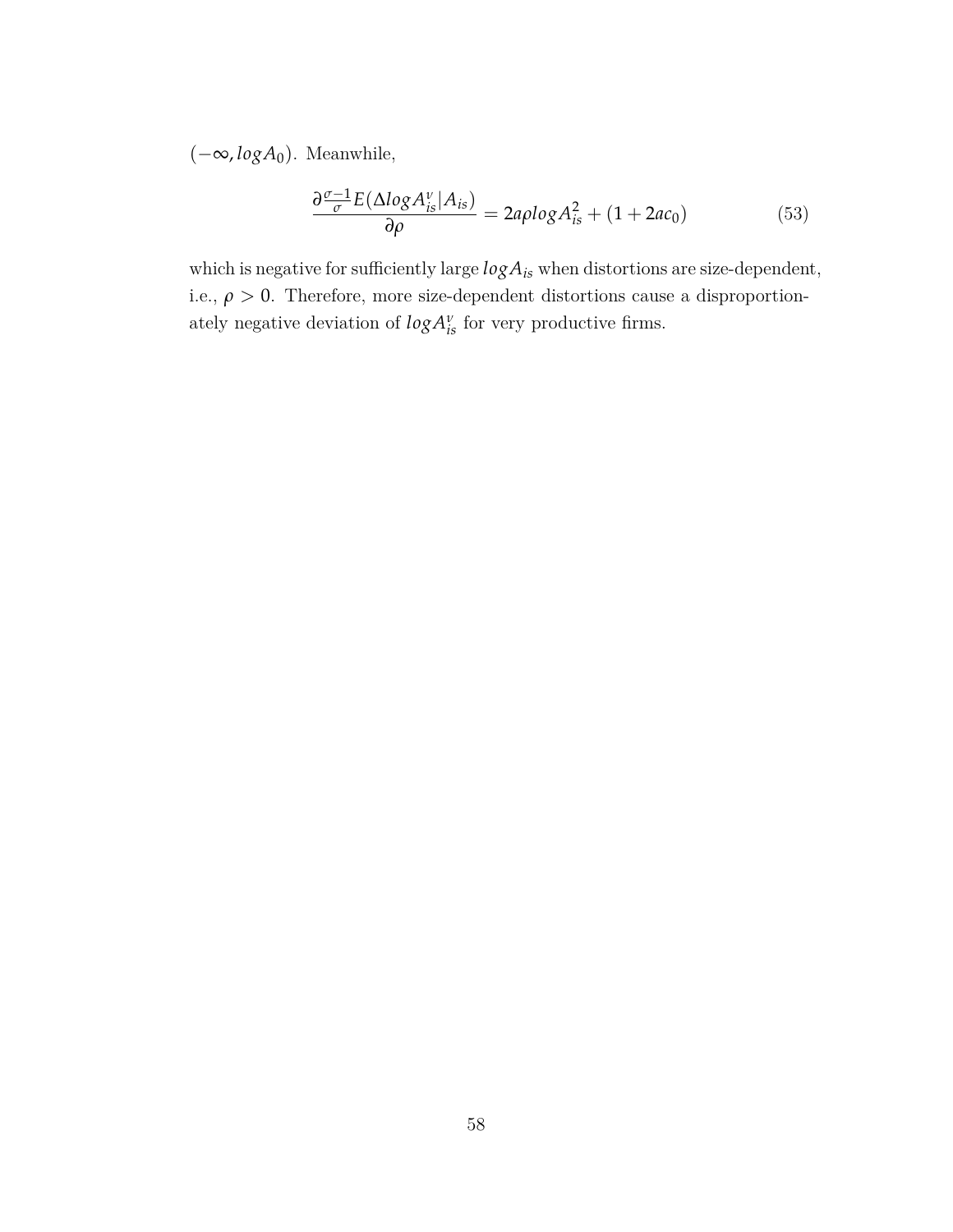<span id="page-59-0"></span>Figure A1: Entry and Exit Rates in the ASIF Data, Compared to [Brandt et al.](#page-50-4) [\(2012\)](#page-50-4)  $\mathbf{r}$ 350 70 **P** Data. Compared to Brandt et al.



*Notes:* Entrants (exits) include (1) firms enter into (exit from) production as in the model; (2) firms grow above (decline below) 5 million threshold sales.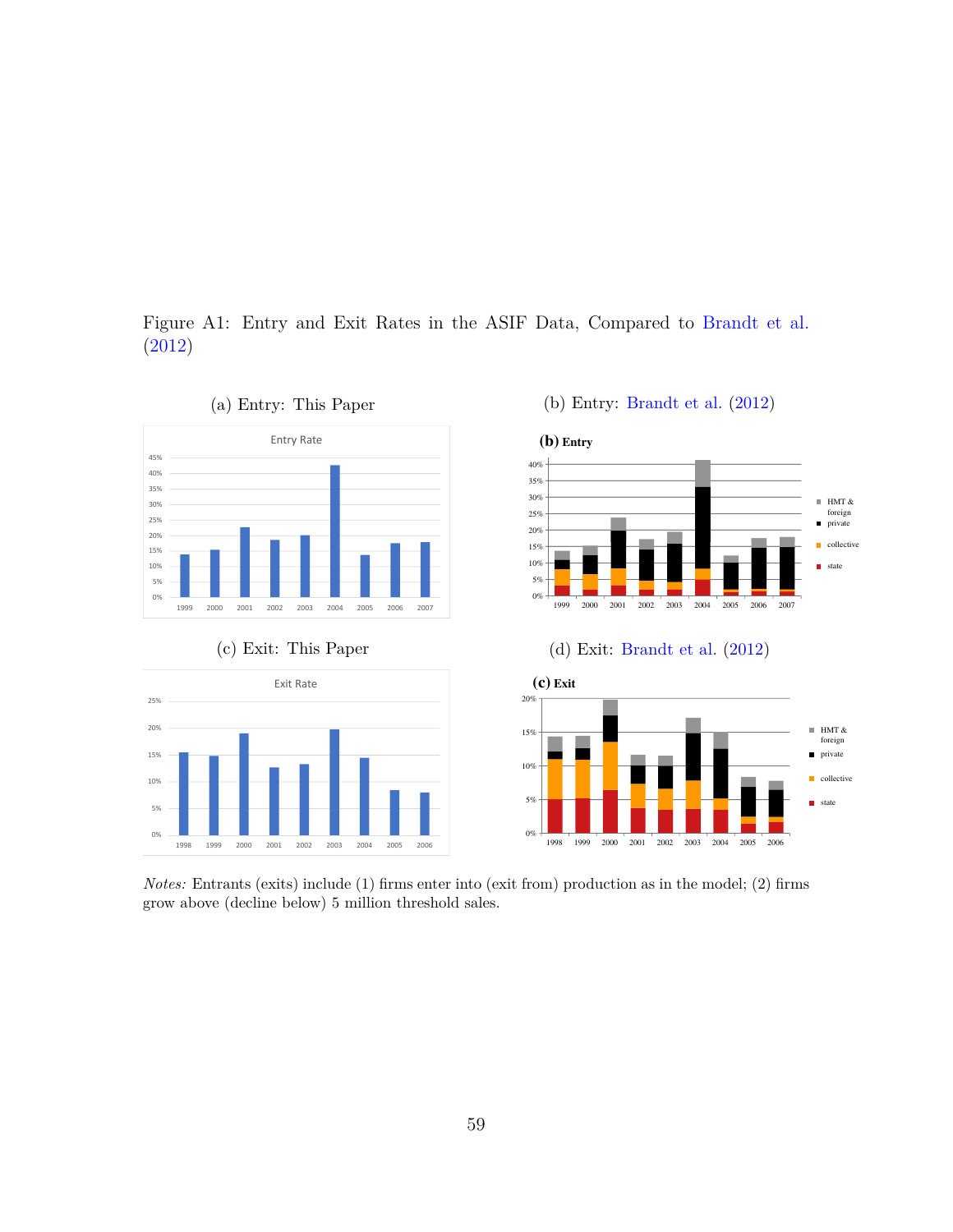<span id="page-60-0"></span>Figure A2: Percentiles of Marginal Returns of Capital over Asset Deciles, 1998-2007



*Notes:* The *y*-axis plots the residual after regression *logMRPK* on SOE, exporter dummies, year and industry year fixed effects in the pooled 1998-2007 data.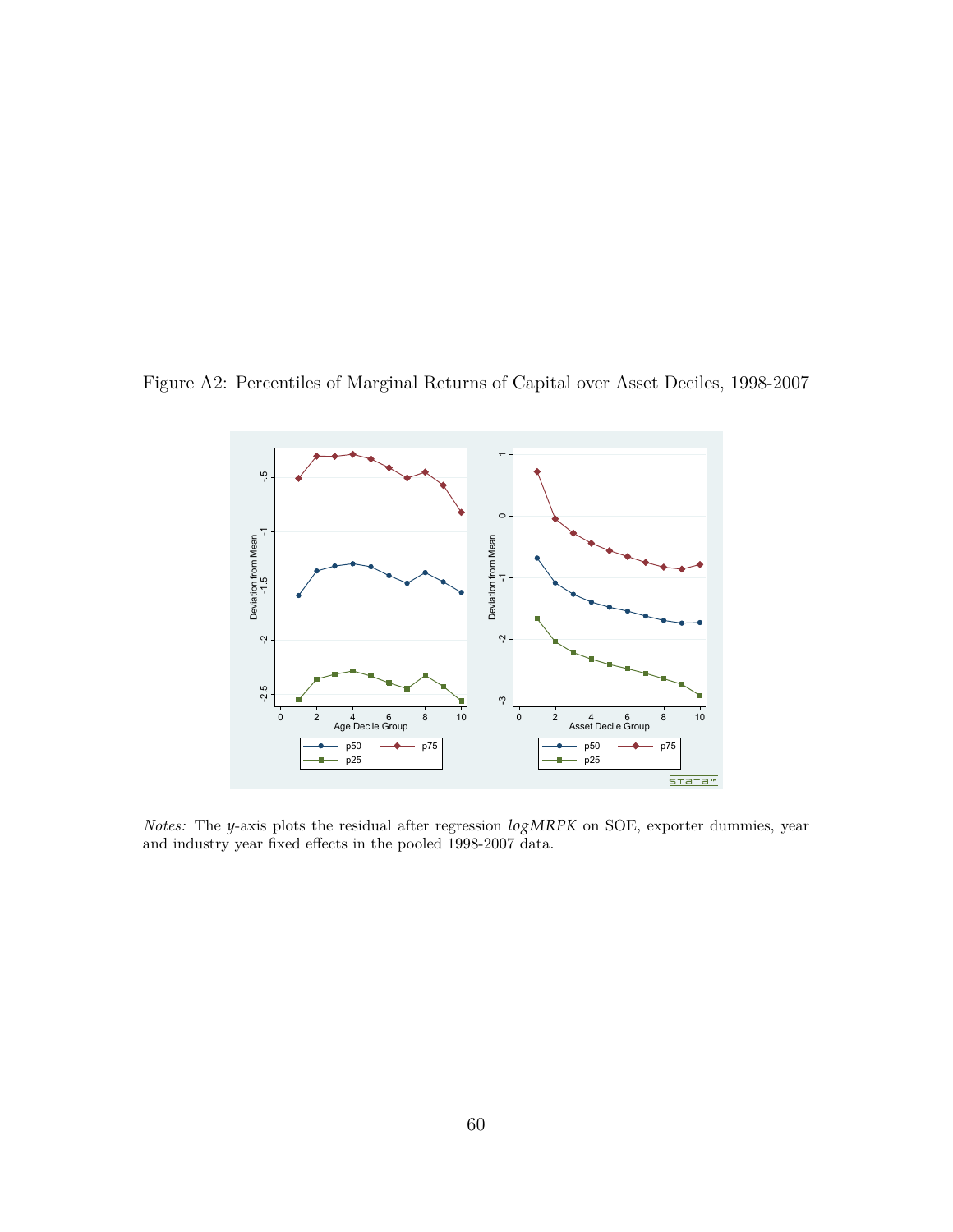| Industry                                                          | Asset<br>Tangibility | External<br>Finance Dependence | DI     | $\rm{CCC}$ |
|-------------------------------------------------------------------|----------------------|--------------------------------|--------|------------|
| 13 Food processing                                                | 0.38                 | 0.14                           | 42.89  | 62.38      |
| 14 Manufacture of foods                                           | 0.38                 | 0.14                           | 42.89  | 62.38      |
| 15 Manufacture of beverages                                       | 0.28                 | 0.08                           | 38.93  | 68.33      |
| 16 Manufacture of tobacco                                         | 0.22                 | 0.45                           | 87.60  | 140.00     |
| 17 Manufacture of textiles                                        | 0.37                 | 0.40                           | 62.05  | 99.75      |
| 18 Garments and other fiber products                              | 0.13                 | 0.03                           | 73.00  | 123.00     |
| 19 Leather, furs, down and related products                       | 0.09                 | 0.14                           | 109.50 | 157.00     |
|                                                                   |                      | 0.28                           |        | 78.00      |
| 20 Timber processing, bamboo, cane, palm fiber and straw products | 0.38                 |                                | 51.10  |            |
| 21 Manufacture of furniture                                       | 0.26                 | 0.24                           | 58.40  | 107.00     |
| 22 Paper-making and paper products                                | 0.56                 | 0.18                           | 45.02  | 75.00      |
| 23 Printing and recorded media                                    | 0.30                 | 0.20                           | 29.20  | 78.00      |
| 24 Cultural, educational and sports goods                         | 0.19                 | 0.47                           | 90.34  | 164.25     |
| 25 Petroleum processing and coking                                | 0.67                 | 0.04                           | 21.90  | 19.00      |
| 26 Raw chemical materials, and chemical products                  | 0.32                 | 0.52                           | 51.10  | 98.00      |
| 27 Medical and pharmaceutical products                            | 0.20                 | 0.22                           | 58.40  | 112.00     |
| 28 Chemical fiber                                                 | 0.32                 | 0.52                           | 51.10  | 98.00      |
| 29 Rubber products                                                | 0.38                 | 0.23                           | 51.10  | 93.00      |
| 30 Plastic products                                               | 0.34                 | 1.14                           | 51.10  | 84.00      |
| 31 Nonmetal mineral products                                      | 0.28                 | 0.25                           | 59.21  | 106.44     |
| 32 Smelting and pressing of ferrous metals                        | 0.46                 | 0.09                           | 58.40  | 90.00      |
| 33 Smelting and pressing of nonferrous metals                     | 0.38                 | 0.01                           | 54.75  | 89.00      |
| 34 Metal products                                                 | 0.28                 | 0.24                           | 63.88  | 113.25     |
| 35 Ordinary machinery                                             | 0.18                 | 0.45                           | 78.48  | 143.17     |
| 36 Special purpose equipment                                      | 0.18                 | 0.45                           | 78.48  | 143.17     |
| 37 Transport equipment                                            | 0.25                 | 0.31                           | 59.31  | 88.25      |
| 39 Electric equipment and machinery                               | 0.21                 | 0.77                           | 73.00  | 141.50     |
| 40 Electronic and telecommunications equipment                    | 0.21                 | 0.77                           | 73.00  | 141.50     |
| 41 Instruments, meters, cultural and office equipment             | 0.15                 | 0.96                           | 87.60  | 160.00     |
| 42 Other manufacturing                                            | 0.19                 | 0.47                           | 90.34  | 164.25     |
|                                                                   |                      |                                |        |            |

<span id="page-61-0"></span>Table A1: Asset Tangibility, External Finance Dependence, *DI* and *CCC* Measures in 2-digit CIC Industries

*Notes:* Asset tangibility and external dependence measures are from Table I in [Braun](#page-50-0) ([2003\)](#page-50-0). *D I* and *CCC* are from [Raddatz](#page-52-2) [\(2003](#page-52-2)).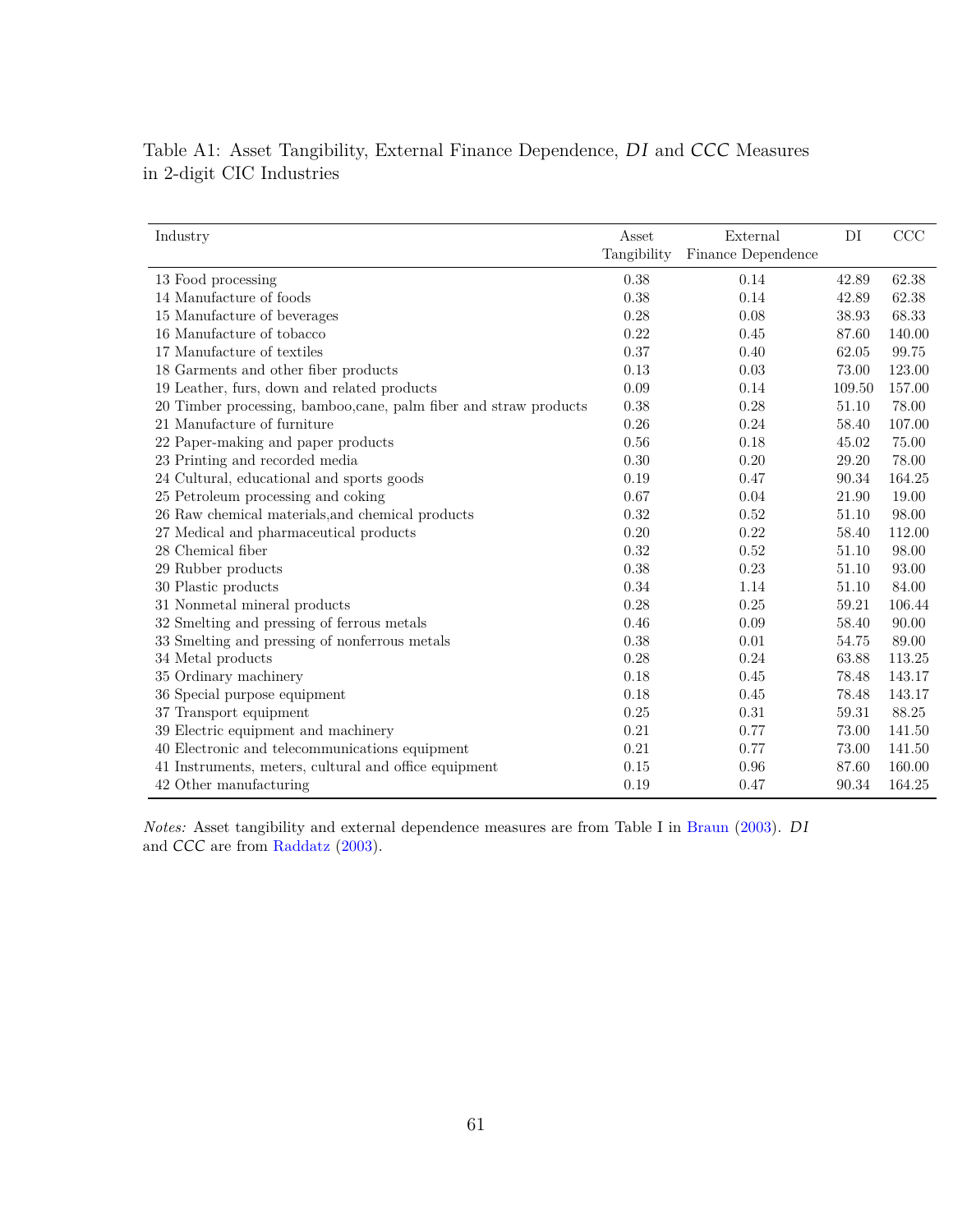<span id="page-62-0"></span>Table A2: Financial Makret Development Indices across Provinces, 1997-2007, Part 1

| Index LoanMkt Based on the Fraction of Loans Lent to Non-State Owned Enterprises |                |                |                |          |                |       |       |       |       |       |       |
|----------------------------------------------------------------------------------|----------------|----------------|----------------|----------|----------------|-------|-------|-------|-------|-------|-------|
| Province                                                                         | 1997           | 1998           | 1999           | 2000     | 2001           | 2002  | 2003  | 2004  | 2005  | 2006  | 2007  |
| Shanghai                                                                         | 2.72           | 3.03           | 1.93           | 1.91     | 8.08           | 8.88  | 9.76  | 9.7   | 9.78  | 9.92  | 9.97  |
| Yunnan                                                                           | $\overline{0}$ | 0.28           | 0.33           | 1.6      | 3.34           | 3.83  | 5.39  | 7.61  | 8.41  | 10.07 | 10.05 |
| Inner Mongolia                                                                   | 1.69           | 1.76           | 0.64           | 0.89     | 1.89           | 3.17  | 5.05  | 6.09  | 7.92  | 8.25  | 8.94  |
| Beijing                                                                          | 4.69           | 4.3            | 1.06           | 3.07     | 4.98           | 5.97  | 5.84  | 6.25  | 5.38  | 6.73  | 6.99  |
| Jilin                                                                            | 1.54           | 0.77           | 1.16           | 1.22     | 0.29           | 0.77  | 2.4   | 3.71  | 2.69  | 2.92  | 5.94  |
| Sichuan                                                                          | 4.98           | 5.35           | 2.86           | 2.6      | 6.23           | 6.68  | 7.89  | 8.56  | 8.75  | 9.22  | 10.58 |
| Tianjin                                                                          | 2.65           | 3.08           | 3.17           | 3.29     | 5.74           | 6.26  | 6.32  | 7.46  | 7.23  | 5.62  | 7.35  |
| Ningxia                                                                          | 0.98           | 0.98           | 2.22           | 2.93     | 1.59           | 4.59  | 7.39  | 9.17  | 10.13 | 9.46  | 10.15 |
| Anhui                                                                            | 3.59           | 3.86           | 5.66           | 6.41     | 4.4            | 5.3   | 7.07  | 7.52  | 7.83  | 8.73  | 9.75  |
| Shandong                                                                         | 3.64           | 5.02           | 2.96           | 3.23     | 5.2            | 6.41  | 7.43  | 8.44  | 10.11 | 10.04 | 10.76 |
| Shanxi                                                                           | 4.61           | 5.22           | 5.2            | 5.27     | 4.88           | 6.08  | 6.87  | 7.52  | 7.22  | 9.68  | 9.61  |
| Guangdong                                                                        | $\overline{0}$ | $\overline{0}$ | 1.45           | 3.47     | 9.18           | 9.49  | 10.36 | 10.93 | 11.3  | 11.18 | 11.91 |
| Guagnxi                                                                          | 3.51           | 3.82           | 3.91           | 4.22     | 3.64           | 4.41  | 4.9   | 5.82  | 8.78  | 10.08 | 10.21 |
| Xinjiang                                                                         | 1              | 1.77           | 0.19           | 0.8      | 4.18           | 5.17  | 7.09  | 7.53  | 7.19  | 7.71  | 7.67  |
| Jiangsu                                                                          | 2.58           | 3.4            | 14.03          | 13.7     | 7.28           | 8.35  | 10    | 10.82 | 11.43 | 10.96 | 11.56 |
| Jiangxi                                                                          | 2.99           | 3.75           | 2.22           | 8.27     | 1.66           | 2.41  | 4.51  | 5.85  | 7.74  | 8.12  | 9.03  |
| Hebei                                                                            | 4.79           | 5.91           | 3.94           | 4.34     | 5.59           | 6.12  | 7.39  | 8.41  | 9.18  | 10.01 | 10.58 |
| Henan                                                                            | 5.42           | 4.83           | 3.24           | 3.5      | 3.53           | 4.23  | 5.49  | 6.9   | 8.06  | 8.56  | 9.07  |
| Zhenjiang                                                                        | 5.76           | 6.03           | 7.14           | 6.6      | 10             | 10.59 | 11.49 | 11.41 | 12.22 | 12.61 | 13.15 |
| Hainan                                                                           | 2.37           | $\overline{0}$ | 0.66           | 0.99     | 5.95           | 6.77  | 9.22  | 9.76  | 11.48 | 10.72 | 10.98 |
| Hubei                                                                            | 2.56           | 3.07           | 3.21           | 4.26     | 1.53           | 1.93  | 3.9   | 4.82  | 6     | 6.99  | 7.73  |
| Hunan                                                                            | 3.35           | 3.94           | $\overline{4}$ | 3.87     | 3.23           | 4.02  | 6.58  | 7.42  | 8.56  | 9.03  | 9.61  |
| Gansu                                                                            | 2.27           | 2.65           | 5.5            | 7.26     | 1.86           | 2.61  | 3.57  | 4.29  | 4.85  | 5.57  | 7.35  |
| Fujian                                                                           | 5.3            | 5.88           | 8.58           | 7.48     | 7.65           | 8.56  | 9.54  | 10.56 | 10.73 | 10.59 | 11.65 |
| Tibet                                                                            |                |                |                | $\theta$ | 4.43           | 6.53  | 5.53  | 7.4   | 9.01  | 10.43 | 11.14 |
| Guizhou                                                                          | 0.48           | 0.82           | 0.77           | 7.21     | 0.92           | 2.07  | 4.53  | 4.66  | 5.99  | 6.57  | 7.97  |
| Liaoning                                                                         | 2.34           | 2.78           | 2.65           | 1.56     | 4.71           | 5.2   | 5.75  | 6.78  | 8.02  | 8.92  | 10.23 |
| Chongqing                                                                        | 0.43           | 0.48           | 1.7            | 1.68     | 5.6            | 6.33  | 8.31  | 9.2   | 9.31  | 9.91  | 10.14 |
| Shaanxi                                                                          | 2.9            | 3.4            | 7.13           | 8.64     | 3.57           | 4.62  | 5.73  | 7.18  | 7.92  | 8.28  | 7.85  |
| Qinghai                                                                          | 0.16           | 0.52           | $\overline{0}$ | 0.14     | 4.19           | 5.14  | 7.37  | 7.76  | 10.01 | 8.62  | 8.85  |
| Heilongjiang                                                                     | $\mathbf{1}$   | 1.12           | 0.46           | 0.4      | $\overline{0}$ | 0.88  | 2.92  | 3.68  | 4.57  | 5.08  | 6.14  |

*Source:* China Provincial Marketization Report, 2011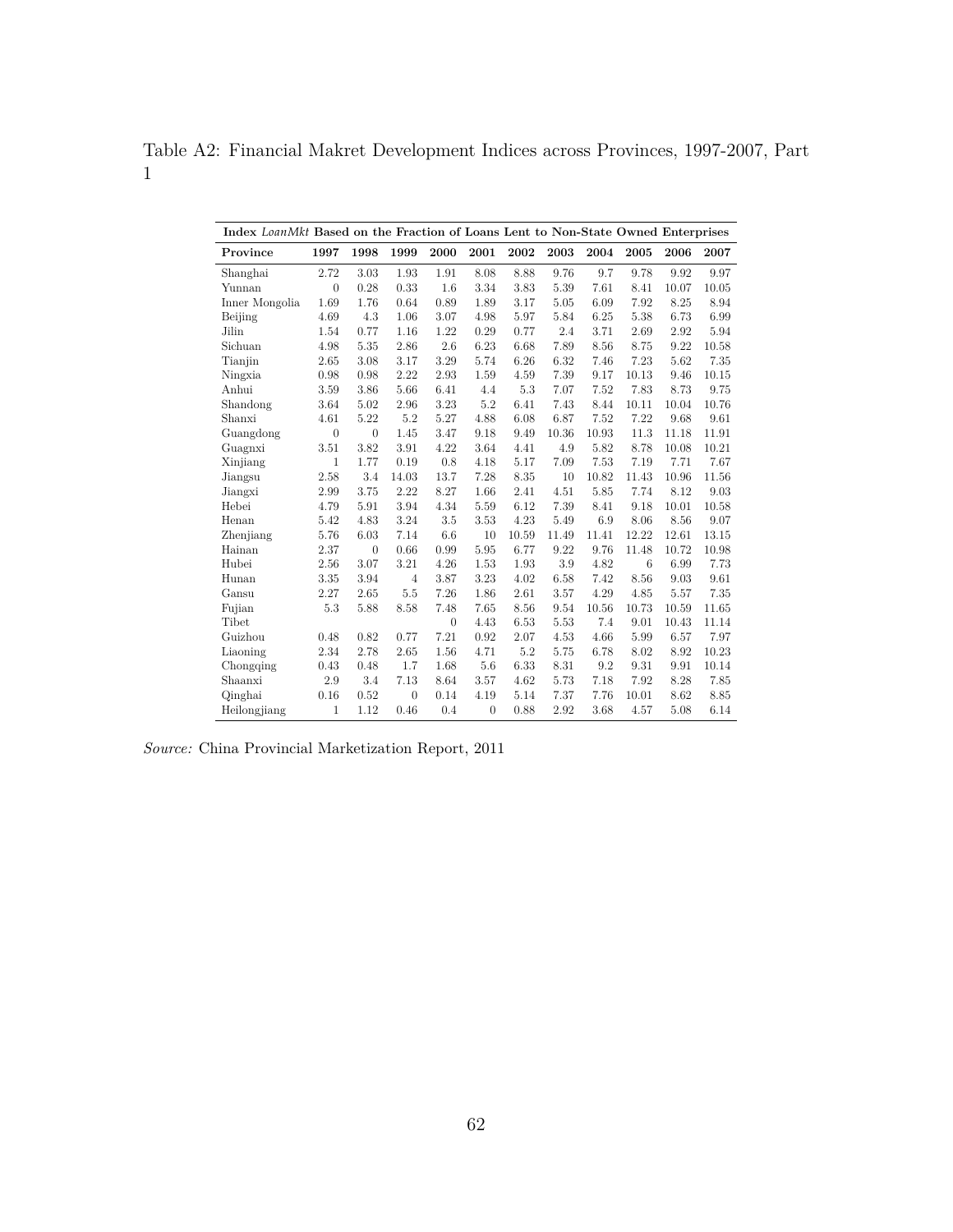<span id="page-63-0"></span>Table A3: Financial Market Development Indices across Provinces, 1997-2007, Part 2

|                | Index DepMkt Based on the Fraction of Deposit at Non-State Owned Banks |              |              |                |                |         |                |         |           |         |         |  |
|----------------|------------------------------------------------------------------------|--------------|--------------|----------------|----------------|---------|----------------|---------|-----------|---------|---------|--|
| Province       | 1997                                                                   | 1998         | 1999         | 2000           | 2001           | 2002    | 2003           | 2004    | 2005      | 2006    | 2007    |  |
| Shanghai       | 5.77                                                                   | 6.3          | 7.23         | 8              | 10             | 12.41   | 10.12          | 11.72   | 10.24     | 10.2    | 11.01   |  |
| Yunnan         | 4.09                                                                   | 4.05         | 3.84         | 4.72           | 3.93           | 4.14    | 5.19           | 5.51    | 6.06      | 6.75    | 7.81    |  |
| Inner Mongolia | 4.07                                                                   | 3.77         | 3.12         | 3.48           | 1.3            | 1.46    | 1.56           | 2.4     | 3.02      | 4.05    | 5.87    |  |
| Beijing        | 1.73                                                                   | 1.77         | 5.58         | 3.43           | 5.07           | 6.02    | 6.93           | 7.42    | 7.13      | 7.4     | 8.43    |  |
| Jilin          | 1.69                                                                   | 1.52         | 4.47         | 5.46           | 4.25           | 4.93    | 4.97           | 6.19    | 5.25      | 6.2     | 7.73    |  |
| Sichuan        | 0.56                                                                   | 1.38         | 0.24         | 0.21           | 4.44           | 4.53    | 4.68           | 5.08    | 5.1       | 5.69    | 6.79    |  |
| Tianjin        | 2.76                                                                   | 2.32         | 4.22         | 4.95           | 4.95           | 5.81    | 7.36           | 9.52    | 7.87      | 7.85    | 8.79    |  |
| Ningxia        | 0.71                                                                   | 1.48         | 3.45         | 3.99           | 2.53           | 4.04    | 5.94           | 7.47    | 7.38      | 7.35    | 8.24    |  |
| Anhui          | 3.18                                                                   | 3.64         | 3.53         | 4.12           | 5.18           | 5.1     | 5.36           | 5.52    | 5.47      | 5.97    | 7.01    |  |
| Shandong       | 6.54                                                                   | 6.26         | 6.83         | 7.49           | 6.5            | 6.94    | 8              | 8.39    | 9.11      | 9.16    | 9.28    |  |
| Shanxi         | $\boldsymbol{0}$                                                       | $\mathbf{0}$ | $\mathbf{0}$ | 0.08           | 4.32           | 4.91    | 5.86           | 6.77    | 6.35      | 6.37    | 7.2     |  |
| Guangdong      | $\overline{0}$                                                         | 5.42         | 5.71         | 5.99           | 6.48           | 6.85    | 7.66           | 9.69    | 7.85      | 8.16    | 8.89    |  |
| Guagnxi        | 3.57                                                                   | 3.33         | 2.52         | 2.75           | 2.73           | 2.29    | 2.77           | 3.02    | 2.82      | 3.72    | 4.94    |  |
| Xinjiang       | $\overline{0}$                                                         | 0.02         | 0.77         | 0.84           | 3.45           | 1.07    | $\overline{2}$ | 2.51    | 1.87      | 2.18    | 3.27    |  |
| Jiangsu        | 5.02                                                                   | 4.92         | 4.6          | 5.01           | 6.06           | 6.29    | 7.03           | 7.53    | 7.75      | 7.88    | 8.58    |  |
| Jiangxi        | 5.23                                                                   | 4.75         | 2.9          | 3.11           | 3.52           | 3.76    | 4.03           | 4.52    | 4.9       | 5.51    | 6.28    |  |
| Hebei          | 4.82                                                                   | 4.78         | 6.08         | 6.66           | 6.06           | 6.09    | 6.3            | 6.22    | 5.75      | 5.87    | 6.15    |  |
| Henan          | 5.12                                                                   | 5.18         | 4.99         | 5.38           | 6.15           | 6.35    | 7.12           | 7.77    | 7.56      | 8.07    | 8.78    |  |
| Zhenjiang      | 6.39                                                                   | 5.99         | 6.16         | 6.65           | 7.39           | 7.88    | 8.85           | 10.73   | 9.99      | 10.08   | 10.86   |  |
| Hainan         | 6.17                                                                   | 5.32         | 5.63         | 5.38           | $\overline{5}$ | 0.4     | 1.41           | 2.39    | 0.77      | 1.14    | 1.18    |  |
| Hubei          | 2.66                                                                   | 2.73         | 1.75         | 3.53           | 5.05           | 5.06    | 5.69           | 6.53    | 6.76      | 7.32    | 8.3     |  |
| Hunan          | 4.88                                                                   | 5.05         | 5.37         | 5.4            | 5.02           | 5.05    | 5.17           | 6.04    | 5.23      | 5.26    | 6.21    |  |
| Gansu          | 3.25                                                                   | 3.45         | 2.96         | 3.35           | 2.37           | 2.77    | 3.31           | 3.98    | 4.36      | 4.75    | 5.1     |  |
| Fujian         | 3.78                                                                   | 3.82         | 2.86         | 2.29           | 3.55           | 3.34    | 3.86           | 1.66    | 5.21      | 5.93    | 7.1     |  |
| Tibet          |                                                                        |              |              | $\overline{0}$ | $\theta$       | $-3.84$ | $-4.08$        | $-4.25$ | $-3.98$   | $-2.46$ | $-2.78$ |  |
| Guizhou        | 3.47                                                                   | 3.77         | 3.29         | 3.57           | 3.08           | 3.04    | 3.38           | 3.63    | 4.2       | 5.2     | 6.13    |  |
| Liaoning       | 4.89                                                                   | 4.91         | 5.59         | 6.21           | 6.38           | 7.11    | 8.15           | 8.68    | 8.85      | 9.17    | 10.34   |  |
| Chongqing      | 3.97                                                                   | 3.93         | 5.71         | 6.36           | 7.06           | 7.96    | 8.81           | 9.43    | 9.44      | 9.45    | 9.92    |  |
| Shaanxi        | 3.82                                                                   | 4.19         | 4.32         | 4.28           | 5.53           | 5.8     | 6.29           | 6.6     | 6.6       | 6.61    | 7.31    |  |
| Qinghai        | 1.39                                                                   | 1.41         | 0.19         | 0.43           | $\overline{0}$ | $-0.67$ | $-0.48$        | 0.28    | $\rm 0.3$ | 0.81    | 1.14    |  |
| Heilongjiang   | 4.31                                                                   | 4.19         | 1.71         | 1.97           | 1.69           | 2.03    | 2.42           | 3.01    | 3.38      | 4.13    | 4.87    |  |

*Source:* China Provincial Marketization Report, 2011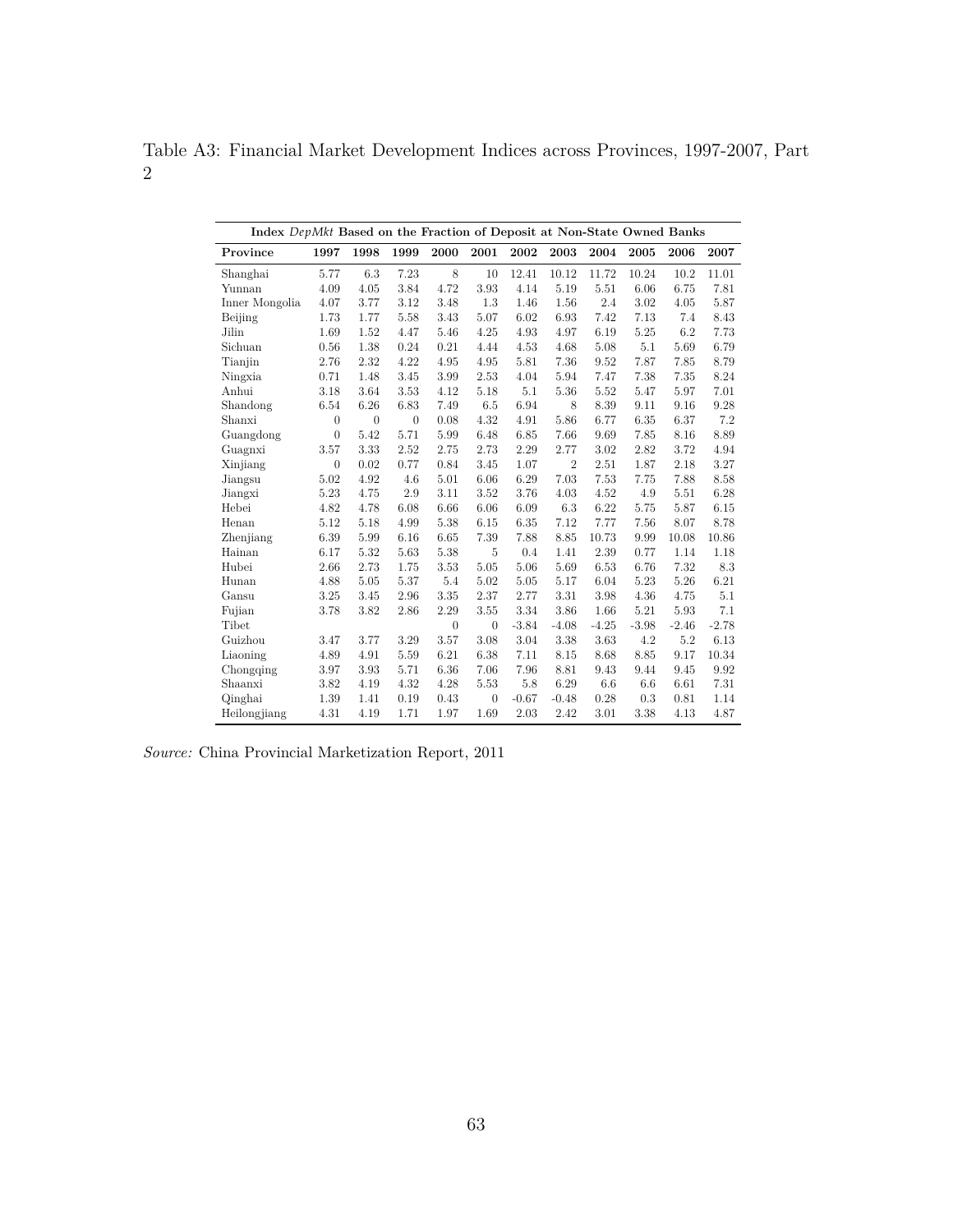<span id="page-64-0"></span>Table A4: Effects of Provincial Financial Development on Misallocation of Intermediate Inputs,  $\mathit{SdMRPM_{sp}},$  for Industries with Different Financial Vulnerabilities, Industry-Province Clustered, Continuous *D I* and *NTC*

|                                | FinDevp=LoanMkt<br>FinDevp=DepMkt |                       |                       |                       |                      |                      |
|--------------------------------|-----------------------------------|-----------------------|-----------------------|-----------------------|----------------------|----------------------|
|                                | (1)                               | (2)                   | (3)                   | (4)                   | (5)                  | (6)                  |
| Avg MRPM                       | $0.3150***$                       | $0.3182***$           | $0.3194***$           | $0.3122***$           | $0.3150***$          | $0.3163***$          |
|                                | (0.02)                            | (0.02)                | (0.02)                | (0.02)                | (0.02)               | (0.02)               |
| <b>CV MRPK</b>                 |                                   |                       | $0.0075**$            |                       |                      | $0.0081**$           |
|                                |                                   |                       | (0.00)                |                       | $-0.0168***$         | (0.00)               |
| FinDevp                        | $-0.0148***$                      | $-0.0214***$          | $-0.0209***$          | $-0.0087***$          |                      | $-0.0170***$         |
|                                | (0.00)<br>$0.0223***$             | (0.01)                | (0.01)                | (0.00)<br>$0.0071**$  | (0.00)<br>$0.0062**$ | (0.00)               |
| FinDevp*AssetTang              |                                   | $0.0384**$            | $0.0372**$            |                       |                      | $0.0062**$           |
|                                | (0.01)                            | (0.01)                | (0.01)                | (0.00)                | (0.00)               | (0.00)               |
| FinDevp*ExtFin                 | $-0.0035*$                        | 0.0078                | 0.0076                | $-0.0026$             | 0.0128               | 0.0133               |
|                                | (0.00)                            | (0.01)                | (0.01)                | (0.00)                | (0.01)               | (0.01)               |
| FinDevp*DI                     | 0.0153                            | 0.0067                | 0.0041                | 0.0207                | 0.0021               | 0.0021               |
|                                | (0.01)<br>$0.0803***$             | (0.03)<br>$0.1750***$ | (0.03)<br>$0.1747***$ | (0.01)<br>$0.0576***$ | (0.03)<br>$0.1418**$ | (0.03)<br>$0.1434**$ |
| FinDevp*NTC                    |                                   |                       |                       |                       |                      |                      |
| FinDevp*AssetTang*DI           | (0.02)                            | (0.05)<br>0.0650      | (0.04)<br>0.0738      | (0.02)                | (0.05)<br>$0.3081**$ | (0.05)<br>$0.3128**$ |
|                                |                                   |                       |                       |                       |                      |                      |
| FinDevp*ExtFin*DI              |                                   | (0.12)<br>$-0.0974$   | (0.11)<br>$-0.0977$   |                       | (0.11)<br>$-0.2117$  | (0.11)<br>$-0.2169$  |
|                                |                                   | (0.08)                | (0.08)                |                       | (0.12)               | (0.12)               |
| FinDevp*AssetTang*NTC          |                                   | $-0.3388**$           | $-0.3436**$           |                       | $-0.3926**$          | $-0.4008**$          |
|                                |                                   | (0.12)                | (0.12)                |                       | (0.15)               | (0.15)               |
| FinDevp*ExtFin*NTC             |                                   | 0.0353                | 0.0377                |                       | 0.1496               | 0.1528               |
|                                |                                   | (0.07)                | (0.07)                |                       | (0.10)               | (0.10)               |
| SOE Share                      | $0.0421***$                       | $0.0429***$           | $0.0417***$           | $0.0456***$           | $0.0433***$          | $0.0420***$          |
|                                | (0.01)                            | (0.01)                | (0.01)                | (0.01)                | (0.01)               | (0.01)               |
|                                | 0.0198                            | 0.0188                | 0.0172                | 0.0181                | 0.0182               | 0.0163               |
| <b>Exporter Share</b>          | (0.01)                            | (0.01)                | (0.01)                | (0.01)                | (0.01)               | (0.01)               |
| Constant                       | $-0.1230***$                      | $-0.1755***$          | $-0.1857***$          | $-0.1309***$          | $-0.1151***$         | $-0.1257***$         |
|                                | (0.03)                            | (0.03)                | (0.03)                | (0.03)                | (0.03)               | (0.03)               |
|                                |                                   |                       |                       |                       |                      |                      |
| Year FE                        | Yes                               | Yes                   | Yes                   | Yes                   | Yes                  | Yes                  |
| Province FE                    | Yes                               | Yes                   | Yes                   | Yes                   | Yes                  | Yes                  |
| Industry FE                    | Yes                               | Yes                   | Yes                   | Yes                   | Yes                  | Yes                  |
| N                              | 7362                              | 7362                  | 7362                  | 7362                  | 7362                 | 7362                 |
| adj. R-sq                      | 0.496                             | 0.498                 | 0.499                 | 0.494                 | 0.495                | 0.496                |
| Standard errors in parentheses |                                   |                       |                       |                       |                      |                      |
| $=$ "* p<0.05                  | ** $p<0.01$                       | *** $p<0.001$ "       |                       |                       |                      |                      |

*Notes:* The top and bottom 1% of *logMRPM* and *logMRPK* are trimmed. Observations are at the industry-province-year level.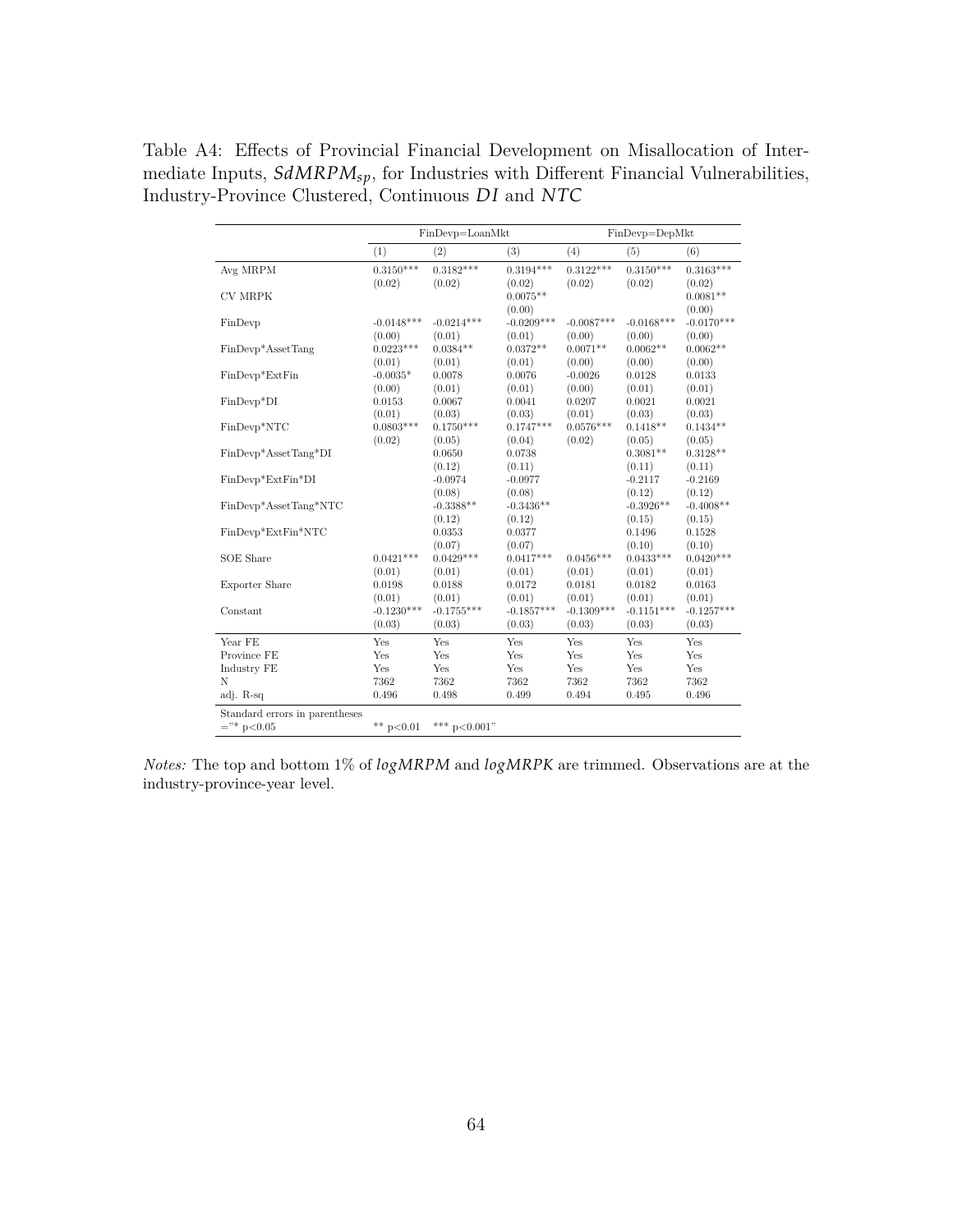|                                | $FinDevp=LoanMkt$ |                | $FinDevp = DepMkt$ |              |
|--------------------------------|-------------------|----------------|--------------------|--------------|
|                                | $\left(1\right)$  | (2)            | $\overline{(3)}$   | (4)          |
| Avg MRPM                       | $1.8361***$       | $1.8361***$    | $1.8181***$        | $1.8181***$  |
|                                | (0.04)            | (0.04)         | (0.04)             | (0.04)       |
| <b>CV MRPM</b>                 |                   | 0.0504         |                    | 0.0264       |
|                                |                   | (0.10)         |                    | (0.10)       |
| FinDevp                        | $-0.0200*$        | $-0.0202*$     | $0.0186*$          | $0.0186*$    |
|                                | (0.01)            | (0.01)         | (0.01)             | (0.01)       |
| FinDevp*AssetTang              | $0.1003***$       | $0.1004***$    | $0.0383***$        | $0.0381***$  |
|                                | (0.02)            | (0.02)         | (0.01)             | (0.01)       |
| $FinDevp*ExtFin$               | $-0.0465***$      | $-0.0466$ ***  | $-0.0438**$        | $-0.0439**$  |
|                                | (0.01)            | (0.01)         | (0.01)             | (0.01)       |
| SOE Share                      | $0.2082*$         | $0.2061*$      | $0.1763*$          | $0.1752*$    |
|                                | (0.09)            | (0.09)         | (0.09)             | (0.09)       |
| Exporter Share                 | 0.1371            | 0.1360         | 0.0995             | 0.0988       |
|                                | (0.10)            | (0.10)         | (0.10)             | (0.10)       |
| Constant                       | $-0.7207***$      | $-0.7292***$   | $-0.8272***$       | $-0.8325***$ |
|                                | (0.11)            | (0.10)         | (0.13)             | (0.13)       |
| Year FE                        | Yes               | Yes            | Yes                | Yes          |
| Province FE                    | Yes               | Yes            | Yes                | Yes          |
| Industry FE                    | Yes               | Yes            | <b>Yes</b>         | Yes          |
| N                              | 7362              | 7362           | 7362               | 7362         |
| adj. R-sq                      | 0.902             | 0.902          | 0.901              | 0.901        |
| Standard errors in parentheses |                   |                |                    |              |
| $=$ "* p<0.05                  | ** $p<0.01$       | *** $p<0.001"$ |                    |              |

<span id="page-65-0"></span>Table A5: Effects of Provincial Financial Development on Misallocation of Capital, *SdMRPKsp*, for Industries with Different Financial Vulnerabilities, Industry-Province Clustered

*Notes:* The top and bottom 1% of *logMRPM* and *logMRPK* are trimmed. Observations are at the industry-province-year level.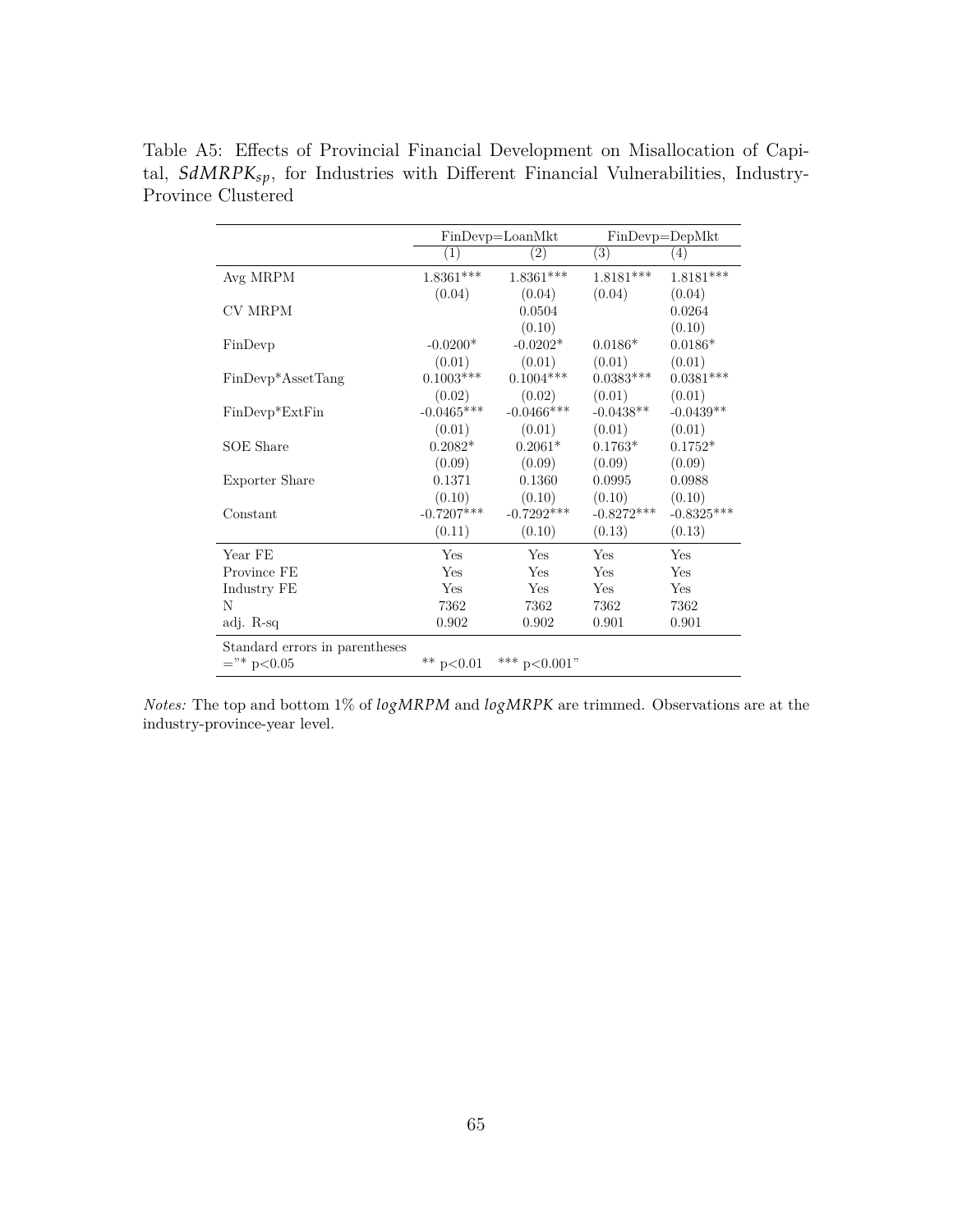|              | <b>ASIF</b> |                                        | Census |          |
|--------------|-------------|----------------------------------------|--------|----------|
|              | Mean        | S.D.                                   | Mean   | S.D.     |
| <b>Sales</b> |             | 39,626.59 74,143.66 6,643.77 17,272.79 |        |          |
| Capital      |             | 16,465.49 37666.58 2,847.01            |        | 8,108.27 |
| Employment   | 223         | 740                                    | 64     | 343      |

Age 8.22 10.14 6.48 8.11 Number 252,095 1,255,707

<span id="page-66-0"></span>Table A6: Output, Capital, Employment and Firm Age in the ASIF Data and Census, 2004

*Notes:* Sales and capital are in 1000 yuan, current price.